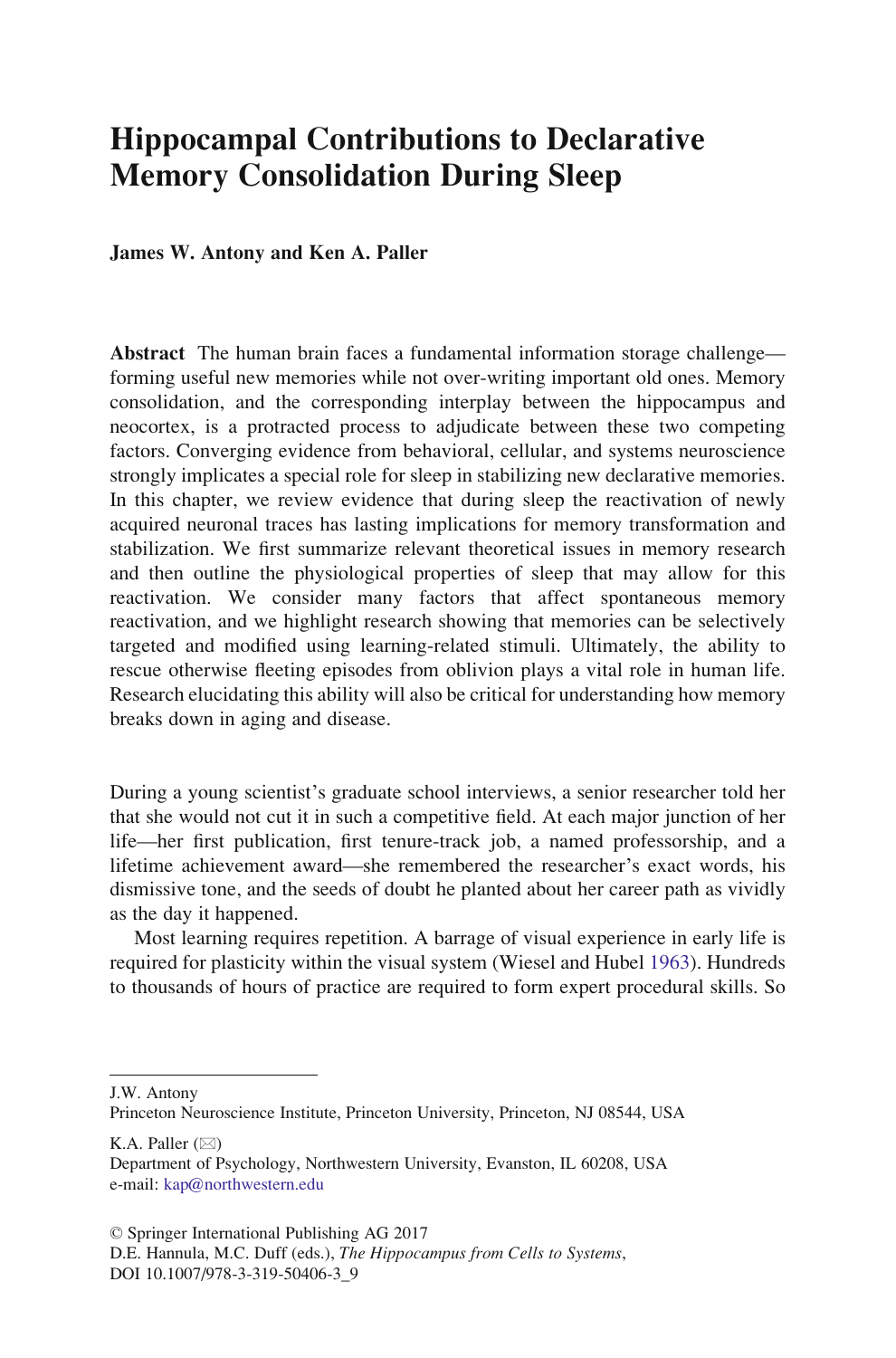how can an event that occurred just once and took less than 3 s be stored in the connections of the brain for a full lifetime?

The answer appears to lie in the unique physiological properties of the hippocampus and its relationship with the neocortex. A personally important memory, though played out in the world only once, becomes repeatedly replayed after that one unique event by the networks of neurons involved in its formation and storage. A key feature of this ability lies in how much occurs outside of the agent's consciousness. Whereas the young scientist's memory of being told that she would never succeed in science likely returned to her consciousness when revisiting the memory in her mind or recounting the story to a friend, it seems that forming this lasting memory trace required nothing like the number of hours of experience or practice required for a highly refined skill. Thus, while most long-lasting experience-dependent changes in the brain require numerous repetitions to drive requisite changes in synaptic weights, episodic memories must become embedded in the brain and replayed on their own, without extensive efforts to re-live the experience over and over again.

This is not to say offline changes do not play a role in other types of memories. On the contrary, sensory and procedural memories benefit from offline processes, including sleep (Brawn et al. [2010b](#page-24-0); Mednick et al. [2003\)](#page-30-0). Additionally, there is evidence that the hippocampus may play a role in types of learning previously deemed to be hippocampal-independent (Albouy et al. [2013](#page-23-0)).

Nevertheless, something unique must occur that allows for lasting episodic memory traces. The following discussion will focus mostly on changes that occur to a memory trace after its initial formation, with consideration for how various factors operative at encoding might alter this process. We will take a historical perspective on the concept of memory consolidation and then consider the role by which memory reactivation influences consolidation. Although consolidation certainly occurs to some extent during wake, we will focus on the physiological properties present during sleep that create unique conditions for interactions between the hippocampus and neocortex.

# Memory Consolidation

#### Brief Historical Perspective

In this section, we will discuss two major advancements in the concept of memory consolidation, specifically Müller and Pilzecker's ([1900\)](#page-30-0) original study that precipitated the creation of the concept and Scoville and Milner's ([1957\)](#page-33-0) research with patient H.M. (Fig. [1](#page-2-0)). We will finish by outlining what researchers theorize about the hippocampus and neocortex in explaining consolidation.

In a series of studies, Müller and Pilzecker [\(1900](#page-30-0)) taught participants lists of nonsense syllables and tested them after a delay of typically a few hours (Lechner et al. [1999\)](#page-29-0). Between encoding and testing, they introduced other lists at various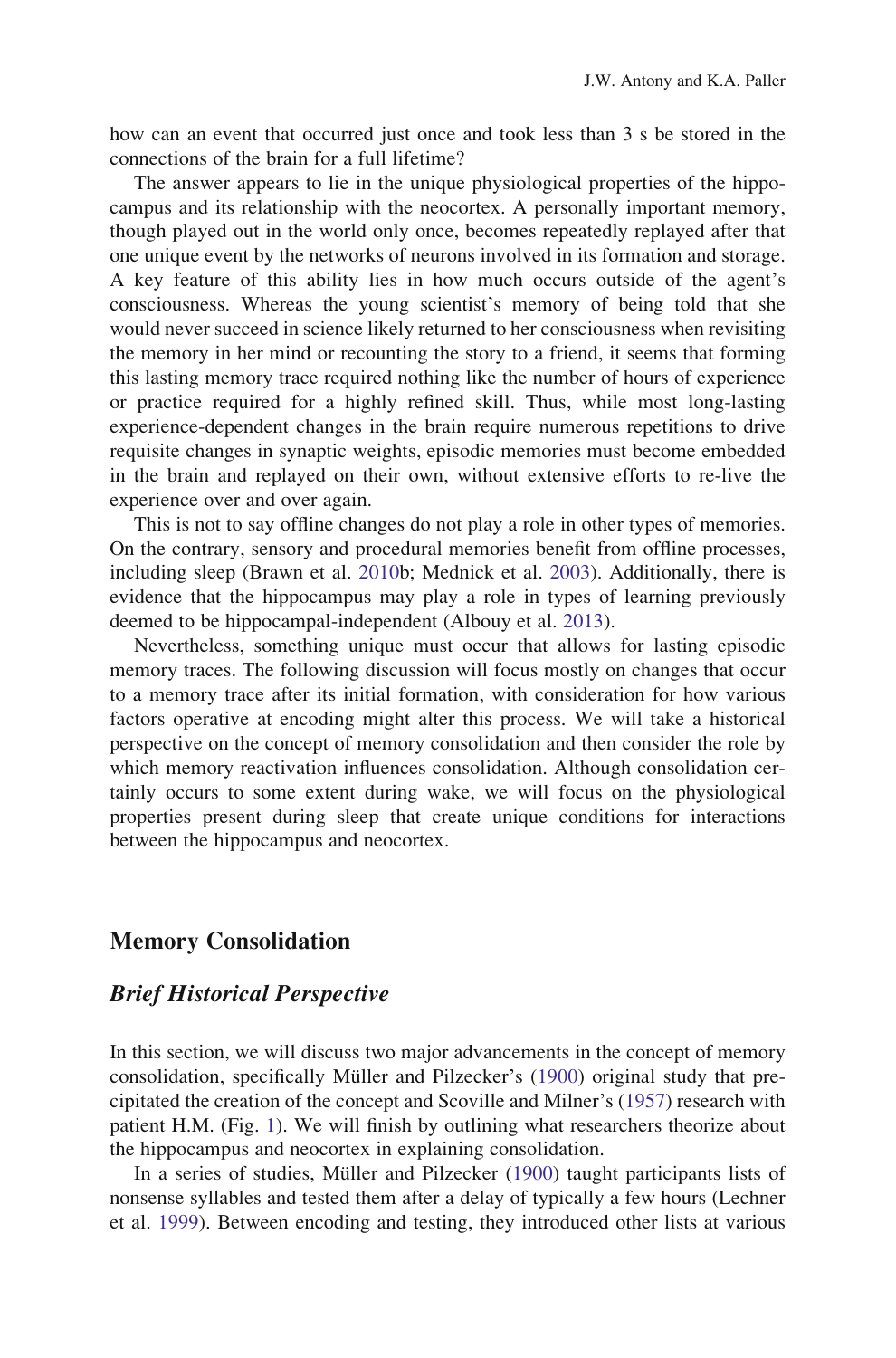<span id="page-2-0"></span>

Fig. 1 Historical concepts in memory consolidation. (a) After encoding of a list of syllables (List A), introducing interfering information (List B) impairs List A memory when introduced sooner than later (Müller and Pilzecker [1900](#page-30-0)). A period of time without interference after learning is therefore beneficial for long-term memory stabilization. (b) Following medial temporal damage (such as when patient H.M. underwent surgery), the patient not only becomes unable to form new memories going forward (anterograde amnesia), but also cannot recall memories from an earlier time period (retrograde amnesia). Older memories remain largely intact. Therefore, during a prolonged period after learning, some declarative memories become independent of the medial temporal lobe

times within the delay interval and found that the later they gave the new lists, the better participants typically remembered the original information. Thus, they proposed a prolonged process eventually termed "consolidation" by which memories become increasingly resistant to interference. Their seminal finding remains a consistent and fundamental aspect of memory research today.

The next large piece of evidence about memory consolidation came from one of the most famous patients in the history of neuroscience known as H.M. (Scoville and Milner [1957\)](#page-33-0). After H.M. had lived into his 20s with a form of epilepsy that resisted all other forms of treatment, the neurosurgeon William Scoville proposed performing brain surgery to remove the part of H.M.'s brain from which his seizures originated: a large portion of the medial temporal lobe, including the hippocampus. Little was known about this brain structure at the time, but the severity and frequency of his seizures seemed to warrant attempting such an experimental surgery. After removal of the hippocampus on both sides of his brain, the neuropsychologist Brenda Milner found H.M. could perform a whole host of mental functions and he retained many old memories. However, he forgot ones lasting up to a few years before his surgery and, critically, could no longer acquire new memories. He was thereafter, in the words of Suzanne Corkin ([2013\)](#page-25-0), trapped in a "permanent present tense."

H.M.'s impairment, while devastating, radicalized how researchers understood memory. The emerging theoretical picture suggested that when an event is learned, a confluence of information concurrently processed in the brain becomes bound together. This information enters the hippocampus from multiple neocortical streams specialized for processing highly detailed sensory inputs or thoughts as well as the spatial and temporal context in which the information arrives. The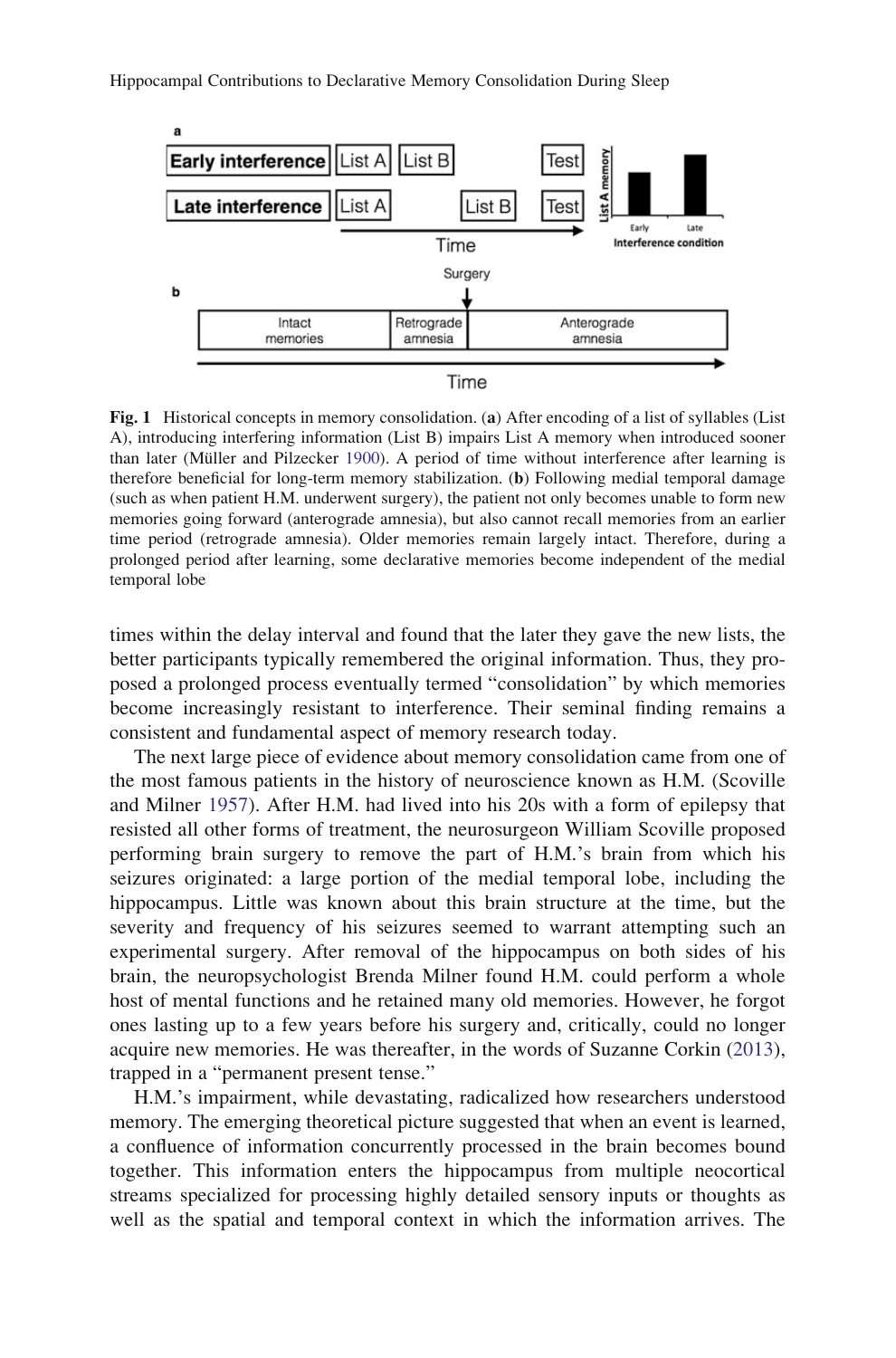hippocampus then rapidly binds together these distinct components. Initially highly susceptible to interference, new links reach a stable form in the neocortex only after a period of time. The relevant steps may require a certain number of reactivations rather than a certain period of time, per se. In either case, consolidation can progress such that networks within the neocortex are sufficient for retrieval—although whether some memories, or the full re-experience of some memories, then depend on only neocortical networks or on both neocortical and hippocampal networks remains a hotly debated issue (see Moscovitch et al. ([2005\)](#page-30-0) for one perspective and Squire and Bayley [\(2007](#page-33-0)) for another). In either case, converging data across many amnesic patients and animal models has forged agreement among researchers upon this basic conceptualization of consolidation.

#### $Consolidation = Reactivation?$

We will begin this section by outlining how memory retrieval acts to reactivate, strengthen, and reorganize a memory trace. We will then argue how this process resembles what occurs spontaneously in the gradual process by which memories become stabilized.

Cognitive psychological models of retrieval have long stressed the role of context on memory retrieval (Godden and Baddeley [1975;](#page-27-0) Jensen et al. [1971\)](#page-28-0). For instance, psychology students often learn that studying information in the room where the test eventually occurs produces better results. An analogous mental trick is to try to create a mental context that allows for the successful retrieval of a memory. A series of neuroimaging studies have investigated how this phenomenon manifests itself in the brain. Unsurprisingly, neural reactivation patterns at retrieval tend to match those at encoding (Buchsbaum et al. [2012;](#page-24-0) Gelbard-Sagiv et al. [2008;](#page-27-0) Johnson and Rugg [2007;](#page-28-0) Nyberg et al. [2000;](#page-31-0) Polyn et al. [2005\)](#page-32-0). Moreover, better matches predict better memory (Johnson et al. [2009;](#page-28-0) Manning et al. [2012;](#page-29-0) St-Laurent et al. [2014;](#page-34-0) Wing et al. [2015\)](#page-35-0). A straightforward explanation of these findings follows from the reinstatement hypothesis (Tulving and Thomson [1973](#page-34-0)); the better the learning context is reinstated, the more likely a memory will be successfully remembered.

A vast psychological literature shows that memory retrieval does not simply involve finding a memory from storage and placing it back unaffected, as in retrieving a book from a library and later returning it in the same condition. Rather, successful retrieval produces better long-term enhancement than re-exposure to the material itself, a phenomenon known as the testing effect (for a thorough review, see Roediger and Karpicke [2006](#page-32-0)). During retrieval or during repeated study, stored information can be reactivated, leading in theory to superior storage. A straightforward prediction follows that better neural reactivation of an encoding context would produce better long-term memory at a later test. This prediction has been supported both during repeated study (Newman and Norman [2010;](#page-30-0) Xue et al. [2010](#page-35-0))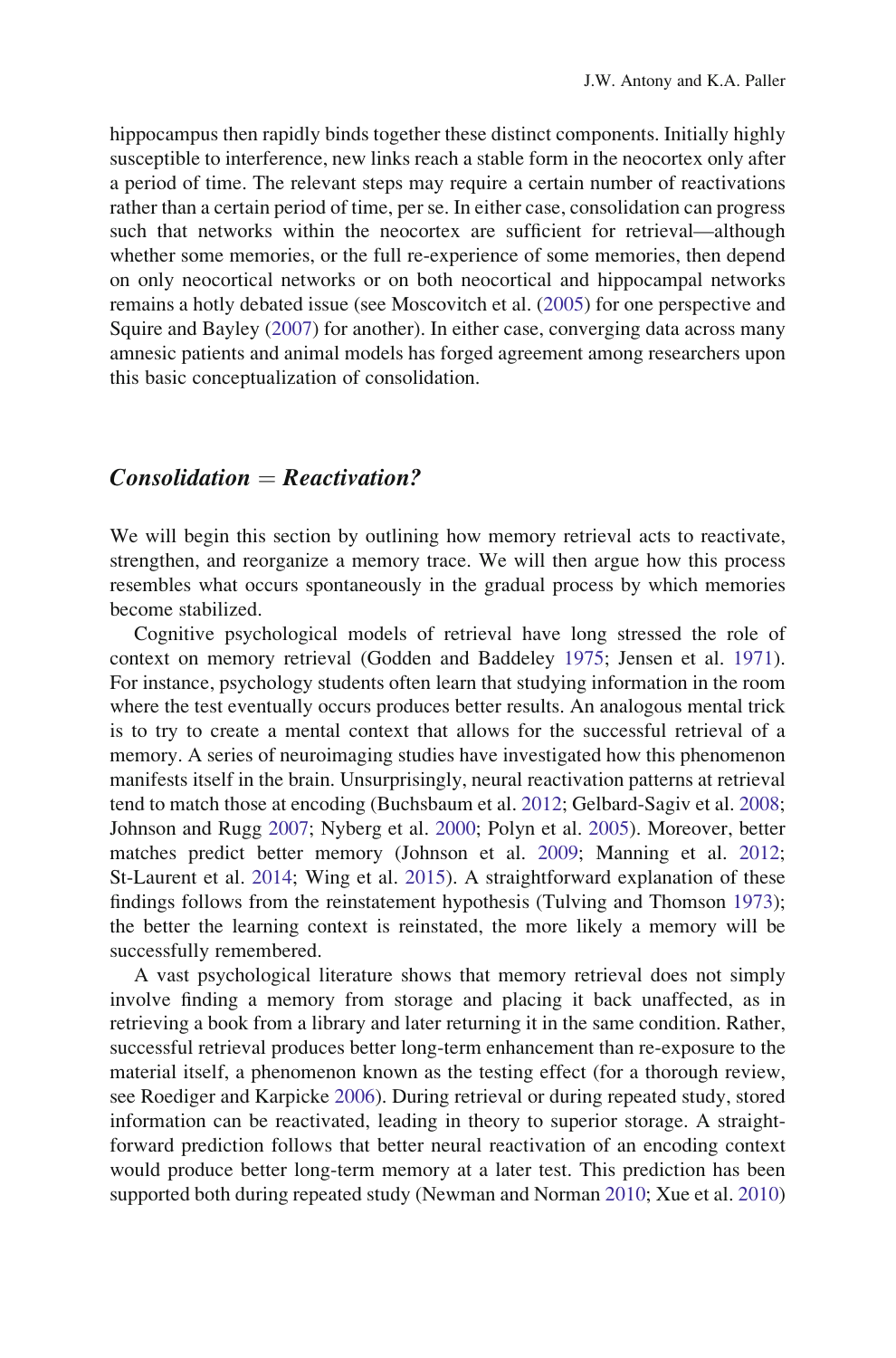and retrieval (Kuhl et al. [2010](#page-29-0), [2012a,](#page-29-0) [b](#page-29-0); Vilberg and Davachi [2013](#page-34-0); though see Karlsson Wirebring et al. [2015\)](#page-28-0).

The above studies show how neural reactivation can counteract forgetting; we will now discuss how this relates to memory consolidation. We mentioned earlier how remote memories eventually become independent of the hippocampus. The gradual changes in activation from the hippocampus to the neocortex in animal data (Lesburguères et al. [2011](#page-29-0); Maviel et al. [2004](#page-30-0)) and human data (Takashima et al. [2009\)](#page-34-0) offer a mechanism by which this transfer occurs. Even stronger support comes from two studies showing that repeated reactivations render memories more quickly resistant to disruption following hippocampal damage (Lehmann and McNamara [2011](#page-29-0); Lehmann et al. [2009\)](#page-29-0). In these studies, rodents underwent contextual fear conditioning and then were (or were not) re-exposed to the learning context for 5 days after initial learning. After 5 days, they received sham or hippocampal damage. Without re-exposure, hippocampal damage strongly impaired memory, showing the memory was hippocampal-dependent. However, with repeated exposures, hippocampal damage had no effect on memory. This suggests that memory reactivation, and not time per se, causes memories to become hippocampal-independent. The overarching idea is that newly formed memories initially rely on the hippocampus and neocortex, whereas reorganization through repeated hippocampal-neocortical interaction produces neocortical networks that are sufficient for retrieval (Lesburguères et al. [2011;](#page-32-0) Redondo and Morris 2011; Squire et al. [2015](#page-33-0); Tse et al. [2011\)](#page-34-0).

In these studies reported by Lehmann and colleagues, animals were placed back into the original context, which was inferred to produce memory reactivation. However, behavioral (Craig et al. [2015a](#page-25-0); [b](#page-25-0); Dewar et al. [2012\)](#page-26-0) and neural evidence (Staresina et al. [2013;](#page-33-0) Tambini et al. [2010](#page-34-0)) suggests memories also undergo a stabilization process in the absence of overt retrieval. In studies that controlled for overt retrieval, increased resting functional connectivity patterns correlated with the amount of previous learning (Peigneux et al. [2006](#page-31-0)) and post-learning changes in hippocampal-cortical connectivity correlated with subsequent memory retention (Tambini et al. [2010](#page-34-0)). To strengthen this idea, it was even found that post-learning changes predicted memory during a non-learning control task (Staresina et al. [2013—](#page-33-0)but see Dewar et al. [2012](#page-26-0), for evidence that rest benefits memories more than does performing non-learning control tasks). Additionally, strongly encoded items become the most preferentially reactivated (Tambini et al. [2010](#page-34-0)). Finally, it may be especially important that hippocampal processes occur immediately after learning. In humans, breaks between short video clips benefit memory, and allow for the onset of a strong post-clip hippocampal response that predicts memory (Ben-Yakov et al. [2013](#page-24-0)). Accordingly in rodents, replay occurs during learning (Davidson et al. [2009;](#page-26-0) Karlsson and Frank [2009\)](#page-28-0) and correlates with memory measures (Dupret et al. [2010;](#page-26-0) Jadhav et al. [2012](#page-28-0)). Together, these studies provide a mechanism by which learning produces neural changes that in turn provide for stabilizing newly formed neural traces, presumably by assisting in hippocampalneocortical transfer. In other words, in considering the findings of Müller and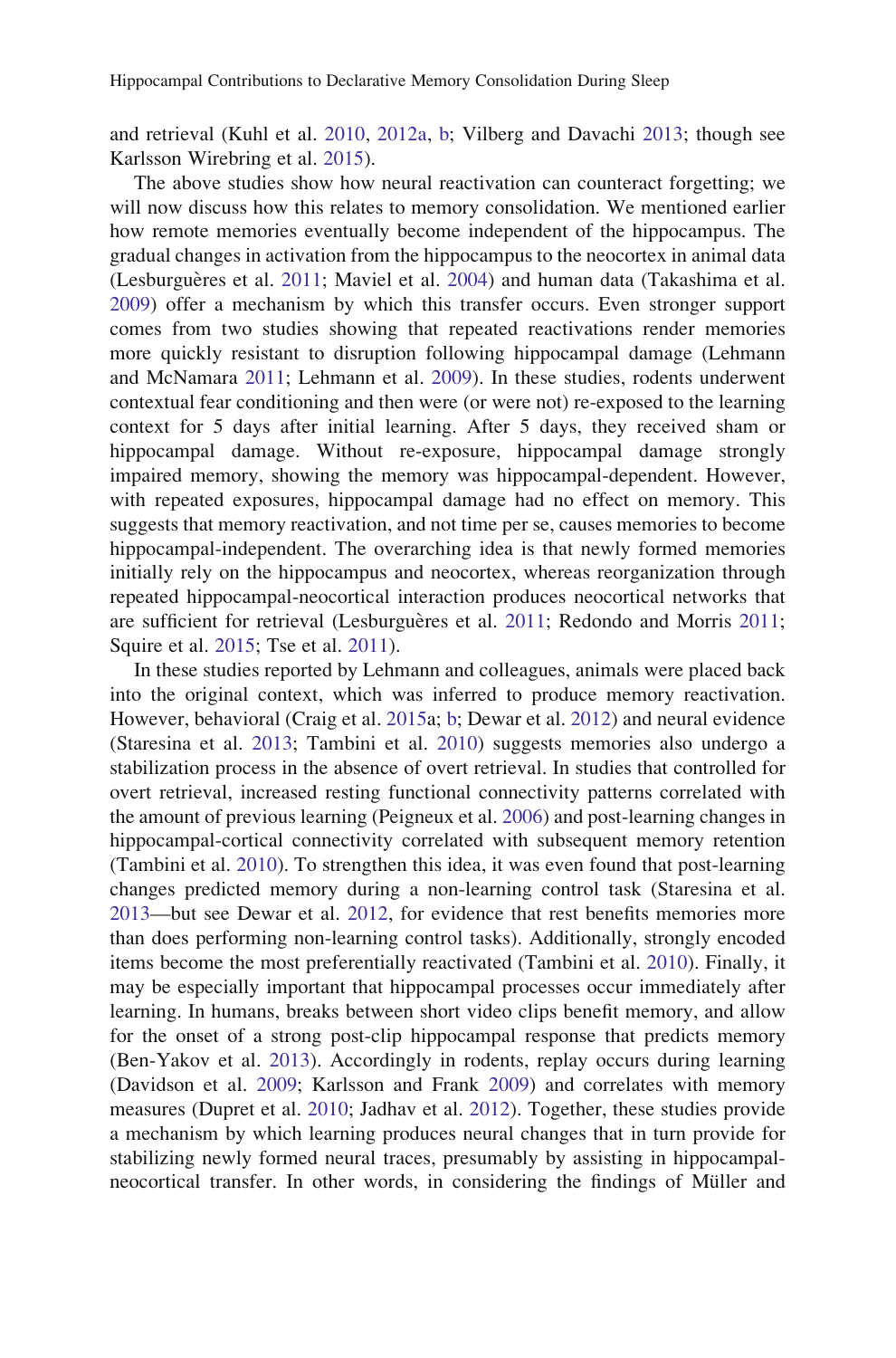Pilzecker over 100 years ago, these studies suggest consolidation may occur simply because of reactivation and the processes may be indistinguishable.

We have thus far outlined evidence for how wakeful memory reactivation contributes to stabilization. However, reactivation occurring during sleep plays an important and unique role as well. The following sections will outline the basics of sleep physiology and how it contributes to memory processing.

# Characteristics of Sleep Physiology

The emergence of electroencephalographic investigations of sleep in the middle of the twentieth century showed that sleeping was an active process. Throughout the night, the brain progresses through cycles of distinctive stages of brain activity, each cycle lasting approximately 90 min. The physiological features of these stages provide clues about the functions of sleep in homeostasis and memory consolidation.

Typically, wakefulness transitions into stages of light sleep, known as stage-1 and stage-2, followed by the stage of deep sleep known as slow-wave sleep (SWS). To complete a full cycle, there will be a subsequent return to lighter stages, followed by rapid eye movement (REM) sleep. Stages of light and deep sleep are also known as non-rapid eye movement or NREM sleep (with Stage-1, Stage-2, and SWS sometimes termed N1, N2, and N3). In general, the character of these stages is influenced by factors such as circadian rhythms, such that cycles early in the night contain longer SWS periods, whereas later ones contain longer REM periods.

Physiological signals during wakefulness are chaotic. Fast, low-amplitude rhythms predominate in the EEG, muscle tension varies from moderate to high levels, and wakeful rest with the eyes closed produces a prominent occipital alpha rhythm, though with larger amplitudes in some people than in others. The alpha rhythm is most strongly observed over occipital regions, particularly during periods of rest with the eyes closed.

Stage-1 sleep appears at sleep onset with the appearance of quick vertex waves, rolling eye movements, and the decline of the alpha rhythm. This stage is considered to be the bridge between sleep and wakefulness, characterized by brief hallucinations and a low arousal threshold, meaning subjects can be easily awoken by external stimuli.

During stage-2 sleep, the predominant EEG rhythm is theta (4–8 Hz) with occasional  $K$ -*complexes*, which are high-amplitude deflections at approximately 0.8 Hz. Stage-2 also includes sleep spindles, which are short bursts of sigma activity at 11–16 Hz. Slow oscillations appear to originate in the frontal cortex (Cash et al. [2009\)](#page-25-0), whereas spindles begin in the thalamus and continue as a series of reverberating thalamocortical oscillations (Morison and Bassett [1945\)](#page-30-0). Arousal thresholds increase, which may connect to the findings that K-complexes and sleep spindles both coincide with reduced stimulus processing (Cote et al. [2000](#page-25-0); Dang-Vu et al. [2010,](#page-25-0) [2011](#page-25-0); Schabus et al. [2012](#page-32-0)). Stimuli can additionally elicit K-complexes and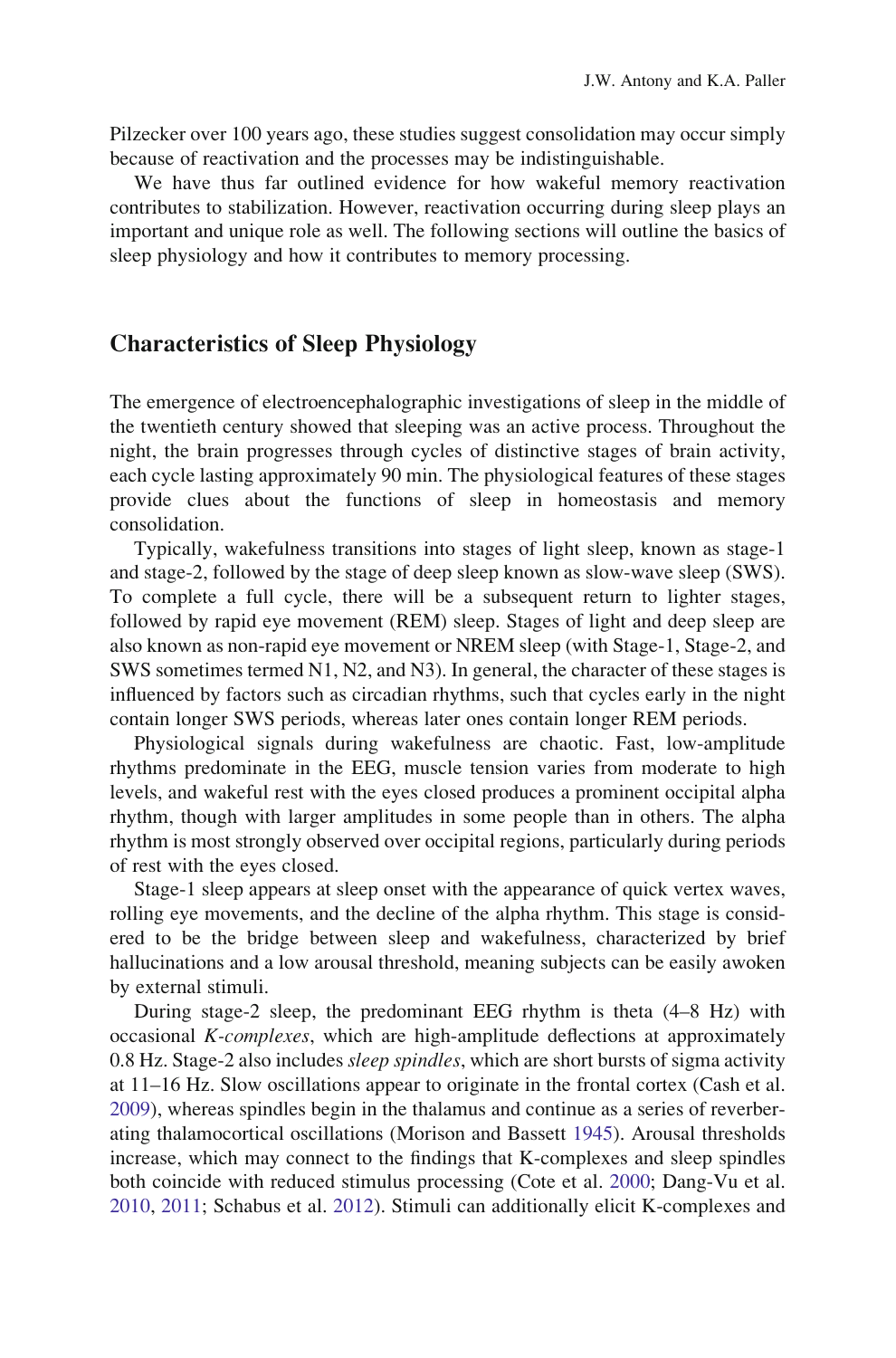spindles (Cash et al. [2009](#page-25-0); Sato et al. [2007](#page-32-0)), and K-complexes are especially prominent after emotional or personally-relevant stimuli (e.g. one's own name) (Brain [1958;](#page-24-0) Bremer [1954](#page-24-0); Oswald et al. [1960](#page-31-0)). For these reasons, K-complexes and spindles have been proposed to protect sleep by preventing unnecessary arousals from occurring. Because K-complexes in stage-2 sleep resemble slow oscillations in SWS in frequency, amplitude, and origin (Cash et al. [2009\)](#page-25-0), stage-2 sleep can be considered a transitional bridge to SWS.

No naturally occurring brain state differs more from wakefulness than SWS. Slow, high-amplitude oscillations functionally segregate neuronal firing into discrete time bins, acting as the orchestrator of large-scale hyperpolarization and depolarization across the brain. Each oscillation has a down-state, during which there is a large-scale bias towards hyperpolarization and low neuronal firing, as well as an up-state, when there is bias towards depolarization and high neuronal firing (Mölle et al.  $2011$ ). Spindles persist into this stage, beginning most frequently during the slow oscillation up-state. Activation from neuromodulator systems prevalent during wake, such as those mediated by acetylcholine (ACh) and cortisol, wanes greatly during SWS (Diekelmann and Born [2010\)](#page-26-0). Finally, arousal thresholds are highest in this stage (Rechtschaffen and Kales [1968](#page-32-0)).

After SWS, the brain progresses back towards lighter stages, and then to REM. Physiologically, REM resembles wakefulness in a number of ways. The EEG shows high-frequency, low-amplitude activity and neuromodulator levels for ACh and cortisol resemble their waking levels (Diekelmann and Born [2010](#page-26-0)). Subjectively, REM coincides with dreaming episodes more than any other stage (though dreaming also occurs in other stages). Despite these similarities between REM and wakefulness, there are obviously major differences. Muscle activity is nearly completely suppressed during REM. Brain areas involved in self-monitoring show dramatically lowered activity, whereas emotional areas reach higher levels than wake (Nir and Tononi [2010\)](#page-31-0), likely corresponding to the emotionality and lack of self-awareness during dreams. Finally, arousal thresholds during REM vary widely, although the dreaming brain's ability to incorporate and re-interpret information coming from the outside world has been known at least since the days of Freud and postulated at least since Aristotle (Freud [1913](#page-27-0)).

In the following sections, we will discuss sleep's unique role in learning and memory processes.

## Sleep as an Ideal State for Memory Reactivation

As with many important findings in psychology, studies on the role of sleep in memory began by accident (Jenkins and Dallenbach [1924\)](#page-28-0). The story of this accident begins with Hermann Ebbinghaus, the German psychologist who pioneered experimental research on human memory in the late nineteenth and early twentieth centuries. His studies mostly consisted in presenting auditory strings of nonsense syllables and measuring how well they were remembered at various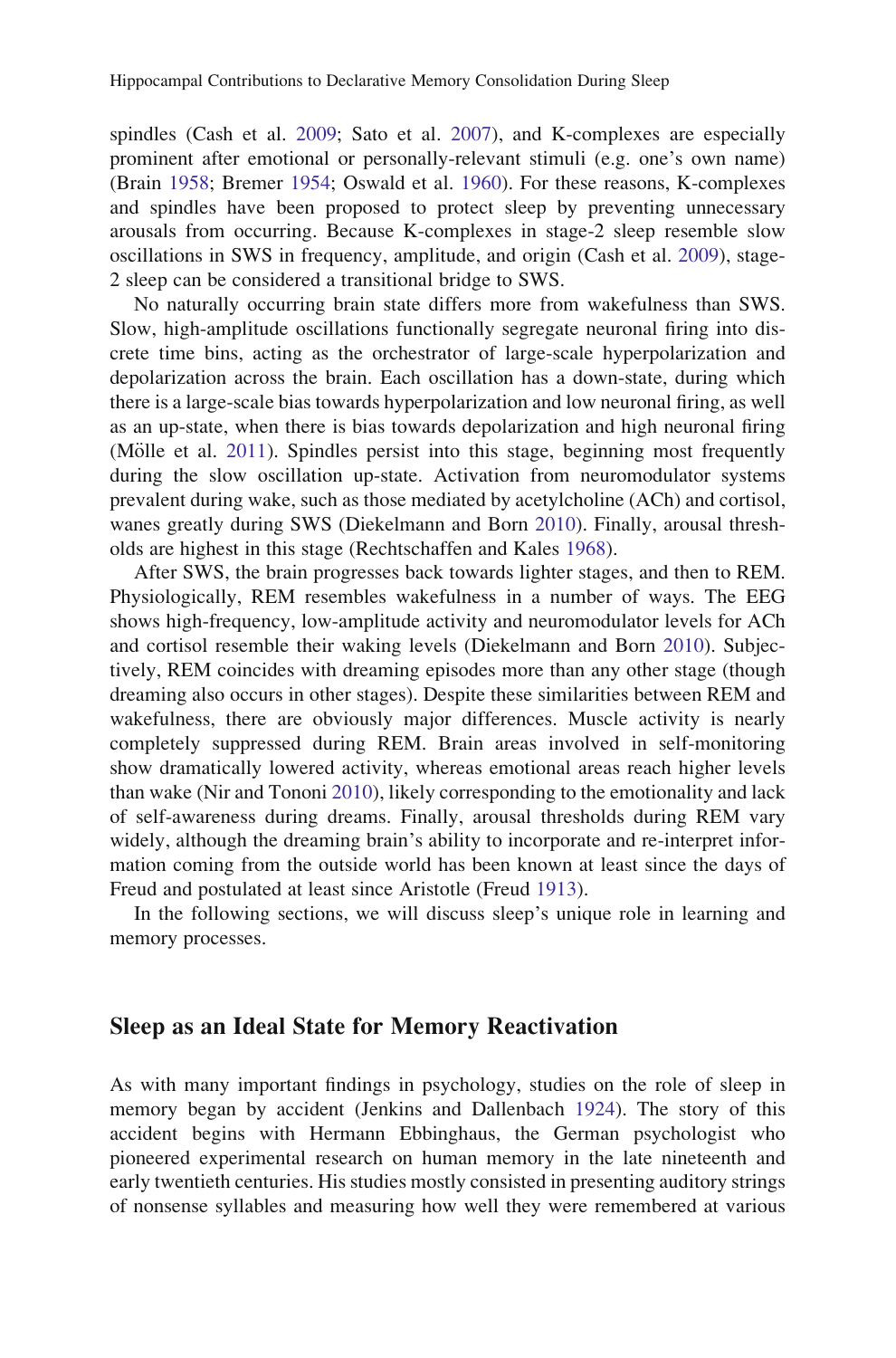retention intervals. Arguably his most influential finding came from what is known as the forgetting curve (Ebbinghaus [1885](#page-26-0)). Not only does memory fade over time, it does so in a systematic and mathematically predictable way. Forgetting occurs rapidly just after learning and less and less so over time, resulting in the curve he championed. However, in creating this curve an anomaly repeatedly crept in: forgetting was drastically lessened when the intervals included sleep than when they did not. Ebbinghaus largely ignored this, perhaps because he had no plausible explanation for it, but Jenkins and Dallenbach [\(1924](#page-28-0)) famously followed up the anomaly. Indeed, their extensive study showed that sleep, as compared to wake, benefits memory.

# Approaches to Sleep Research and Multiple Types of Memory

Researchers have implemented three general approaches to isolating the importance of sleep: (1) testing memory retention across sleep versus wake intervals, (2) restricting sleep, either to particular parts of the night or to specific stages, (3) manipulating the conditions of intact sleep using pharmacology, sensory, or electrical stimulation. The first approach is effective for testing whether a task could be sleep-dependent; however, it produces rather limited conclusions given that sleep intervals can produce different arousal levels than wake intervals and that wake intervals can entail more interference than sleep intervals. Greater confidence can be reached using the second and third approaches. Indeed, these three approaches can provide increasingly more convincing evidence towards establishing causal relationships between sleep and memory.

Since Jenkins and Dallenbach's [\(1924](#page-28-0)) landmark study showing sleep benefits for declarative memories, sleep has been shown to affect nearly every type of memory. Well-established research paradigms have been used to show that sleep benefits (1) motor sequence learning (Barakat et al. [2011](#page-23-0); Brawn et al. [2010](#page-24-0)a; Cohen et al. [2005;](#page-25-0) Fischer et al. [2002](#page-27-0); Fogel and Smith [2006](#page-27-0); Gulati et al. [2014;](#page-27-0) Korman et al. [2007;](#page-28-0) Kuriyama et al. [2004](#page-29-0); Manoach et al. [2009;](#page-29-0) Maquet et al. [2000;](#page-30-0) Morin et al. [2008;](#page-30-0) Nishida and Walker [2007;](#page-31-0) Rasch et al. [2009;](#page-32-0) Robertson et al. [2004;](#page-32-0) Song and Cohen [2014](#page-33-0); Walker et al. [2002b](#page-35-0), [2003,](#page-35-0) [2005](#page-35-0); Wamsley et al. [2012\)](#page-35-0); (2) procedural memory (Huber et al. [2004](#page-28-0); Landsness et al. [2009](#page-29-0); Plihal and Born [1997](#page-31-0); Smith and MacNeill [1994;](#page-33-0) Tamaki et al. [2008](#page-34-0)); (3) visual perceptual learning (Frank et al. [2001](#page-27-0); Gais et al. [2000;](#page-27-0) Karni et al. [1994](#page-28-0); Mednick et al. [2002](#page-30-0), [2003,](#page-30-0) [2008](#page-30-0); Stickgold et al. [2000](#page-34-0)); and (4) auditory perceptual learning (Brawn et al. [2010b](#page-24-0), [2013;](#page-24-0) Fenn et al. [2003](#page-27-0); Gaab et al. [2004](#page-27-0); Shank and Margoliash [2009\)](#page-33-0). Other aspects of cognition that show improvement across sleep include anagram problem-solving (Walker et al. [2002b](#page-35-0)), statistical learning (Batterink et al. [2014;](#page-23-0) Batterink and Paller [2015](#page-23-0); Durrant et al. [2011](#page-26-0)), language abstraction in infants (Gómez et al. [2006](#page-27-0); Lany and Gómez [2008\)](#page-29-0), and creative insight (Wagner et al. [2004;](#page-35-0) Yordanova et al. [2012\)](#page-35-0). And of course, sleep replenishes attention, processing speed, rational decision-making, and many other cognitive processes that go beyond the scope of this chapter.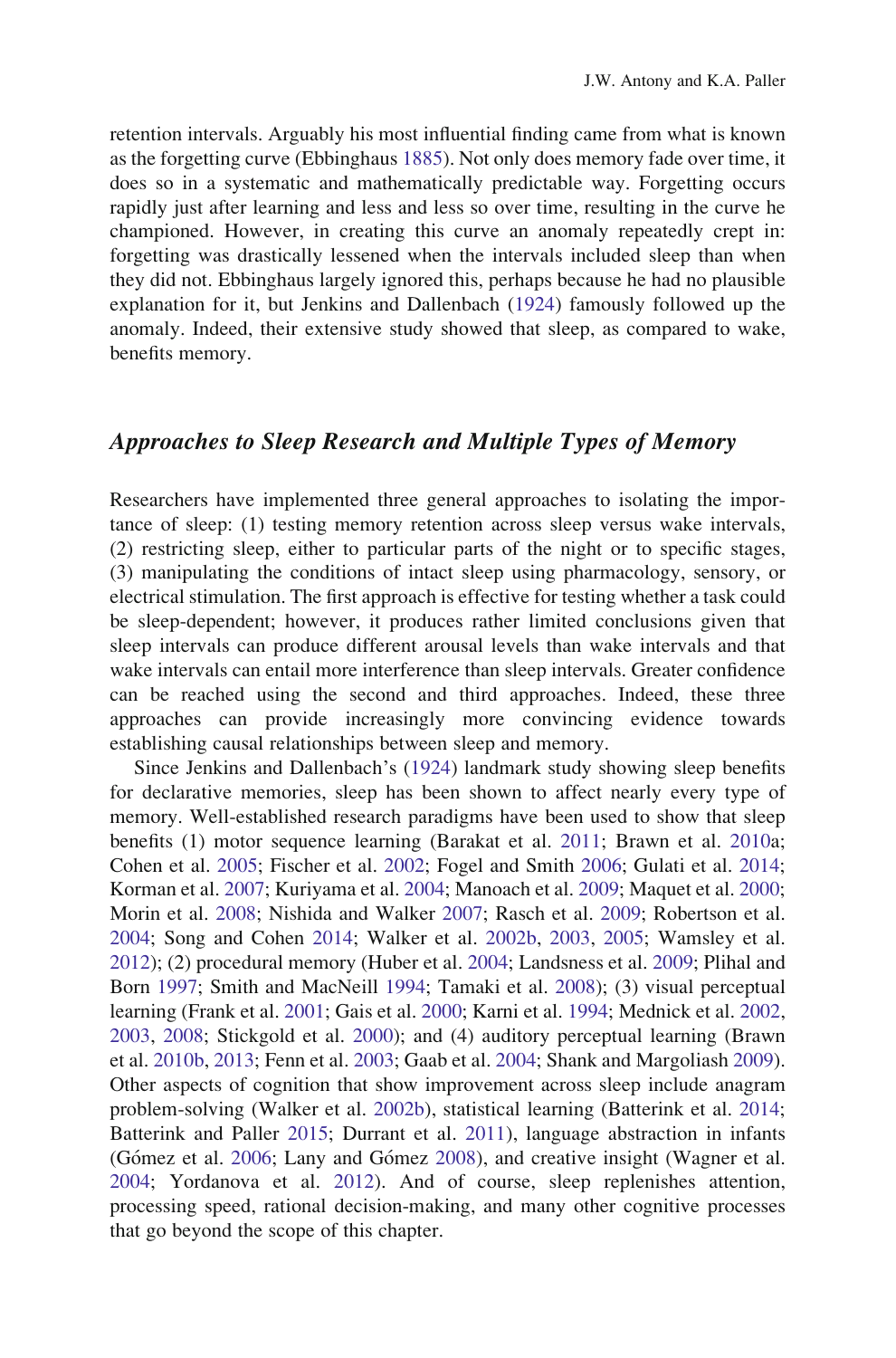Understanding the mechanisms underlying these findings depends on elucidating how memory relates to hallmarks of sleep physiology. It has often been tempting to seek simplistic assignments between sleep stages and memory types, as if there were always one-to-one relationships. Varying methods, contradictory findings, and lumping disparate tasks into a single category have accounted for much of the confusion on this point. Countless other factors have likely had blurring effects as well—task difficulty and extent of learning influence sleep, which likely influences sleep's role in retention (Gais et al. [2002;](#page-27-0) Kuriyama et al. [2004](#page-29-0)); species differences in their learning aptitudes and sleep physiology (Buzsáki et al. [2013](#page-24-0)); human population and individual differences (Fenn and Hambrick [2012\)](#page-26-0); the time between learning and sleep (Benson and Feinberg [1977](#page-24-0)); circadian differences between nap sleep and nocturnal sleep (Payne et al. [2008,](#page-31-0) [2012](#page-31-0)). However, a few general patterns have emerged, and relationships between sleep stages and learning may actually add nuances to how we understand differences between various learning categories.

Early on in sleep/memory investigations, the research focus rested entirely on REM sleep. This focus made intuitive sense, as the benefits of memory rehearsal were established, and a reasonable assumption would be that if a sleep benefit existed it would most likely come about through the reactivation of memories during dreams. Indeed, dreams were seen as a necessary phenomenon, as depriving REM sleep caused more subsequent entrances into it, as if it were a homeostatic need (Dement [1960\)](#page-26-0). (The same homeostatic pressure can be observed for SWS). Accordingly, REM boosts were reported in the context of procedural learning prior to sleep, including avoidance conditioning (Smith et al. [1980\)](#page-33-0), Morse code learning (Mandai et al. [1989\)](#page-29-0), trampolining (Buchegger and Meier-Koll [1988](#page-24-0)), and other types of procedural learning (see Smith [2001](#page-33-0) for a more extensive review). Later studies showed that REM sleep deprivation negatively affected learning on avoidance learning (Fishbein [1971\)](#page-27-0), operant conditioning (Smith and Wong [1991\)](#page-33-0), complex problem-solving tasks (Smith [1995](#page-33-0)), and visual discrimination (Karni et al. [1994](#page-28-0)). Furthermore, playing learning-related cues during subsequent REM sleep was found to strengthen complex procedural learning tasks such as Morse code learning (Guerrien et al. [1989\)](#page-27-0), a complex logic task (Smith and Weeden [1990\)](#page-33-0) and fear conditioning (Hars et al. [1985](#page-28-0)). These findings implicated a strong role for REM in procedural learning tasks.

This one-to-one relationship between procedural memory and REM sleep seemed to provide a clear and simple principle for sleep/memory theorizing, but it eventually broke down. For example, simpler motor tasks, such as explicit motor sequence learning and visual rotor pursuit, relied on NREM stages, especially stage 2 (Nishida and Walker [2007](#page-31-0); Smith and MacNeill [1994](#page-33-0); Tamaki et al. [2008](#page-34-0); Walker et al. [2002a](#page-35-0); though see Fischer et al. [2002](#page-27-0), where performance in an identical task correlates with REM). In addition, pharmacological REM suppression boosted, rather than impaired, this type of learning (Rasch et al. [2009\)](#page-32-0). To preserve some sort of REM sleep mapping, one way to potentially account for these findings was to invoke the idea that simpler procedural memory tasks rely on NREM sleep, whereas more complex ones rely on REM sleep (Smith et al. [2004\)](#page-33-0).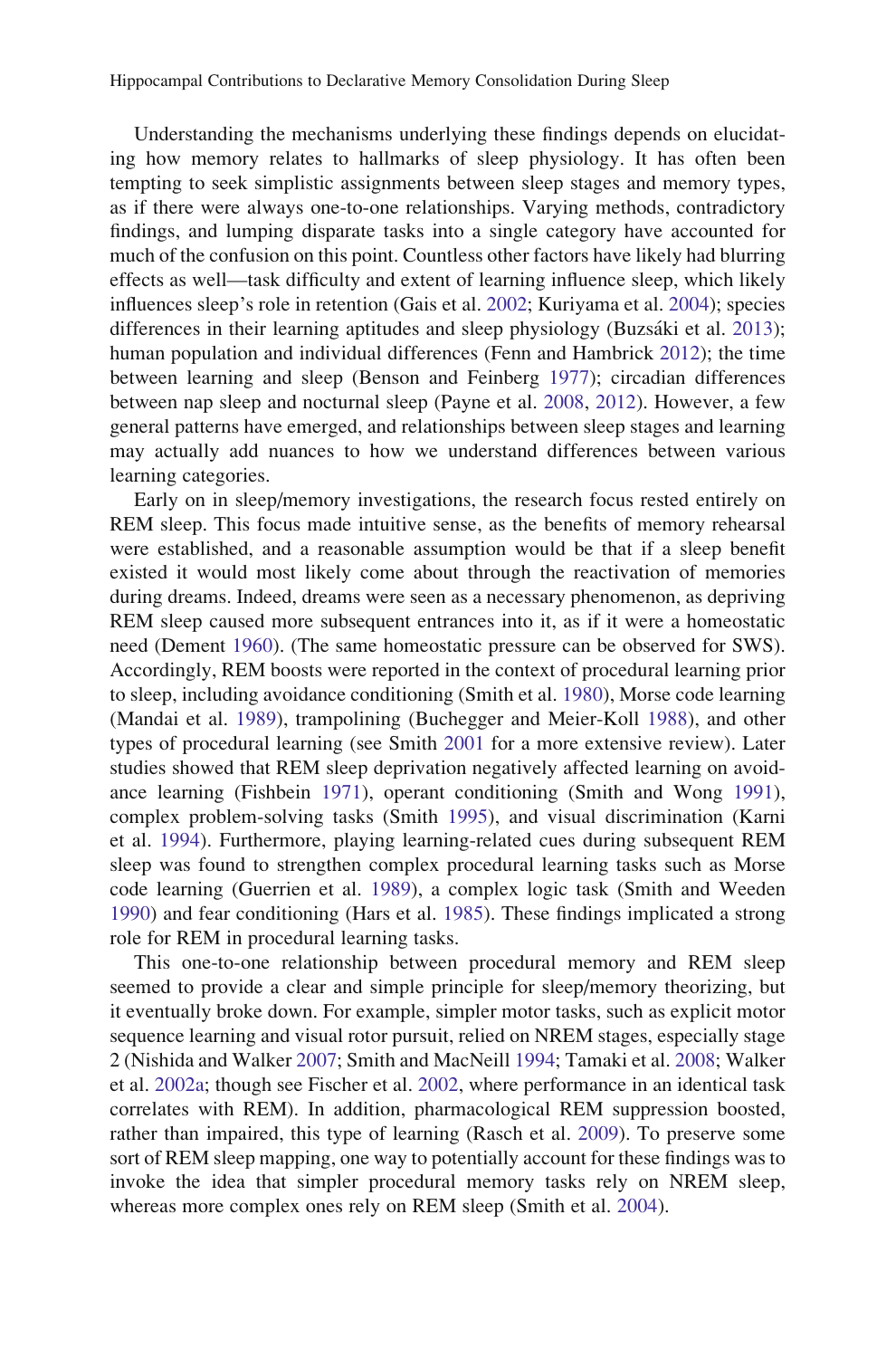On the other hand, the story grew yet more complex with new evidence implicating SWS in procedural tasks. For example, performance in a motor adaptation task correlated with measures of SWS (Huber et al. [2004\)](#page-28-0), and impairments were found after SWS deprivation (Landsness et al. [2009\)](#page-29-0). Also, some procedural knowledge acquired with awareness of learning can be modulated by learning-related cues during SWS (Antony et al. [2012;](#page-23-0) Cousins et al. [2014;](#page-25-0) Schönauer et al. [2014\)](#page-33-0).

Finally, the preponderance of extant evidence indicates that NREM sleep underlies the consolidation of declarative memories. This is presented with a caveat that declarative memories are nearly universally studied now as item or paired associations. Studies investigating SWS and REM deprivation separately showed that, while REM deprivation had no effect on simple associations, it impaired declarative memory for full stories (Empson and Clarke [1970](#page-26-0); Scrima [1982](#page-33-0); Tilley and Empson [1978](#page-34-0)). Full stories are arguably more complex than associations, which accords with the role of REM in other complex cognitive tasks, such as complex procedural learning (see above), creativity in the remote associates task (Cai et al. [2009\)](#page-25-0), solving anagrams (Walker et al. [2002a\)](#page-35-0), Tower of Hanoi problems (Smith and Smith [2003](#page-33-0)), and categorical probabilistic learning (Djonlagic et al. [2009\)](#page-26-0). Therefore, the role of REM sleep in declarative memory could be understated by the choice in tasks typically employed in these studies.

We will now delve deeper into the role of sleep, particularly NREM sleep, in declarative memory processing. We will again take a historical perspective and cover a wide range of converging evidence using different methods.

#### Passive vs. Active Role for Sleep in Declarative Memory

In the early part of the century, retrograde interference was one of the better-known characteristics of memory (Müller and Pilzecker [1900\)](#page-30-0). As a result, Jenkins and Dallenbach [\(1924](#page-28-0)) ascribed sleep only a passive role in memory, in providing a temporary reprieve from constant encoding during wake. This hypothesis was plausible; indeed, an alternative view only became prominent a half-century later.

The first counter-evidence came with a pair of studies in the 1970s. First, Yaroush et al. ([1971\)](#page-35-0) measured memory retention over three 4-h intervals: the first half of the night, containing large amounts of deep NREM sleep; the second half of the night, containing large amounts of REM; and during 4 h of daytime wakefulness. Retention over the first 4 h of sleeping consistently trumped that for the other two conditions, indicating there may be something to NREM sleep physiology that specifically reduced forgetting. However, it was possible the effects could be explained by circadian factors, contributions from less predominant stages, or that NREM offered more of a release from interference, especially as the EEG during REM more resembled wakefulness and possibly interference from dreams. This partial sleep restriction method has also been used successfully (Plihal and Born [1997;](#page-31-0) Smith et al. [2004\)](#page-33-0) to replicate the link between early, NREM-rich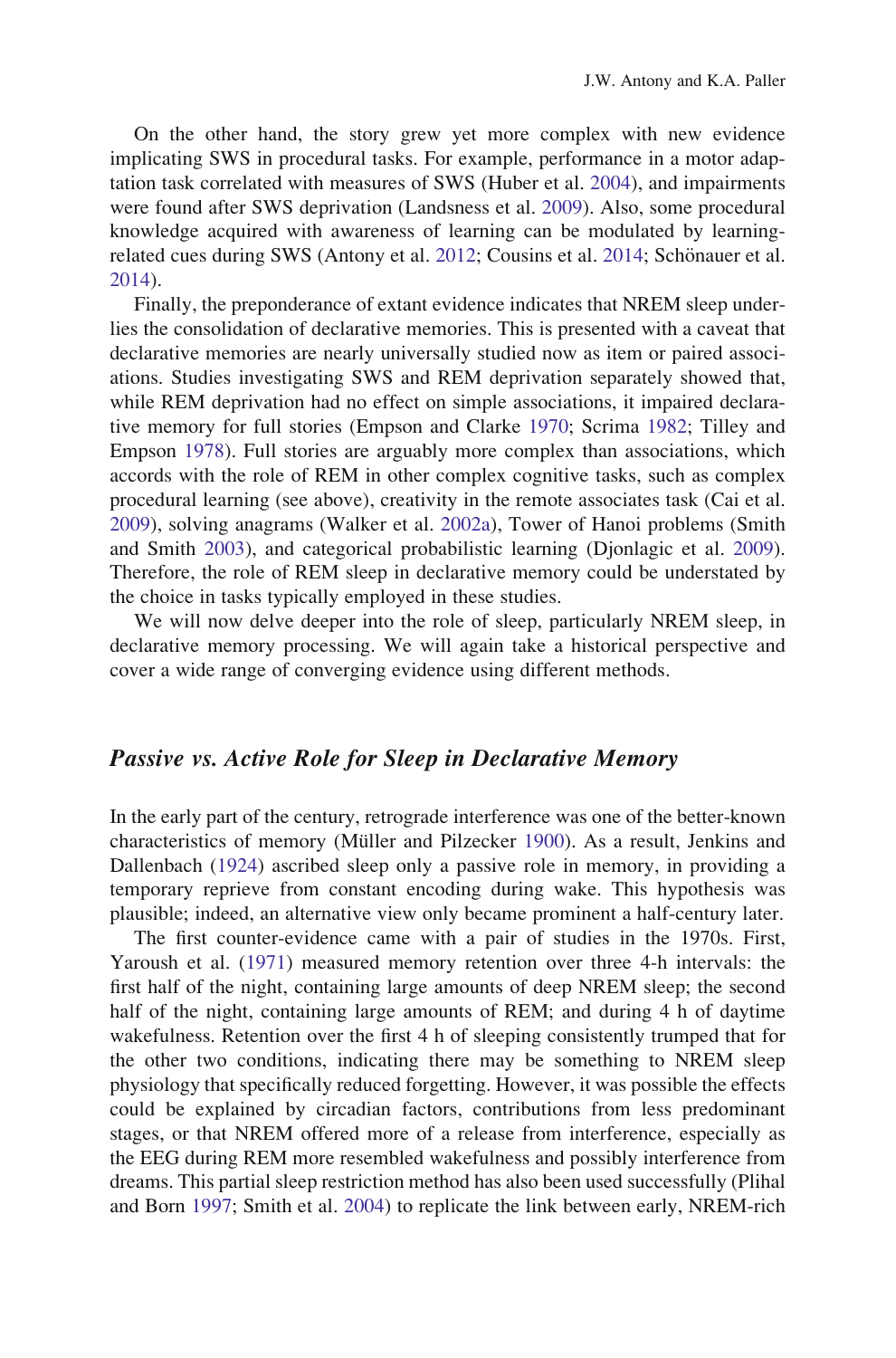sleep and declarative memory while showing that procedural memories benefit more from the later, REM-rich part of the night. The second 1970s study investigated memory retention with an equivalent amount of sleep and wakefulness, but allowed for sleep to come immediately or later on in the 24-h interval (Benson and Feinberg [1977\)](#page-24-0). Better memory after immediate sleep showed that the total amount of overall interfering wakefulness could not alone explain the role of sleep in memory [a finding replicated by Gais et al. [\(2006](#page-27-0)), Payne et al. [\(2012](#page-31-0)), and Talamini et al. ([2008\)](#page-34-0)].

Converging evidence for memory replay during sleep accrued from neuronal reactivation in cellular physiology in the 1980s–1990s and human behavioral manipulations performed in the 2000s. The findings from cellular physiology will be discussed in the next section. First, it is helpful to cover how the behavioral studies have unfolded.

In Ellenbogen et al. [\(2006](#page-26-0)), Ellenbogen and colleagues set out to test whether sleep helped stabilize a memory by experimentally inducing interference. Participants learned A–B paired associates and then experienced a 12-h sleep, 12-h wake, or 24-h sleep-then-wake interval (among other conditions). Subsequently, they returned to the lab and learned A–C associates before tests on the original A–B pairs. As predicted, comparing 12-h conditions revealed superior memory for sleep over wake. However, if sleep protected memories from interference, the investigators argued, participants in the 24-h sleep-then-wake interference condition should perform better than the 12-h wake condition, even though the interval was longer and they had more time awake. This is indeed what they found.

Additional evidence for memory replay during sleep that included data on sleep physiology was produced by directly manipulating the conditions of NREM sleep. Gais and Born ([2004\)](#page-27-0) studied the role of low ACh levels during NREM sleep. They found that administering ACh agonists to prevent these low levels interfered with retention. Along with evidence that cholinergic activity suppresses output from the hippocampus to extrahippocampal regions (Chrobak and Buzsáki [1994](#page-25-0); Hasselmo and McGaughy [2004](#page-28-0)), these findings suggest the low ACh levels during NREM sleep create an important state for consolidation. Using a novel approach to link SWS with memory processing, Marshall et al. ([2006\)](#page-30-0) directly manipulating slow oscillations using transcranial direct current stimulation at 0.8 Hz. This oscillating current, compared with sham stimulation, significantly boosted both slow oscillations and declarative memory, and thus strongly linked slow oscillations to memory consolidation.

These slow oscillations are not the only facet of sleep physiology apparently playing a role in memory processing. Despite the abundance of divergent theories about sleep spindles, as described above, they have emerged as a key physiological factor in memory consolidation. Numerous studies have demonstrated correlations between spindles and motor memory consolidation (Barakat et al. [2011;](#page-23-0) Kurdziel et al. [2013](#page-29-0); Nishida and Walker [2007](#page-31-0); Rasch et al. [2009](#page-32-0); Tamaki et al. [2008;](#page-34-0) Walker et al. [2002a\)](#page-35-0), as well as with declarative memory consolidation (Clemens et al. [2005](#page-25-0), [2006;](#page-25-0) Cox et al. [2012](#page-25-0); Schabus et al. [2004](#page-32-0); Studte et al. [2015;](#page-34-0) van der Helm et al. [2011\)](#page-34-0). However, these correlations are complicated by another line of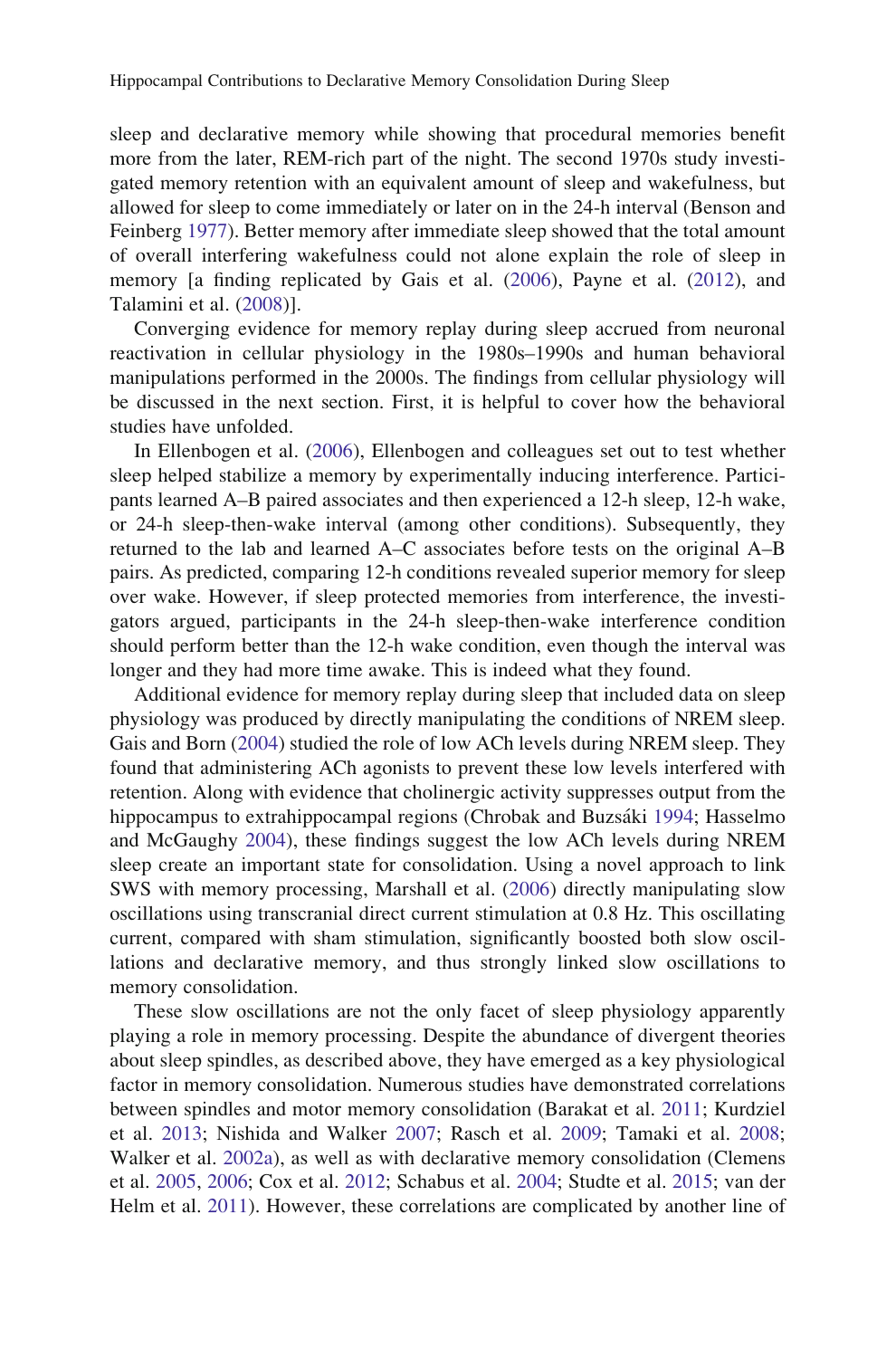research showing that spindles positively correlate with general cognitive abilities (Bo´dizs et al. [2009](#page-24-0); Fenn and Hambrick [2015](#page-27-0); Schabus et al. [2006](#page-32-0), [2008](#page-32-0)), leaving open the possibility that any memory effects are merely secondary to general cognitive effects that indirectly influence learning.

Evidence for a causal role for spindles in memory consolidation has slowly accumulated. Many researchers have employed intra-subject measures comparing learning and non-learning (control) sleep to control for individual differences. Gais et al. ([2002\)](#page-27-0) first showed that learning boosted spindle density during subsequent sleep. Spindle density correlated with memory at both pre- and post-nap tests, but not memory change across the nap. Schabus et al. ([2004,](#page-32-0) [2008\)](#page-32-0) found no boost from learning, but did find a correlation between experimental-control group density and memory retention, meaning that individuals with increased spindles showed better improvements. Schmidt et al. [\(2006](#page-33-0)) found that difficult learning (though not easy learning) boosted and correlated with sleep spindles, suggesting that spindles may effect changes depending on cognitive demands. Finally, learning-related spindle boosts arise in the rodent EEG (Eschenko et al. [2006\)](#page-26-0) and in human epilepsy patients undergoing novel training on a brain-computer interface (Johnson et al. [2012\)](#page-28-0). In a heroic effort, Bergmann et al. ([2012](#page-24-0)) showed using combined fMRI-EEG that spindle amplitude increased in a specific set of brain regions related to learning but in other areas unrelated to learning. However, this increase correlated with pre-sleep memory but not with memory change across the nap.

Another indirect line of support for spindles comes from methods aimed at boosting slow oscillations. Marshall et al. [\(2006](#page-30-0)) could not measure spindle activity during stimulation due to artifacts caused by the current, but did find enhanced slow oscillatory activity between successive 5-min stimulation periods. Intriguingly, during these 1-min non-stimulation periods, slow spindle power was enhanced. Bolstering these findings, a later study found that playing two auditory noise bursts in time with slow oscillation up-states can similarly boost slow oscillatory power and memory (Ngo et al. [2013](#page-30-0)). This auditory stimulation protocol also boosted fast spindles, which positively correlated with memory retention. Using a different variation on this general methodology, Ong et al. [\(2016](#page-31-0)) also showed that acoustic stimulation to increase slow oscillations also produced an increase in fast spindles. In another follow-up experiment, Ngo et al. ([2015\)](#page-31-0) showed that playing four auditory bursts during up-states had no greater effect on memory than the two-burst condition, and did not elicit a further boost in fast spindle power. Altogether, these studies show that spindles may represent an essential factor mediating the effect of increased slow oscillatory power on memory enhancement.

Using a very different approach, Mednick et al. [\(2013](#page-30-0)) delivered the most convincing causal evidence that spindles benefit memory to date. They found that delivering zolpidem (Ambien) boosts spindle density without increasing slow oscillation power. Furthermore, spindle density increases under zolpidem predicted within-subject memory retention improvements. Although zolpidem increased time in SWS, neither this SWS measure nor slow oscillatory power predicted memory improvements under zolpidem. In a follow-up study, a similar effect of zolpidem was found on emotional memories (Kaestner et al. [2013\)](#page-28-0).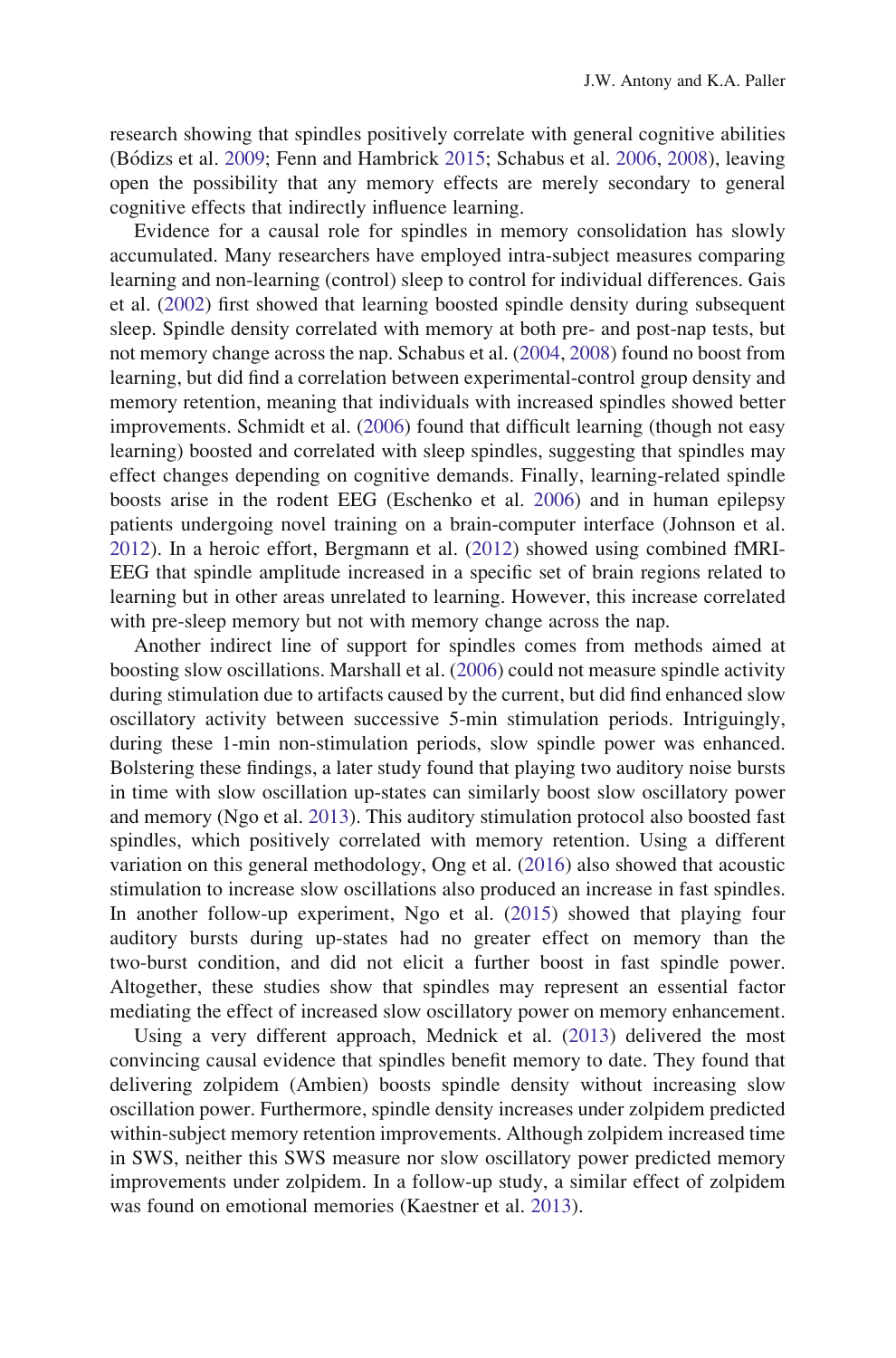In summary, there is good evidence that slow oscillations and spindles benefit memory. We will now discuss how these measures of cortical activity fit together with events occurring in the hippocampus, where newly formed memories stir.

# Memory Replay During Sleep

By the 1980s, it was clear the hippocampus played an important role in forming new memories and that memories underwent a period of consolidation. However, the specific hippocampal mechanisms responsible for driving this process were largely unknown. György Buzsáki et al. [\(1983\)](#page-24-0) described a physiological process consisting of a sharp wave in the local field potential followed by a high frequency burst (150–250 Hz, termed a ripple) occurring uniquely in the hippocampus. Intriguingly, these events were most prevalent during NREM sleep (Buzsaki [1986;](#page-24-0) Hartse et al. [1979\)](#page-28-0). Buzsaki ([1989\)](#page-24-0) prophetically proposed that they played a role in memory consolidation. However, it was difficult to corroborate this view at the time, as evidence linking sharp-wave/ripples (SWRs) to specific memory traces was lacking.

The evidence for replay came in steps. First, Pavlides and Winson [\(1989](#page-31-0)) showed that hippocampal place cells with enhanced activation during wake continued to show enhanced activation during sleep. While intriguing, there remained the possibility that each cell simply kept firing on its own as a homeostatic mechanism without any relation to other cells. Wilson and McNaughton's [\(1994](#page-35-0)) seminal study put this concern to rest and largely legitimized future studies on sleep and memory relationships. They recorded from numerous hippocampal place cells in the hippocampus before, during, and after a rat explored a novel spatial environment. Remarkably, cell pairs that fired together while the rat explored the environment similarly fired together during post-learning sleep. Because these cells did not fire together during pre-learning sleep, the post-learning results can be attributed to learning rather than merely a function of neurons that were already highly connected.

Wilson and McNaughton's findings inspired numerous studies that expanded upon how and when replay occurred. Not only do previously co-activated place cells correlate during post-learning sleep, they fire in the same order (though with less fidelity), as if one could read out the spatial location the rat was traversing during sleep (Louie and Wilson [2001;](#page-29-0) Skaggs and McNaughton [1996\)](#page-33-0). Replay of place-cell firing patterns occur most commonly during hippocampal SWRs (Dupret et al. [2010;](#page-26-0) Kudrimoti et al. [1999](#page-28-0); O'Neill et al. [2006](#page-31-0), [2008](#page-31-0); Pennartz et al. [2004;](#page-31-0) Peyrache et al. [2009](#page-31-0)). Enhanced co-firing of cell pairs during wake increases replay during sleep (O'Neill et al. [2008\)](#page-31-0). In relation to activity in other parts of the brain, SWRs overlap with and slightly precede sleep spindle events in other areas such as the ventral striatum (Lansink et al. [2009\)](#page-29-0) and neocortex (Siapas and Wilson [1998\)](#page-33-0). Moreover, wakeful hippocampal-neocortical (Ji and Wilson [2007](#page-28-0)) and neocorticalneocortical (Hoffman and McNaughton [2002](#page-28-0)) firing patterns replay during sleep.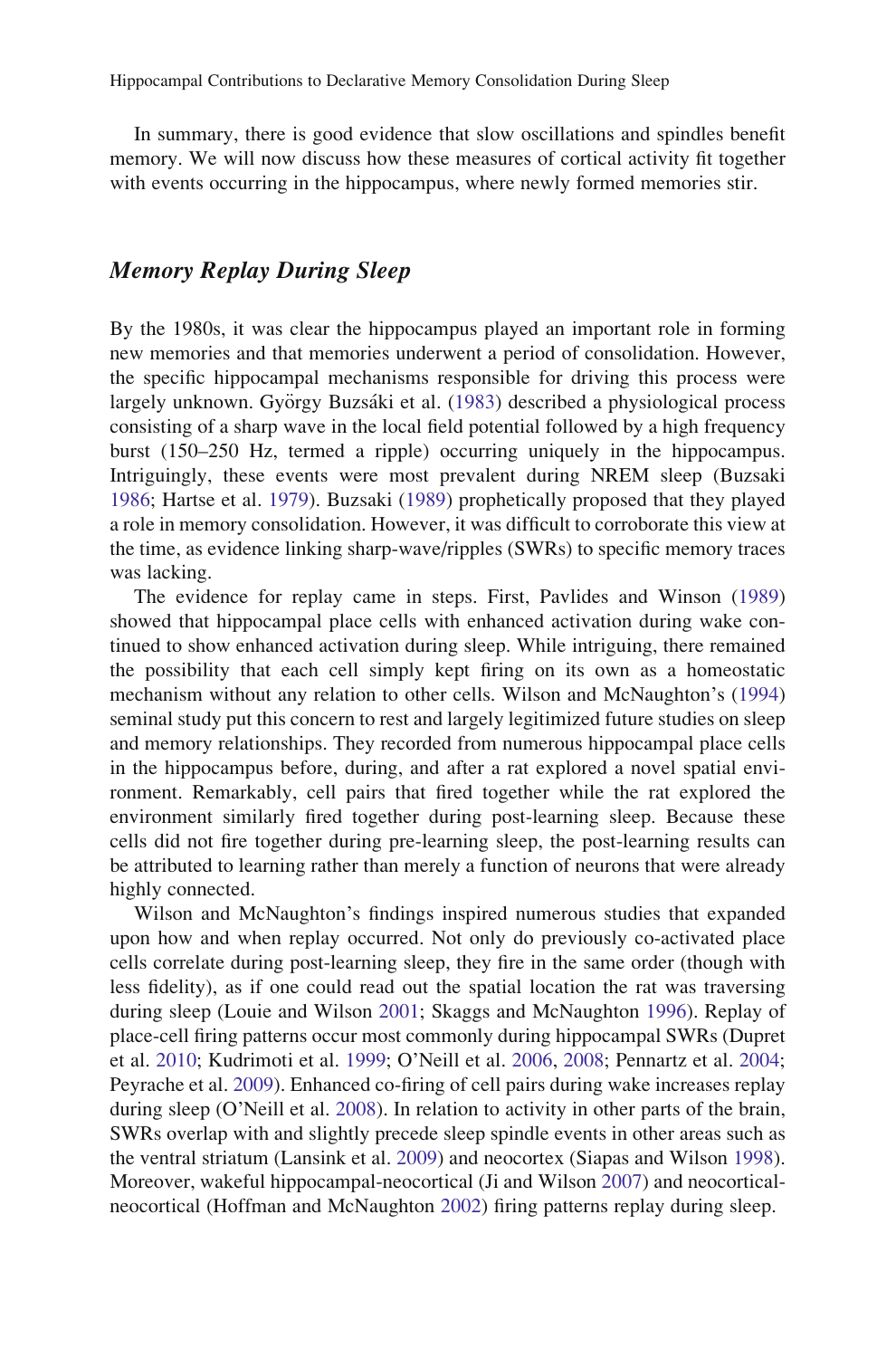Other details about the speed, conditions, and timing of replay have also been uncovered. Place-cell replay patterns become compressed by a factor of  $6-7x$ during sleep (Euston et al. [2007\)](#page-26-0), occur for extended events spanning as long as 10 m of track over 60 s (replaying at approximately 8 m/s) across multiple SWRs (Davidson et al. [2009\)](#page-26-0), and also occur, though to a lesser extent, during wake (Carr et al. [2011](#page-25-0); Diba and Buzsáki [2007](#page-26-0); Dupret et al. [2010](#page-26-0); Karlsson and Frank [2009\)](#page-28-0).

Though ensemble reactivations occur most frequently during SWRs, one could argue that the large-scale synchrony that encompassed SWR events reflected previous neuronal firing without relating to memory. However, a few findings speak against this idea. First, learning (Eschenko et al. [2008;](#page-26-0) Ramadan et al. [2009\)](#page-32-0) and LTP (Behrens et al. [2005](#page-23-0); Buzsaki [1984\)](#page-24-0) boost SWRs during subsequent NREM sleep. Second, reactivation events are specific to learning-related ensembles (Dupret et al. [2010;](#page-26-0) Peyrache et al. [2009](#page-31-0)) and correlate with memory retention (Dupret et al. [2010](#page-26-0)). Third, and most definitively, manipulating SWRs alters memory. Imposing replay with artificial stimulation during SWS SWRs enhances fear memory (Barnes and Wilson [2014\)](#page-23-0). Suppressing SWRs impairs memory both when done during learning in a spatial working memory task (Jadhav et al. [2012](#page-28-0)) and during subsequent sleep when rodents learn a maze over a series of days (Ego-Stengel and Wilson [2009;](#page-26-0) Girardeau et al. [2009](#page-27-0)). These studies provide a crucial causal link to the role of hippocampal SWRs and memory consolidation. Since hippocampal replay occurs most frequently during SWRs, they constitute strong indirect evidence for the role of replay in memory consolidation.

Early neuroimaging studies using positron emission tomography gave the first and currently most illustrative evidence of reactivation on a systems-level. Maquet et al. [\(2000](#page-30-0)) showed learning-specific activation of brain areas during REM sleep that were previously activated by motor-sequence learning. In a similar vein, Peigneux et al. [\(2004](#page-31-0)) showed learning-specific hippocampal activation after learning a novel spatial environment, and this activation correlated with memory improvement. However, these studies showed enhanced activity over a long time scale. In contrast, one recent study (Deuker et al. [2013\)](#page-26-0) enlisted multivariate methods to decode whether newly formed memories were reactivated during sleep and wake after learning. Possible reactivation patterns were observed, though puzzlingly only during stage-1 sleep. One shortcoming of this study relates to the difficulty participants had reaching deep sleep, but the presence of an effect nevertheless offers encouragement for pursuing these sorts of approaches.

Across a wide range of neuroscientific techniques, there is strong evidence that replay reflects learning. However, not all learning events are remembered in the long-term, so there must be a mechanism by which memories become differentiated over time. Below, we will cover how various factors influence spontaneous memory reactivation and how these influences may play a role in determining which memories endure.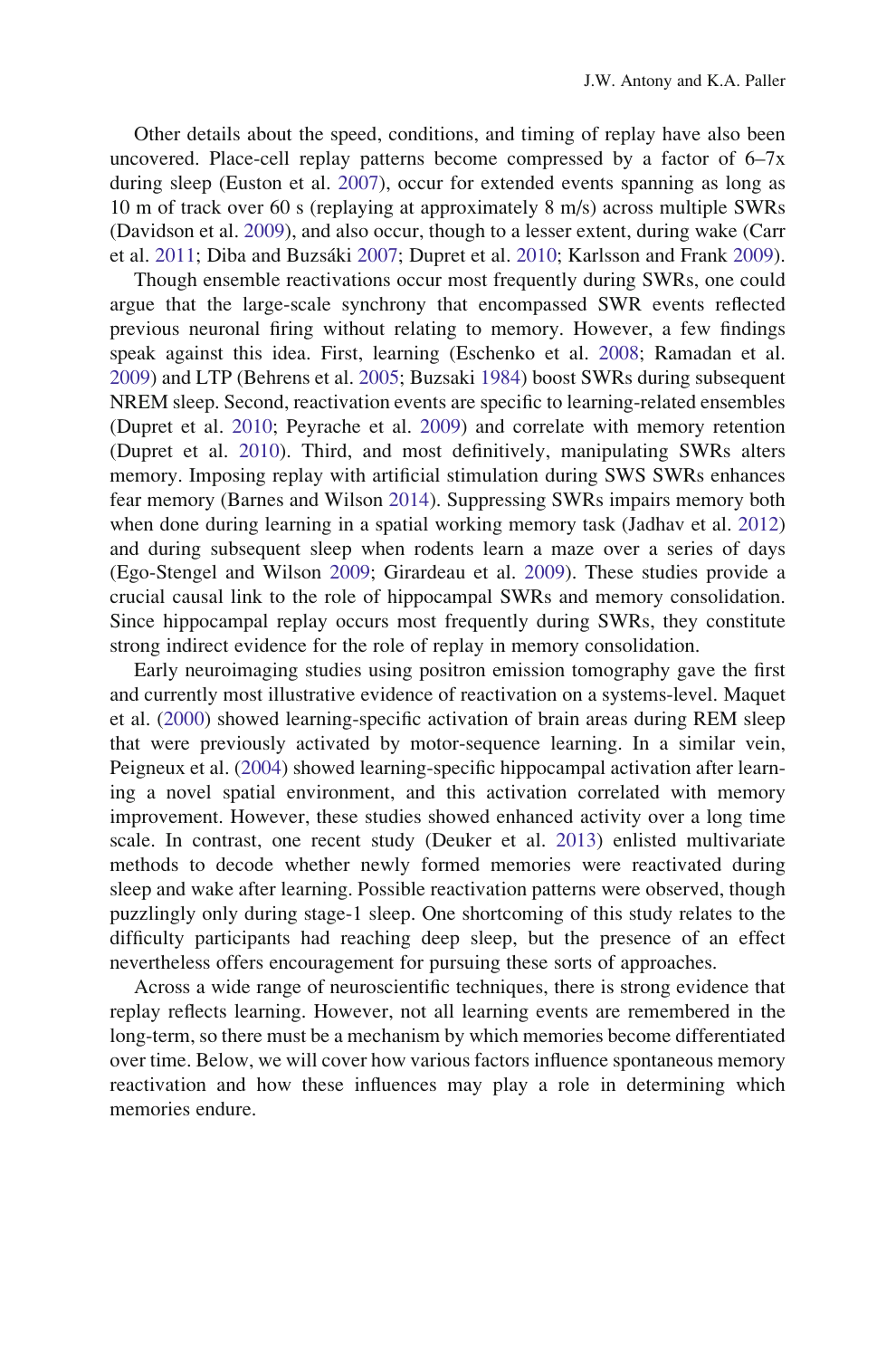# Factors Influencing Spontaneous Reactivation

Humans form far more episodic memories than they can remember after some time passes, suggesting there are computational limits on the hippocampal-neocortical system. Thus, human memory is cluttered with competition among memories, forcing the system to devise a mechanism by which it can keep the memories deemed to be of the greatest future use, even if it comes at the expense of other, less relevant memories. Over the last decade, it has become increasingly clear that sleep plays a role in this prioritization (Fischer and Born [2009](#page-27-0); Rauchs et al. [2011;](#page-32-0) Saletin et al. [2011](#page-32-0); van Dongen et al. [2012b](#page-34-0); Wilhelm et al. [2011](#page-35-0); though see Baran et al. [2013\)](#page-23-0).

A prominent theory suggests that memories of higher importance become "tagged" during wake by the hippocampus to undergo further consolidation during sleep (Morris [2006;](#page-30-0) Redondo and Morris [2011\)](#page-32-0). The "synaptic tagging and capture" hypothesis (Morris [2006\)](#page-30-0) suggests there are at least two steps in the consolidation process: an early-LTP process occurring at encoding that rapidly decays and a late-LTP process that involves hippocampal-neocortical dialogue and results in a relatively persistent neural trace. Central to this idea is that a molecular "tag" influenced by the early process (albeit not deterministically) signals the late process to enact enduring changes that occur during offline periods like sleep.

At the molecular level, some relationships have been worked out between earlyand late-LTP, memory persistence, and NMDA- and dopamine receptordependence within the hippocampus (Wang et al. [2010](#page-35-0)). The amount of cell co-firing within 50 ms of learning during spatial exploration resulted in enhanced SWRs (O'Neill et al. [2008](#page-31-0)), and we previously mentioned links between learning and LTP on SWRs. Therefore, replay of tagged memories could provide a mechanism by which memories differentially persist.

Electrophysiological oscillations during wake that group neuronal activity across regions may play a role in the tagging process. At the cellular level, prefrontal neuron assemblies producing high theta coherence during learning were preferentially replayed during sleep SWRs (Benchenane et al. [2010](#page-24-0)). Similarly, a recent study in humans (Heib et al. [2015](#page-28-0)) showed theta power during wordpair encoding mediated the positive relationship between fast spindles and memory retention. Thus, theta power may reflect an effective encoding process that tags memories to undergo further consolidation.

Further evidence for differential memory tagging comes from experimental manipulations that alter the future relevance, reward, or emotional content of various items. Sleep benefits memory items that participants are directed to remember at encoding (Rauchs et al. [2011](#page-32-0); Saletin et al. [2011](#page-32-0)), directed to bring to mind (Fischer et al. [2011](#page-27-0)), told later would be important (van Dongen et al. [2012\)](#page-34-0), or would even be tested at all (Wilhelm et al. [2011\)](#page-35-0). Importantly, sleep physiology appears to become biased in conjunction with this memory prioritization. Participants who expected to be tested showed a pronounced increase in slow oscillatory power and the number of spindles in relation to a control night (Wilhelm et al.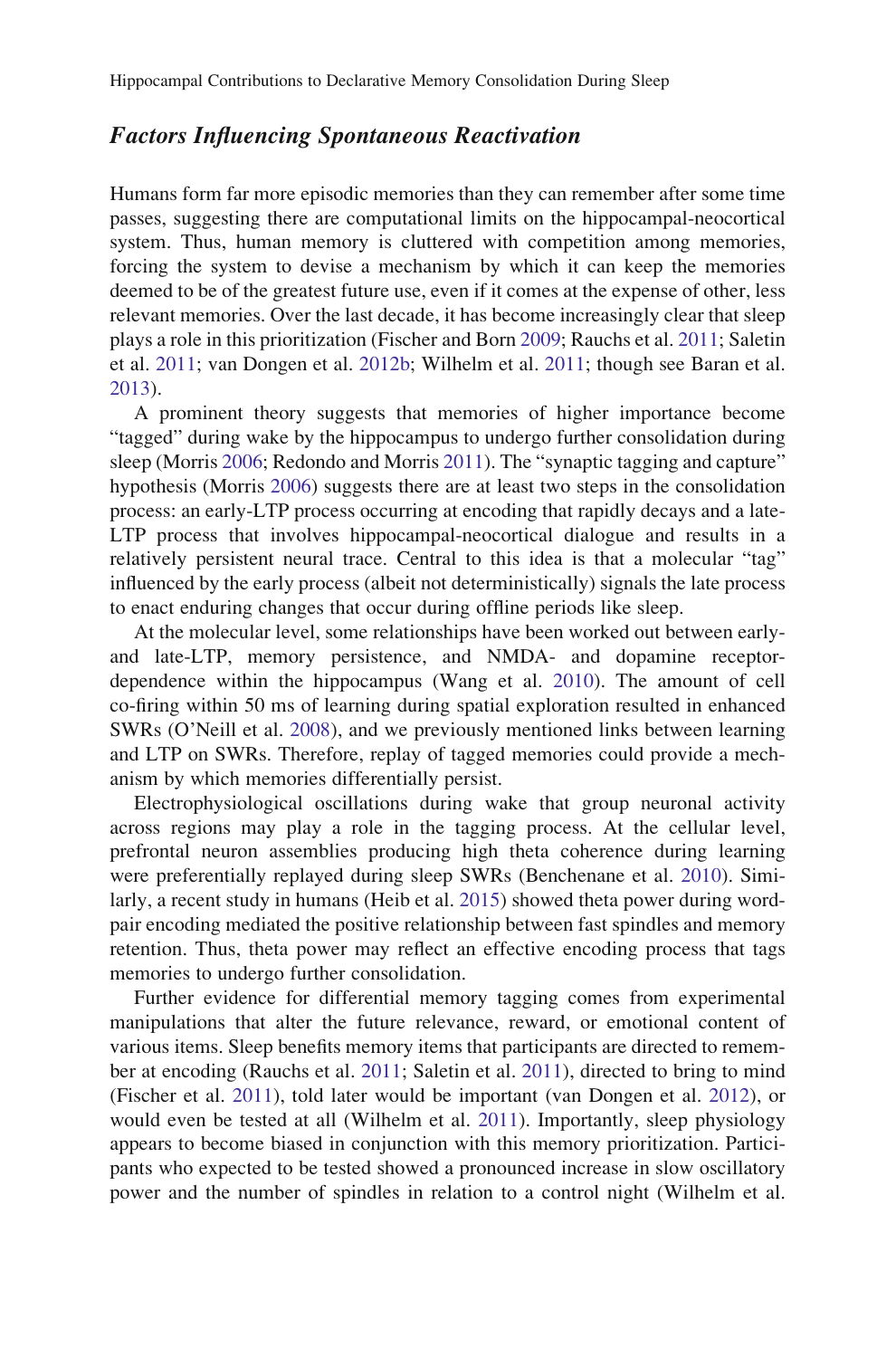[2011\)](#page-35-0), and sleep spindles correlated positively with memory change for to-beremembered items and also negatively with that for to-be-forgotten items (Saletin et al. [2011\)](#page-32-0). Using a similar paradigm with fMRI, Rauchs et al. [\(2011\)](#page-32-0) found that hippocampal activity at encoding predicted overnight changes in memory only for to-be-remembered items. Crucially, this activity failed to predict overnight changes for a separate group of subjects who were sleep-deprived. These results support the idea that memories tagged during wake undergo further processing during sleep (Morris [2006](#page-30-0)).

In rodents, a few studies found replay during SWRs occurs more frequently for memory traces that are motivationally relevant, as assessed by the presence or absence of reward (Lansink et al. [2008](#page-29-0), [2009;](#page-29-0) Peyrache et al. [2009\)](#page-31-0). Moreover, one study showed reactivation does not occur when rewarded locations are cued and no learning is required (Dupret et al. [2010\)](#page-26-0), showing it relates directly with memory importance. Dopaminergic (DA) fiber bundles emanating from the ventral tegmental area (VTA) heavily control reward processes. The VTA contains fiber bundles that innervate the hippocampus and these have been shown to affect long-term potentiation within the hippocampus (Bethus et al. [2010;](#page-24-0) Lisman and Grace [2005\)](#page-29-0). Additionally, one study found activity in the VTA and hippocampus predicts memory for high-reward cues (Wittmann et al. [2005](#page-35-0)), and another found functional interactions between these regions predicts long-term memory formation (Adcock et al. [2006\)](#page-23-0). Therefore, DA may modulate hippocampal reactivation as a function of reward during offline periods such as sleep.

Indeed, a recent study showed direct links between VTA-hippocampal stimulation, neuronal reactivation, and memory retention (McNamara et al. [2014\)](#page-30-0). The authors found that VTA neurons increased their firing rate while rats explored a novel environment. Optogenetic stimulation of VTA-hippocampal fibers increased subsequent reactivation of related memory traces, which could be blocked by administering DA antagonists before learning. Finally, this optogenetic stimulation improved memory retention. Another recent study showed that new memories could be implanted by pairing VTA-hippocampal firing with spontaneous place cell reactivation (de Lavilléon and Lacroix [2015\)](#page-26-0). First, the authors separately found hippocampal place cells while rats explored a spatial environment and stimulations of VTA ensembles that animals found rewarding. Next, during offline periods of wake or sleep, spontaneous place cell reactivation was assessed online and paired with rewarding VTA-hippocampal fiber stimulation. When rats were re-introduced into the environment, they spent more time immediately in the location represented by the place cell undergoing co-activation with VTA-hippocampal fibers. Therefore, interactions between DA inputs to the hippocampus appear to strongly influence reactivation and subsequent memory retention (Atherton et al. [2015](#page-23-0); but see Berry et al. [2015](#page-24-0)).

Two pharmacological studies support this idea by specifically highlighting the role dopamine plays in reward-enhanced consolidation. Wang et al. ([2010\)](#page-35-0) found that strong rewards induced persistent memory when weak rewards did not, and this enhancement could be blocked with dopamine antagonists. Additionally, in a study with human subjects, Feld et al. [\(2014](#page-26-0)) showed participants a number of objects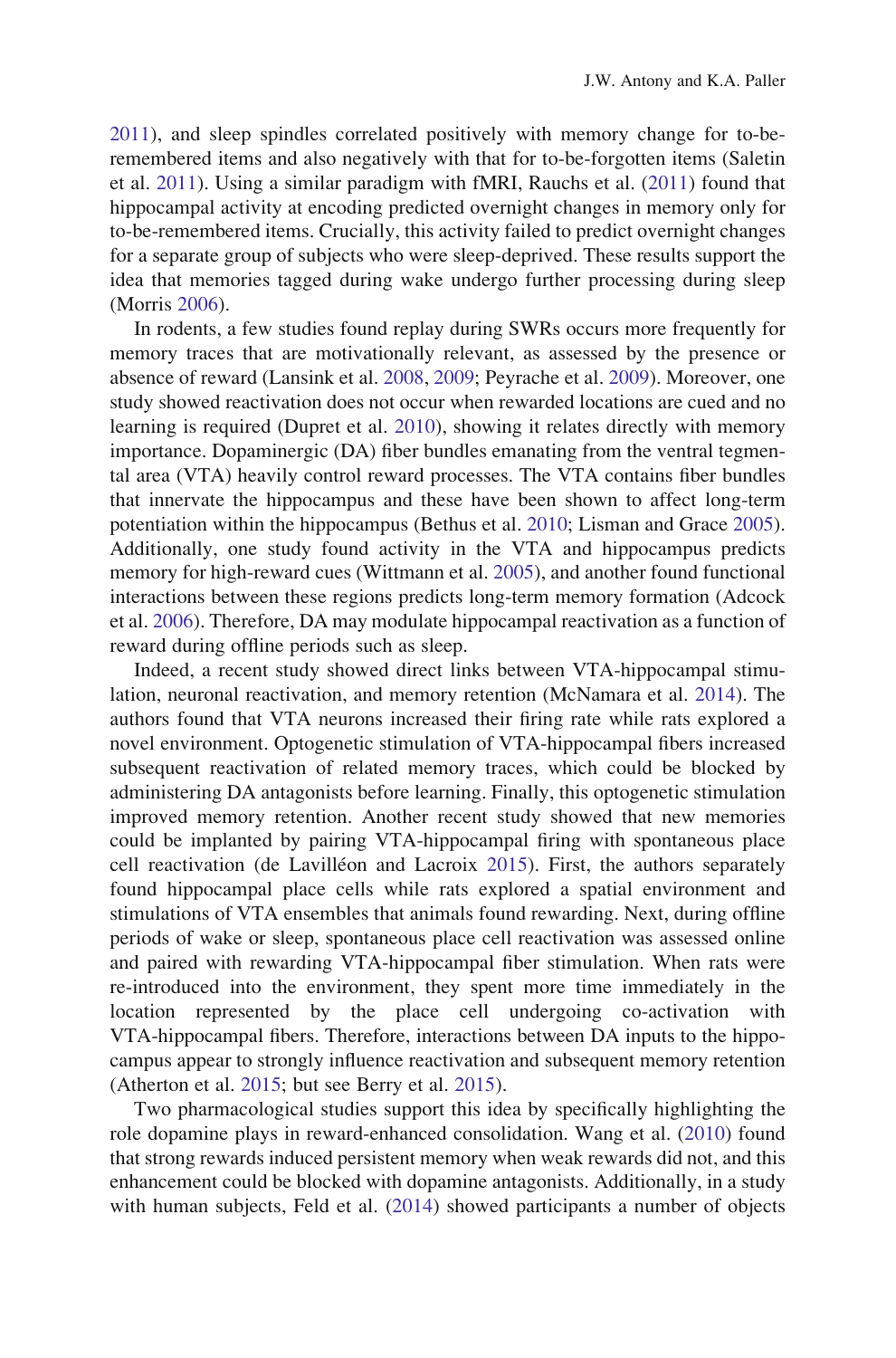preceded by a high or low reward while administering either a dopamine agonist or placebo to participants. Under the placebo condition, high reward items were remembered better after sleep, but this difference was eliminated when participants received the dopamine agonist. These results suggest that high reward items would receive preferential processing during sleep under normal conditions, but the presence of the dopamine agonist made low items receive further processing.

Another biologically adaptive way some memories will be given priority comes from their level of emotional content (Richter-Levin and Akirav [2003](#page-32-0)). In some experimental paradigms, sleep appears to play a role in this prioritization. For instance, Payne et al. [\(2008](#page-31-0)) showed participants a series of pictures with a neutral or emotional central image against a neutral background (e.g., an undamaged car or a wrecked car, respectively, against a city backdrop). They tested participants after encoding and then again after 30 min, 12 h of wake, or 12 h of sleep. They found that sleep resulted in an enhanced selective benefit for emotional over neutral items relative to both the 30-min and 12-h wake intervals, demonstrating specificity for sleep in prioritizing maintenance of emotional material. The same research group has repeatedly replicated this effect (Bennion et al. [2015](#page-24-0); Payne et al. [2012,](#page-31-0) [2015;](#page-31-0) Payne and Kensinger [2011](#page-31-0)), and other paradigms have produced comparable evidence supporting a role for sleep in emotional memory (Hu et al. [2006](#page-28-0); Nishida et al. [2009;](#page-31-0) Wagner et al. [2001](#page-34-0)), with differential sleep effects lasting up to at least 4 years (Wagner et al. [2006\)](#page-35-0).

Current conceptions of the mechanisms underlying emotional memory consolidation accord with this idea. Generally for emotional memories, amygdala activation leads to enhanced memory retention (Cahill et al. [1996](#page-24-0); Canli et al. [2000\)](#page-25-0), and enhanced amygdala-hippocampal interactions at encoding leads to better memory (Dolcos et al. [2004\)](#page-26-0). Furthermore, elevated levels of the stress hormone cortisol predict higher levels of amygdala activity for negative pictures (van Stegeren et al. [2005\)](#page-34-0) and predict enhanced levels of selective memory enhancement for negative stimuli after sleep (Bennion et al. [2015](#page-24-0)). Thus, a plausible mechanism is that cortisol modulates amygdala activity, which, via interactions with the hippocampus, tags memories for further rehearsal during sleep (Bennion et al. [2015](#page-24-0)).

Emotional memory consolidation presents an intriguing case for the role of emotions in REM sleep. In dream reports, REM sleep is frequently associated with greater emotional content than other stages (Fosse et al. [2001](#page-27-0)) and REM sleep also shows higher levels of amygdala activity than NREM sleep and wakefulness (Maquet et al. [1996\)](#page-30-0). Accordingly, several studies have found that emotional memory retention correlates with REM sleep (Nishida et al. [2009](#page-31-0); Payne et al. [2012](#page-31-0); Wagner et al. [2001\)](#page-34-0). These findings may, however, appear surprising, as the emotional information would certainly be categorized as an example of declarative memory, which otherwise is linked with the involvement of NREM sleep. Indeed, unlike the case with nocturnal sleep, when participants take afternoon naps they typically only attain NREM sleep, and emotional memory retention correlates with SWS measures during the nap (Payne et al. [2015\)](#page-31-0). There may be more to decipher about these disparate findings, as they hint at the complexity of competing and/or complementary processes operative during the various stages of sleep.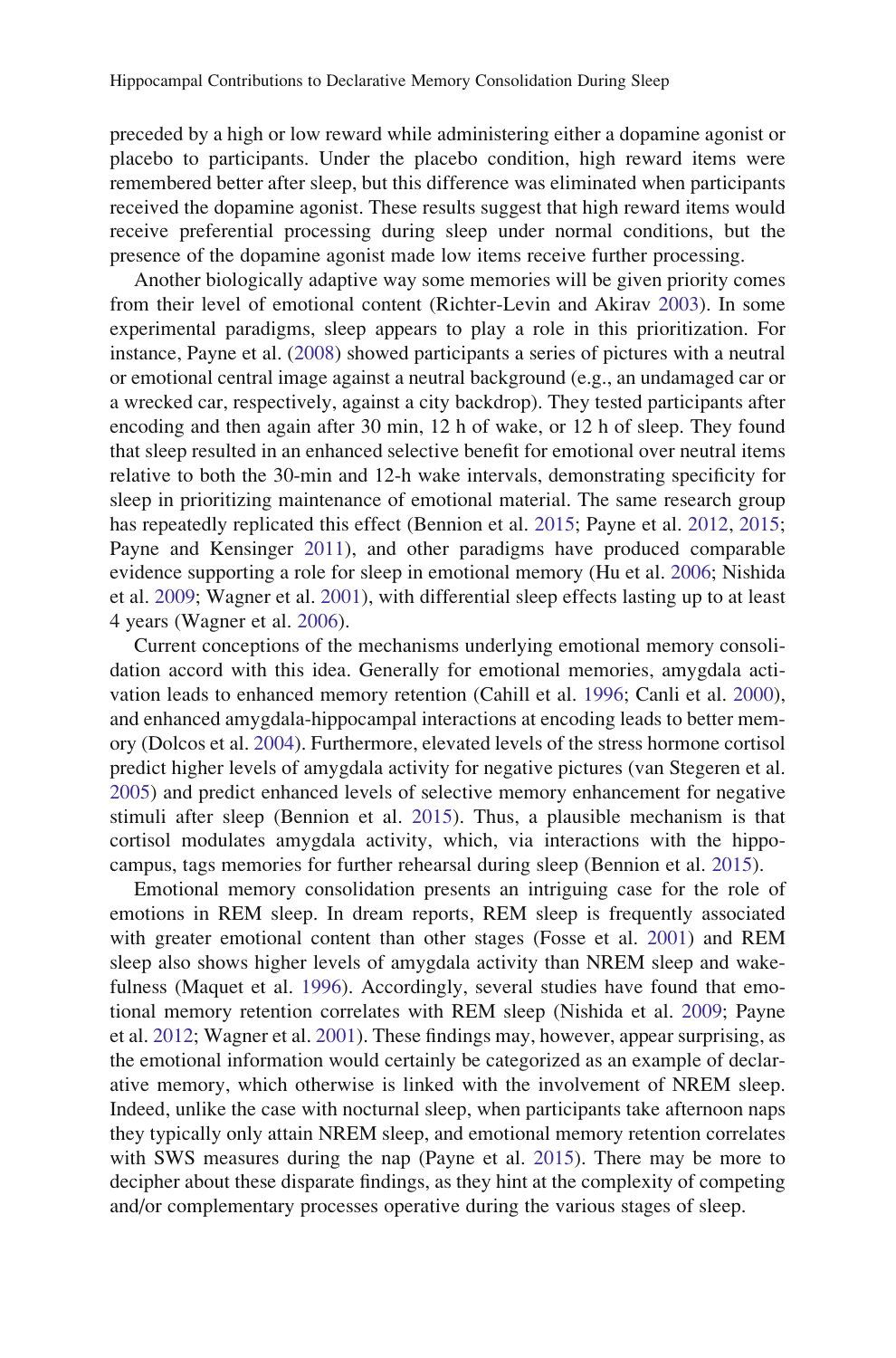Illuminating findings have also arisen in the context of investigations showing that sleep does not selectively benefit emotional memories. Baran et al. [\(2012](#page-23-0)) and Lewis et al. ([2011\)](#page-29-0) found no interaction between emotional versus neutral information and sleep versus wake. Additionally, Atienza and Cantero [\(2008](#page-23-0)) found that sleep deprivation hurt memory for emotional items less than for neutral information, suggesting that in some paradigms emotional memories are simply less susceptible to interference and may remain robust with reactivation processes that occur during wake.

These apparently contradictory findings can be reconciled. The interaction of emotion and memory is complex, and the general assertion that emotions enhance memory is by no means universal (Mather and Sutherland [2011](#page-30-0)). For instance, memories can become enhanced or inhibited depending on numerous factors at encoding, such as whether they occur before, after, or simultaneously with emotional information, their level of association with the emotional content, the level of perceptual contrast, or the relevance of the information for current goals (see Mather and Sutherland [2011](#page-30-0), for an extensive review). Furthermore, a complex set of hormonal factors (McGaugh [2000\)](#page-30-0), interactions between the amygdala and the hippocampus (Dolcos et al. [2004](#page-26-0)) or vmPFC (Bennion et al. [2015](#page-24-0)), and emotional learning during consolidation (Dunsmoor et al. [2015](#page-26-0)) can affect memory beyond the time of encoding. The type of molecular tag, including the strength of the tag and what does or does not become tagged alongside emotional information likely differs based on experimental paradigm, and this will affect what role offline processes play in memory. This research topic deserves much further attention, as it could aid treatment for disorders such as depression and post-traumatic stress disorder (LaBar and Cabeza [2006](#page-29-0)).

In this section, we have outlined some major factors that naturally influence memory reactivation. In the next section, we will discuss a relatively new method that involves artificially targeting memories for reactivation at specific times during sleep.

## Targeted Declarative Memory Reactivation

As with many aspects of science and human thought, speculations and unexplained findings supported the idea that TMR could work long before it became part of established and accepted ways of thinking. In the late 1980s and early 1990s, a few studies showed altered memory after linking a stimulus with a learning episode and re-administering the stimulus as a memory cue during EEG-verified sleep. In some of the first successful studies employing TMR, Hars et al. [\(1985](#page-28-0)) enhanced active avoidance conditioning in rats by cueing during REM, whereas Hennevin and Hars [\(1987](#page-28-0)) impaired the same type of learning by cueing during SWS. Hars and Hennevin ([1990\)](#page-27-0) again found an effect for REM stimulation impairing spatial memories. In human participants, Smith and Weeden [\(1990](#page-33-0)) enhanced Morse code learning by re-playing learning-related auditory clicks during REM sleep.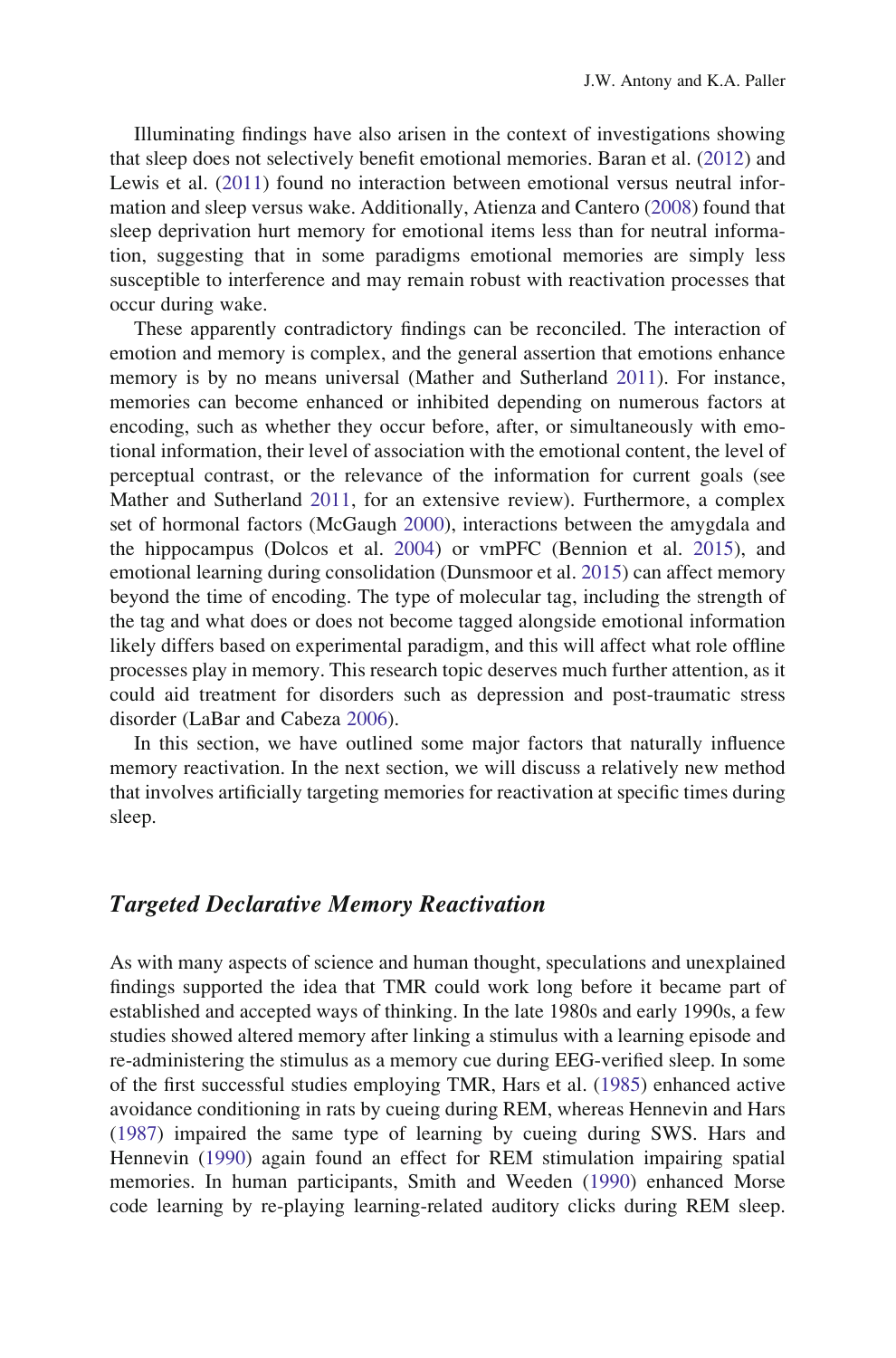<span id="page-18-0"></span>To understand why these studies were largely ignored, it is important to note these studies preceded much of the reactivation literature that grounded sleep and memory at the neuronal level. Furthermore, the mechanisms at work during the various sleep stages were largely unknown. To be sure, the mechanisms for each of these effects are still somewhat mysterious, though with current knowledge of neuronal reactivation mechanisms in TMR, it is easier to envision their workings.

In a seminal study, Rasch et al. ([2007\)](#page-32-0) revived TMR and bolstered the idea that memories are actively reprocessed during sleep. Participants learned pairs of pictures on a spatial grid akin to a memory game, all while smelling a rose odor. Next, they slept in the lab, and some subjects received the rose odor again upon entering SWS. After waking up, those receiving the rose odor remembered significantly more pairs than those who did not. This method failed to boost memory when the rose cue was delivered during wake, or during REM, or when the rose odor was delivered during SWS but was not present during learning, demonstrating the specificity of reactivation of the learning episode.

Rudoy et al. [\(2009](#page-32-0)) followed up on this finding to investigate its specificity for individual memories (Fig. 2a). Participants learned 50 object-location associations against a background grid and a semantically related sound cue played concurrently with each visual object presentation (e.g. cat image—"meow" sound). During a subsequent afternoon nap, Rudoy used 25 sounds to cue half of the object locations during SWS. After the nap, participants recalled locations more accurately for objects associated with those sounds, in comparison to objects associated with sounds not presented during sleep, showing that TMR can be used to reactivate individual memories.



Fig. 2 Mechanisms of targeted declarative memory reactivation during sleep. (a) After unique auditory cues were paired with individual items, presenting those cues during subsequent SWS significantly enhanced memory (Rudoy et al. [2009\)](#page-32-0). (b) Targeting memories using olfactory stimuli resulted in enhanced activity in the hippocampus (Rasch et al. [2007\)](#page-32-0). (c) After unique cues were paired with different locations in a rectangular grid, presenting the cues during sleep resulted in enhanced firing of corresponding place cells (Bendor and Wilson [2012\)](#page-24-0). Such biased cellular firing patterns presents a plausible mechanism by which targeting memories results in differential memory performance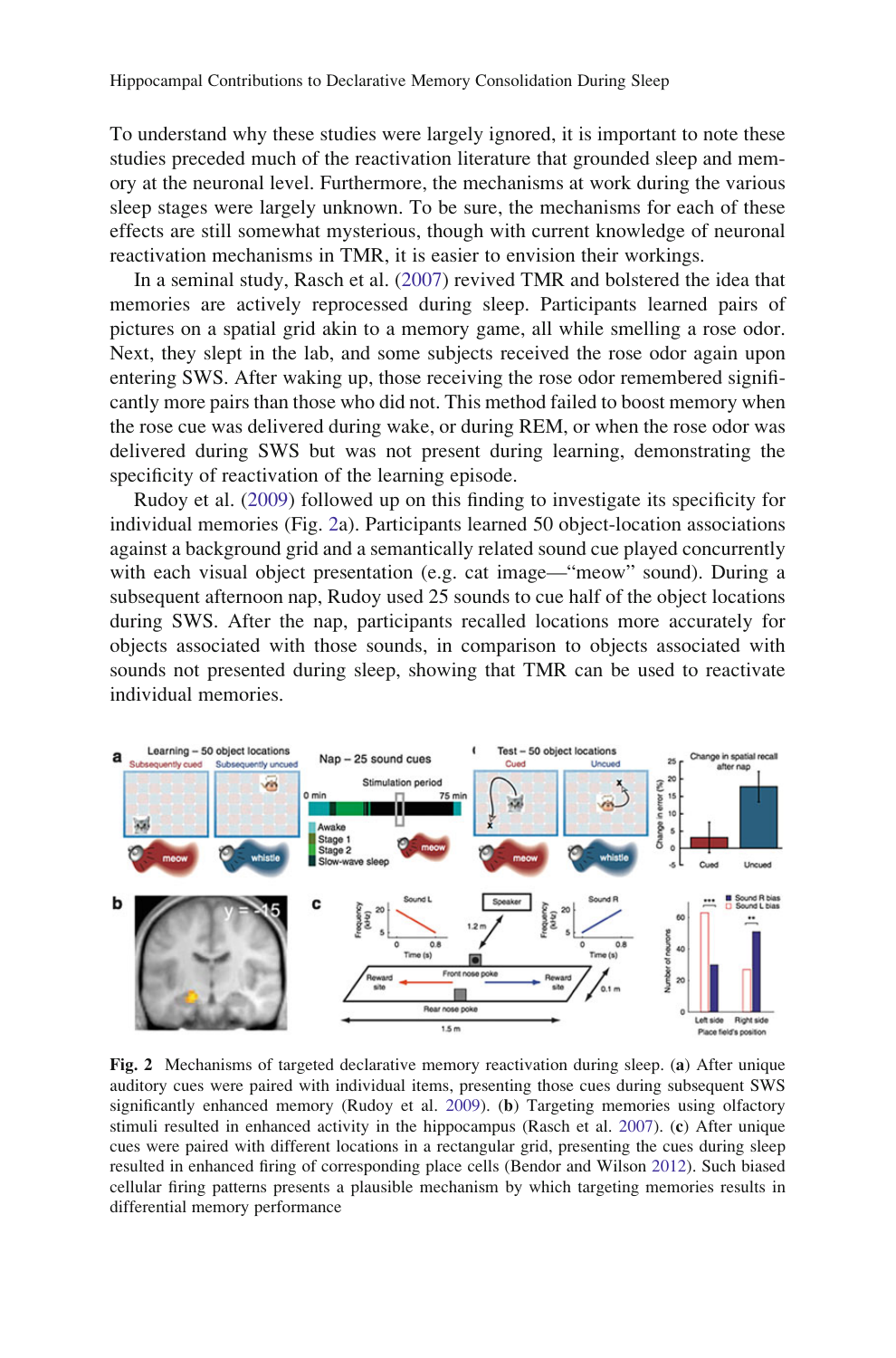Numerous other studies have subsequently shown TMR benefits and begun to elucidate the corresponding neural mechanisms. TMR enhances spatial memories via specific odors (Rihm et al. [2014](#page-32-0)), otherwise forgotten low-priority memories (Oudiette et al. [2013\)](#page-31-0), memories of moderate initial strength (Creery et al. [2014\)](#page-25-0), emotional memories (Cairney et al. [2015](#page-25-0)), and vocabulary words with the words as cues (Schreiner and Rasch [2014;](#page-33-0) Schreiner et al. [2015](#page-33-0)). It reduces subsequent retroactive interference (Diekelmann et al. [2011](#page-26-0)) and accelerates the consolidation process (Diekelmann et al. [2012](#page-26-0)). Additionally, stimulation boosts spindle power over learning-related regions (Cox et al. [2014\)](#page-25-0), and enhances parahippocampalmPFC connectivity (van Dongen et al. [2012a](#page-34-0)), implicating spindles and dialogue with the neocortex as possible underlying mechanisms.

In line with the expectation that targeted memory reactivation should resemble spontaneous memory reactivation, four studies suggest a role for replay in TMR. The first showed that cueing a bird's own newly-learned song during post-learning sleep elicited replay of neurons involved in forming the memory (Dave and Margoliash [2000](#page-25-0)). The second showed with fMRI that odor presence enhanced activity in the hippocampus relative to its absence (Rasch et al. [2007](#page-32-0); Fig. [2b](#page-18-0)). The third involved cueing different sounds as rats explored the two sides of a rectangular environment (Bendor and Wilson [2012](#page-24-0); Fig. [2c](#page-18-0)). Upon subsequent sleep, the sounds elicited corresponding place cell activity for each respective side of the grid, suggesting the cues directly activated the neurons involved in forming those memories. The fourth showed that patients with bilateral hippocampal lesions did not benefit from TMR and that memory benefits from TMR correlated inversely with amount of hippocampal damage (Fuentemilla et al. [2013](#page-27-0)), offering causal evidence that the hippocampus plays an important role in TMR.

Finally, TMR has been shown to influence other types of cognition such as creativity (Ritter et al. [2012](#page-32-0)), procedural memories (Antony et al. [2012](#page-23-0); Cousins et al. [2014;](#page-23-0) Schönauer et al. [2014](#page-33-0)), fear memories (Barnes and Wilson 2014; Hauner et al. [2013](#page-28-0); Rolls et al. [2013\)](#page-32-0), and learning to reduce implicit social biases (Hu et al. [2015\)](#page-28-0).

# Basic Model of Sleep Reactivation and Major Open Questions

The aforementioned lines of evidence can be integrated into a basic model of declarative memory consolidation (Fig. [3\)](#page-20-0). Hippocampal SWRs time-lock to slow wave up-states (Mölle et al. [2006\)](#page-30-0), neocortical spindles time-lock to slow wave up-states (Mölle et al. [2011\)](#page-30-0), and SWRs time-lock to spindle down-states during the slow-wave up-state (Ayoub et al. [2012](#page-23-0); Siapas and Wilson [1998;](#page-33-0) Staresina et al. [2015\)](#page-33-0). This scheme suggests that slow waves coordinate reactivation in the form of hippocampal-neocortical dialogue, like a conductor leading an orchestra (Mölle and Born [2011](#page-30-0)). However, there are major open questions and a few possible contradictions about the processes underlying reactivation.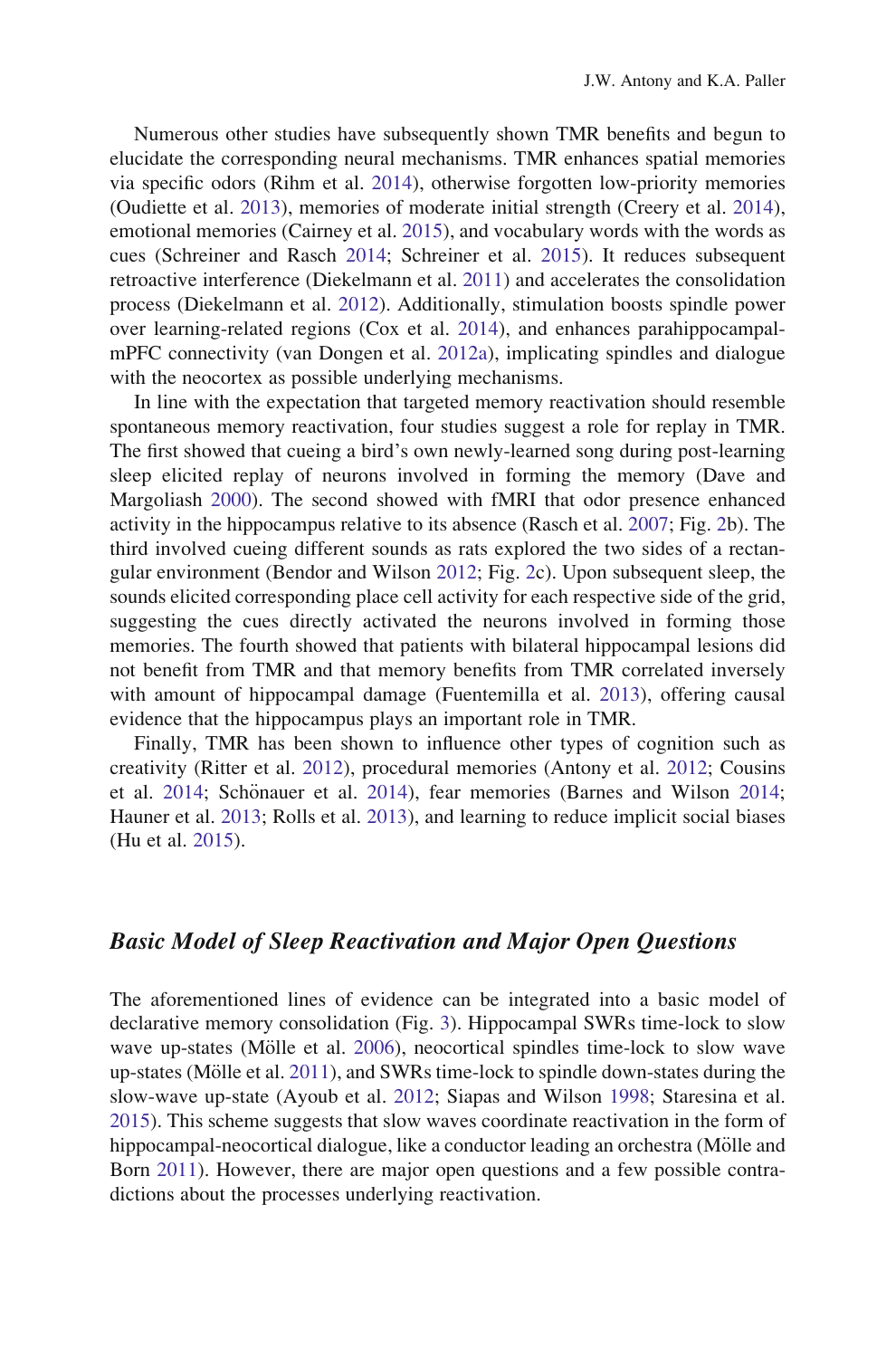<span id="page-20-0"></span>

Fig. 3 Overview of sleep-dependent declarative memory consolidation. (a) Newly-encoded neural traces formed in the hippocampus become reactivated and consolidated via interactions with the neocortex. (b) Prominent theories suggest slow oscillations group hippocampal SWRs and thalamocortical spindles to coordinate hippocampal-neocortical transfer (from Born and Wilhelm [2012\)](#page-24-0). (c) Numerous factors influence the filtering process determining which memories become later reactivated. (d) Reactivation processes operate on tagged neural traces to influence the later stability of the memory trace. Many of the factors in  $(c)$  and  $(d)$  are highly interrelated concepts from different levels of analysis

One major question involves the role of various parts of NREM sleep in declarative memory consolidation. A recent review (Genzel et al. [2013](#page-27-0)) argues there is likely a difference between lighter NREM sleep (stage-2 sleep and early SWS) and deep NREM sleep (late SWS). Slow oscillations are more frequently global in nature during light NREM sleep (Nir et al. [2011\)](#page-31-0), which likely improves coordination between disparate brain areas such as the hippocampus and neocortex. Furthermore, SWRs (Clemens et al. [2007](#page-25-0)) and spindles (de Gennaro and Ferrara [2003\)](#page-26-0) occur more frequently during lighter NREM stages, though this could be due to analysis issues with respect to identifying spindles by eye when they are superimposed on predominant slow oscillations (Cox et al. [2012](#page-25-0)). Efforts to boost memory via inducing slow oscillations with stimulation have begun in stage-2 sleep (Marshall et al. [2006](#page-30-0); Ngo et al. [2013\)](#page-30-0), creating the possibility that changes crucial for memory occurred in early NREM stages. Additional confusion might have arisen due to differences in sleep-stage terminology in humans and animal models, whereby SWS has been used as a term for all of NREM sleep (Genzel et al. [2013\)](#page-27-0). Altogether, considering physiological differences in the hippocampus and neocortex, the distinction of early and late NREM for declarative memory is plausible and well worth further investigation.

The open issue above highlights another set of troubling complexities with respect to the role of spindles. As reviewed above, much of the evidence on spindles to date could be attributed to correlation rather than causation. Despite this, converging evidence from four sources implicates a direct role of spindles in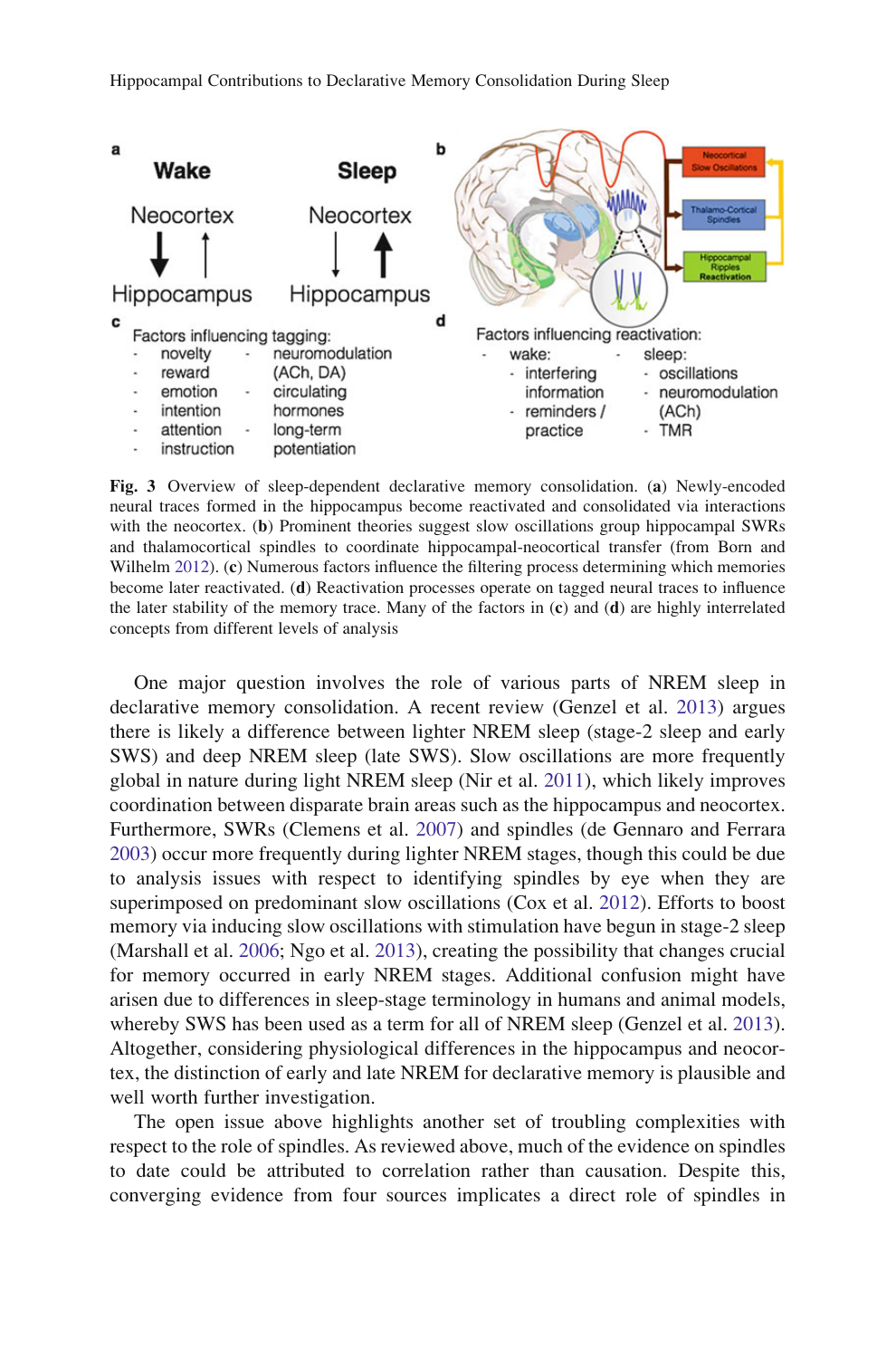stabilizing memories: (1) methods showing causal roles for slow oscillations in memory also boost spindle power, suggesting that spindles could mediate the effect of slow oscillations on memory (Marshall et al. [2006](#page-30-0); Ngo et al. [2013](#page-30-0), [2015\)](#page-31-0), (2) TMR induces spindle amplitude enhancements for learning-specific brain regions (Cox et al. [2014](#page-25-0)), (3) spindles have specifically been shown to enhance long-term potentiation between synapses *in vitro* (Rosanova and Ulrich [2005\)](#page-32-0), and (4) a pharmacological method to induce spindles enhances memory (Kaestner et al. [2013;](#page-28-0) Mednick et al. [2013](#page-30-0)). However, none of these findings show that spindles benefit memory directly. For example, the pharmacological results could reflect changes in other underlying processes (e.g., hippocampal SWRs) that indirectly influence spindles. Additionally, real-time evidence for the role of spindles in reactivation remains obscure, and questions remain about whether neural measures of reactivation precede, become embedded in, or follow the spindle itself.

Other key questions arise about the nature of reactivation. On the cellular level, there is at least a basic understanding that hippocampal replay re-emerges during post-learning sleep and affects later memory retention (Ego-Stengel and Wilson [2009;](#page-26-0) Girardeau et al. [2009\)](#page-27-0). To date, researchers investigating relationships between replay and behavior have understandably focused on the fidelity of offline reactivation to learning episodes. However, in addition to memory, sleep aids the generalization and abstraction of information, which may rely on reactivation (Stickgold and Walker [2013](#page-33-0)). In this light, findings in rodents (Karlsson and Frank [2009](#page-28-0)) that replay has higher fidelity during wake than sleep may prove illuminating. It would be interesting to discover if these abilities rely not on highfidelity replay, but on some intermediate level of replay fidelity that allows for the incorporating the trace into other semantic networks or statistically similar episodes.

A different line of research has begun to outline the molecular mechanisms required for long-term plasticity (Takeuchi et al. [2014\)](#page-34-0). However, it is currently unknown how cellular reactivation interacts with plasticity on the single neuron level. Specifically, would blocking reactivation (for instance, using optogenetics) prevent placticity? Or vice versa, would blocking plasticity, as with protein synthesis inhibitors and/or post-translational modification regulators (Routtenberg and Rekart [2005](#page-32-0)) reduce reactivation?

On the systems level, there is no clear picture for what constitutes reactivation. Over a full night of sleep, learning-related neural activity becomes enhanced (Deuker et al. [2013](#page-26-0); Maquet et al. [2000;](#page-30-0) Peigneux et al. [2004](#page-31-0)) and correlates with memory retention (Deuker et al. [2013;](#page-26-0) Peigneux et al. [2004\)](#page-31-0), and TMR/fMRI studies have also implicated enhanced activity in medial temporal lobe structures (Rasch et al. [2007;](#page-32-0) van Dongen et al. [2012a\)](#page-34-0). However, we currently lack solid realtime evidence of systems-level reactivation to correspond with results from neuronal reactivation, although methods such as EEG or MEG hold promise in this regard. Also, it remains unclear exactly how reactivation events are connected to hallmarks of sleep physiology such as slow oscillations and spindles.

Finally, the timescale for systematic changes in the neural locus of memories is not understood. Mander et al. [\(2011\)](#page-29-0) showed that sleep, as opposed to wake, can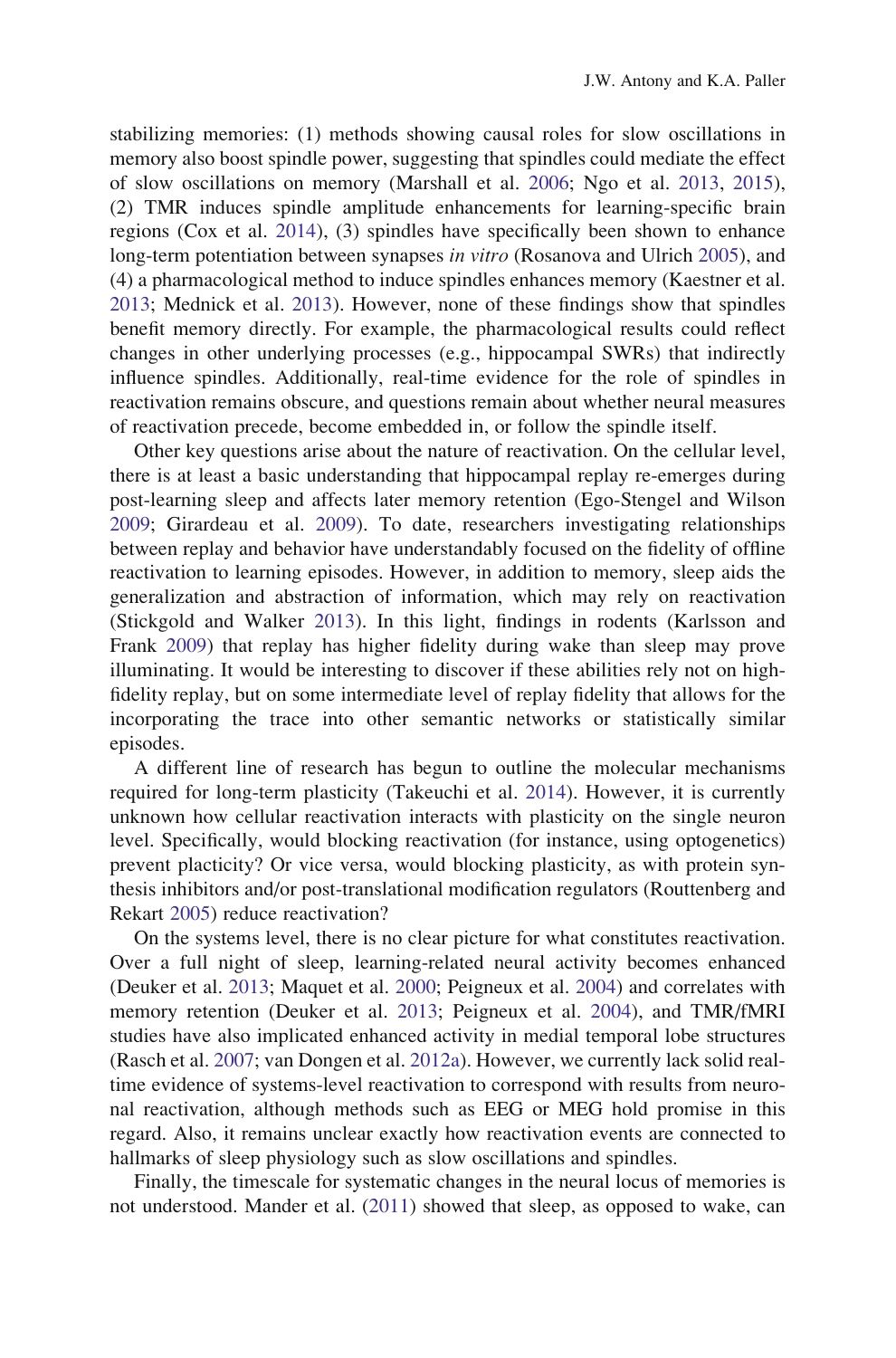promote the acquisition of new declarative memories, and this improvement correlates with spindle activity. Sleep may therefore act as a way to "refresh" the hippocampus to learn anew the next day, which accords with findings that sleep enhances activation in the neocortex while reducing it in the hippocampus (Takashima et al. [2009\)](#page-34-0). However, discrepancies exist between this model and the effects of hippocampal damage, which typically cause retrograde amnesia for memories formed over much longer time periods. Critically, there is scant experimental evidence on the extent to which reactivation occurs for memories more than a single day old. How long does it take for memories to become independent of the hippocampus? And does sleep reactivation continue to play a role beyond even the first day of memory formation?

# Concluding Thoughts

In 2005, Science magazine released a list of the 125 biggest questions the field of science had yet to answer. Among them was, "Why do we sleep?" and "Why do we dream?" Both remain perplexing. Why we spend a third of our lives in nearcomplete inactivity has thus far eluded scientists. This is likely because, as with many solutions to environmental pressures during evolution, there is no singular purpose but rather a series of co-opted adaptations that best fit ecological niches.

Some lines of evidence suggest that sleep protects an agent from predators (Siegel 2009) and aids brain metabolism and restoration (Silva et al. [2004;](#page-33-0) Vyazovskiy et al. [2008,](#page-34-0) [2009,](#page-34-0) [2011;](#page-34-0) Xie et al. [2013;](#page-35-0) see Vyazovskiy and Harris [2013](#page-34-0) and Tononi and Cirelli [2014](#page-34-0) for helpful reviews). More pertinent to this chapter, a recent theory posited that certain types of brain plasticity may only become possible after the organism becomes detached from the environment, so sleep may be the price paid for plasticity (Tononi and Cirelli [2014](#page-34-0)). Considering the presence of circadian rhythms and sleep patterns in organisms without our complex system of memory (Cirelli and Tononi [2008](#page-25-0)), the argument that sleep evolved originally and primarily for memory is not strong.

However, that sleep plays a unique role in learning and memory has gradually become an irrefutable position. Throughout evolution, many organs and networks of cells originally evolved for one purpose and have later been used for another. The inner ear originally evolved in early vertebrates for balance, but later became involved in hearing (Torres and Giraldez [1998\)](#page-34-0). The brain itself evolved to coordinate movement, but has clearly taken on numerous other abilities. Thus, it seems highly plausible that sleep originally evolved for purposes other than plasticity, but became co-opted later as new selection pressures incentivized the need for greater plasticity.

Behavioral, cellular, and systems level evidence suggests NREM sleep plays a special role, though perhaps not an exclusive role, in consolidating declarative memories. Reactivation is instrumental to our ability to retain information from a single, unique episode. One could easily envision a world in which no moment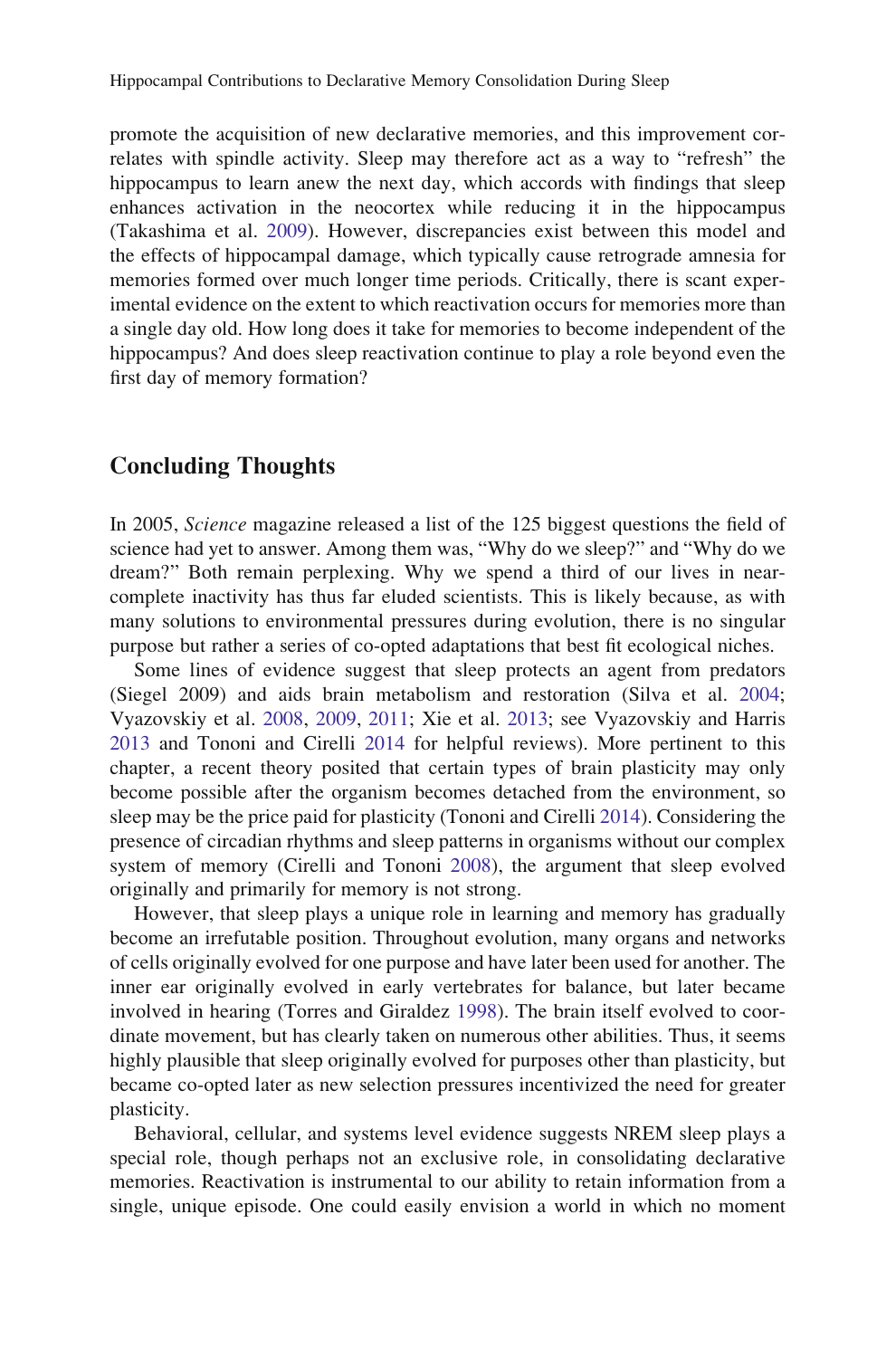<span id="page-23-0"></span>effectively lived beyond the present. Humans forget most of their life's episodes, as the natural, entropic fate of any episode is oblivion. However, offline reactivation can rescue otherwise fleeting episodes, especially those of high priority like the experience of the young scientist on her interview outlined at the beginning of this chapter. That the hippocampal-neocortical system has evolved a way to solidify experiences that were formed only once is a marvel, and that it co-opted natural sleep processes to effect its end is another testament to nature's ability to find unique solutions to adaptation challenges.

Acknowledgements Parts of this chapter were adapted from James Antony's Ph.D. thesis. We offer special thanks to Paul Reber for his insightful comments and Aryeh Routtenberg for his willingness to discuss these topics in detail. This work was supported by NIMH grant F31MH100958 and Princeton University's C.V. Starr Fellowship to JWA and NSF grants NSF BCS-1461088 and BCS-1533512 to KAP.

# References

- Adcock RA, Thangavel A, Whitfield-Gabrieli S, Knutson B, Gabrieli JDE (2006) Rewardmotivated learning: mesolimbic activation precedes memory formation. Neuron 50(3): 507–517. doi[:10.1016/j.neuron.2006.03.036](http://dx.doi.org/10.1016/j.neuron.2006.03.036)
- Albouy G, King BR, Maquet P, Doyon J (2013) Hippocampus and striatum: dynamics and interaction during acquisition and sleep-related motor sequence memory consolidation. Hippocampus 23(11):985–1004. doi:[10.1002/hipo.22183](http://dx.doi.org/10.1002/hipo.22183)
- Antony JW, Gobel EW, O'Hare JK, Reber PJ, Paller KA (2012) Cued memory reactivation during sleep influences skill learning. Nat Neurosci 15(8):1114–1116. doi[:10.1038/nn.3152](http://dx.doi.org/10.1038/nn.3152)
- Atherton LA, Dupret D, Mellor JR (2015) Memory trace replay: the shaping of memory consolidation by neuromodulation. Trends Neurosci 38(9):560–570. doi:[10.1016/j.tins.2015.07.004](http://dx.doi.org/10.1016/j.tins.2015.07.004)
- Atienza M, Cantero JL (2008) Modulatory effects of emotion and sleep on recollection and familiarity. J Sleep Res 17:285–294. doi[:10.1111/j.1365-2869.2008.00661.x](http://dx.doi.org/10.1111/j.1365-2869.2008.00661.x)
- Ayoub A, Mölle M, Preissl H, Born J (2012) Grouping of MEG gamma oscillations by EEG sleep spindles. NeuroImage 59(2):1491–1500. doi[:10.1016/j.neuroimage.2011.08.023](http://dx.doi.org/10.1016/j.neuroimage.2011.08.023)
- Barakat M, Doyon J, Debas K, Vandewalle G, Morin A, Poirier G et al (2011) Fast and slow spindle involvement in the consolidation of a new motor sequence. Behav Brain Res 217(1): 117–121
- Baran B, Pace-Schott EF, Ericson C, Spencer RMC (2012) Processing of emotional reactivity and emotional memory over sleep. J Neurosci 32(3):1035–1042. doi[:10.1523/JNEUROSCI.2532-](http://dx.doi.org/10.1523/JNEUROSCI.2532-11.2012) [11.2012](http://dx.doi.org/10.1523/JNEUROSCI.2532-11.2012)
- Baran B, Daniels D, Spencer RMC (2013) Sleep-dependent consolidation of value-based learning. PLoS One 8(10):e75326. doi:[10.1371/journal.pone.0075326](http://dx.doi.org/10.1371/journal.pone.0075326)
- Barnes DC, Wilson DA (2014) Slow-wave sleep-imposed replay modulates both strength and precision of memory. J Neurosci 34(15):5134–5142. doi:[10.1523/JNEUROSCI.5274-13.2014](http://dx.doi.org/10.1523/JNEUROSCI.5274-13.2014)
- Batterink LJ, Paller KA (2015) Sleep-based memory processing facilitates grammatical generalization: evidence from targeted memory reactivation. Brain Lang. Available online Oct 3, 2015 [Epub ahead of print]. doi:[10.1016/j.bandl.2015.09.003](http://dx.doi.org/10.1016/j.bandl.2015.09.003)
- Batterink LJ, Oudiette D, Reber PJ, Paller KA (2014) Sleep facilitates learning a new linguistic rule. Neuropsychologia 65(2014):169–179. doi:[10.1016/j.neuropsychologia.2014.10.024](http://dx.doi.org/10.1016/j.neuropsychologia.2014.10.024)
- Behrens CJ, van den Boom LP, de Hoz L, Friedman A, Heinemann U (2005) Induction of sharp wave-ripple complexes in vitro and reorganization of hippocampal networks. Nat Neurosci 8(11):1560–1567. doi:[10.1038/nn1571](http://dx.doi.org/10.1038/nn1571)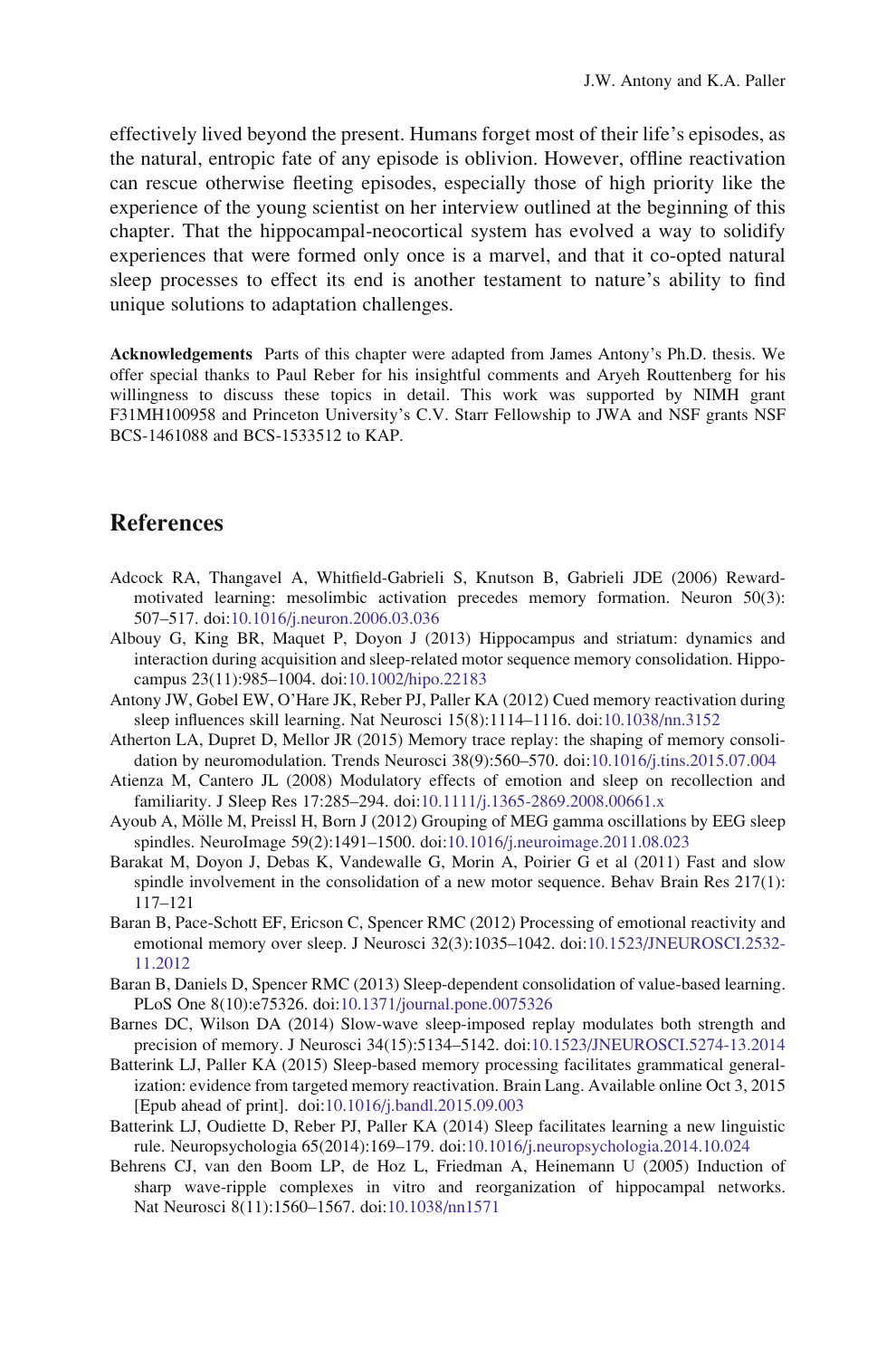- <span id="page-24-0"></span>Benchenane K, Peyrache A, Khamassi M, Tierney PL, Gioanni Y, Battaglia FP, Wiener SI (2010) Coherent theta oscillations and reorganization of spike timing in the hippocampal-prefrontal network upon learning. Neuron 66(6):921–936. doi:[10.1016/j.neuron.2010.05.013](http://dx.doi.org/10.1016/j.neuron.2010.05.013)
- Bendor D, Wilson MA (2012) Biasing the content of hippocampal replay during sleep. Nat Neurosci 15(10):1439–1444. doi[:10.1038/nn.3203](http://dx.doi.org/10.1038/nn.3203)
- Bennion KA, Mickley Steinmetz KR, Kensinger EA, Payne JD (2015) Sleep and cortisol interact to support memory consolidation. Cereb Cortex 25(3):646–657
- Benson K, Feinberg I (1977) The beneficial effect of sleep in an extended Jenkins and Dallenbach paradigm. Psychophysiology 14(4):375–384
- Ben-Yakov A, Eshel N, Dudai Y (2013) Hippocampal immediate poststimulus activity in the encoding of consecutive naturalistic episodes. J Exp Psychol Gen 142(4):1255–1263. doi:[10.](http://dx.doi.org/10.1037/a0033558) [1037/a0033558](http://dx.doi.org/10.1037/a0033558)
- Bergmann TO, Mölle M, Diedrichs J, Born J, Siebner HR (2012) Sleep spindle-related reactivation of category-specific cortical regions after learning face-scene associations. NeuroImage 59 (3):2733–2742
- Berry JA, Cervantes-Sandoval I, Chakraborty M, Davis RL (2015) Sleep facilitates memory by blocking dopamine neuron-mediated forgetting. Cell 161(7):1656–1667. doi:[10.1016/j.cell.](http://dx.doi.org/10.1016/j.cell.2015.05.027) [2015.05.027](http://dx.doi.org/10.1016/j.cell.2015.05.027)
- Bethus I, Tse D, Morris RGM (2010) Dopamine and memory: modulation of the persistence of memory for novel hippocampal NMDA receptor-dependent paired associates. J Neurosci 30(5):1610–1618. doi[:10.1523/JNEUROSCI.2721-09.2010](http://dx.doi.org/10.1523/JNEUROSCI.2721-09.2010)
- Bódizs R, Körmendi J, Rigó P, Lázár AS (2009) The individual adjustment method of sleep spindle analysis: methodological improvements and roots in the fingerprint paradigm. J Neurosci Methods 178(1):205–213
- Born J, Wilhelm I (2012) System consolidation of memory during sleep. Psychol Res 76(2):192–203
- Brain R (1958) The physiological basis of consciousness: a critical review. Brain 81(3):426–455. doi[:10.1093/brain/81.3.426](http://dx.doi.org/10.1093/brain/81.3.426)
- Brawn TP, Fenn KM, Nusbaum HC, Margoliash D (2010a) Consolidating the effects of waking and sleep on motor-sequence learning. J Neurosci 30(42):13977–13982. doi:[10.1523/](http://dx.doi.org/10.1523/JNEUROSCI.3295-10.2010) [JNEUROSCI.3295-10.2010](http://dx.doi.org/10.1523/JNEUROSCI.3295-10.2010)
- Brawn TP, Nusbaum HC, Margoliash D (2010b) Sleep-dependent consolidation of auditory discrimination learning in adult starlings. J Neurosci 30(2):609–613. doi:[10.1523/](http://dx.doi.org/10.1523/JNEUROSCI.4237-09.2010) [JNEUROSCI.4237-09.2010](http://dx.doi.org/10.1523/JNEUROSCI.4237-09.2010)
- Brawn TP, Nusbaum HC, Margoliash D (2013) Sleep consolidation of interfering auditory memories in starlings. Psychol Sci 24(4):439–447. doi:[10.1177/0956797612457391](http://dx.doi.org/10.1177/0956797612457391)
- Bremer F (1954) The neurophysiological problem of sleep. In: Adrian E, Bremer F, Japser H (eds) Brain mechanisms and consciousness. Blackwell, Oxford, pp 137–162
- Buchegger J, Meier-Koll A (1988) Motor learning and ultradian sleep cycle: an electroencephalographic study of trampoliners. Percept Mot Skills 67(1972):635–645
- Buchsbaum BR, Lemire-Rodger S, Fang C, Abdi H (2012) The neural basis of vivid memory is patterned on perception. J Cogn Neurosci 24(9):1867–1883
- Buzsaki G (1984) Long-term changes of hippocampal sharp-waves following high frequency afferent activation. Brain Res 300(1):179–182. doi[:10.1016/0006-8993\(84\)91356-8](http://dx.doi.org/10.1016/0006-8993(84)91356-8)
- Buzsaki G (1986) Hippocampal sharp waves: their origin and significance. Brain Res 398:242–252
- Buzsaki G (1989) Two-stage model of memory trace formation: a role for "noisy" brain states. Neuroscience 31(3):551–570
- Buzsáki G, Lai-Wo SL, Vanderwolf CH (1983) Cellular bases of hippocampal EEG in the behaving rat. Brain Res Rev 6(2):139–171. doi[:10.1016/0165-0173\(83\)90037-1](http://dx.doi.org/10.1016/0165-0173(83)90037-1)
- Buzsáki G, Logothetis N, Singer W (2013) Scaling brain size, keeping timing: evolutionary preservation of brain rhythms. Neuron 80(3):751–764. doi:[10.1016/j.neuron.2013.10.002](http://dx.doi.org/10.1016/j.neuron.2013.10.002)
- Cahill L, Haiert RJ, Fallon J, Alkirei MT, Tangii C, Keatorii D et al (1996) Amygdala activity at encoding correlated with long-term, free recall of emotional information. Proc Natl Acad Sci USA 93:8016–8021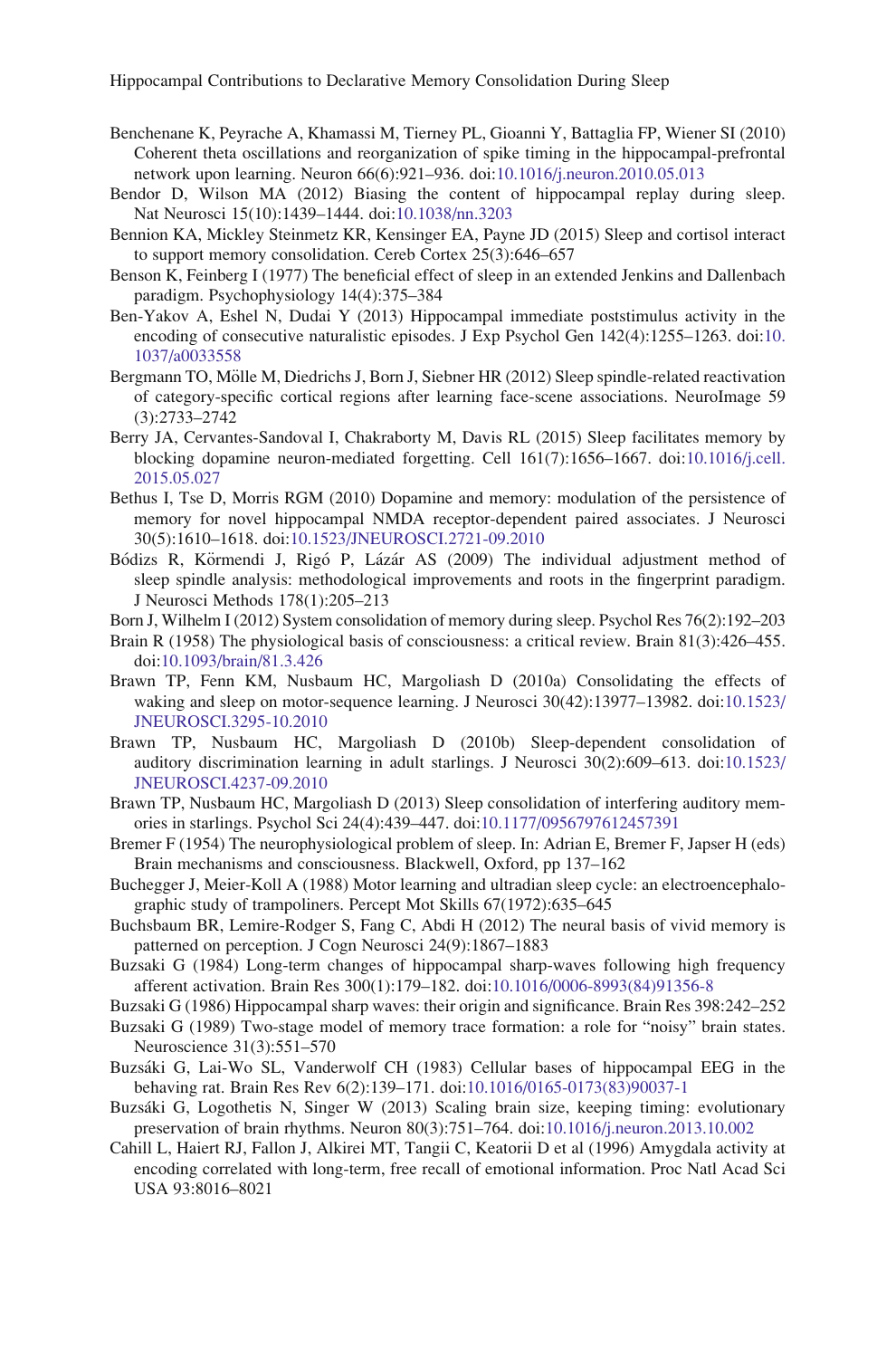- <span id="page-25-0"></span>Cai DJ, Mednick SA, Harrison EM, Kanady JC, Mednick SC (2009) REM, not incubation, improves creativity by priming associative networks. Proc Natl Acad Sci 106(25):10130–10134
- Cairney SA, Durrant SJ, Power R, Lewis PA (2015) Complementary roles of slow-wave sleep and rapid eye movement sleep in emotional memory consolidation. Cereb Cortex 25(6): 1565–1575. doi:[10.1093/cercor/bht349](http://dx.doi.org/10.1093/cercor/bht349)
- Canli T, Zhao Z, Brewer J, Gabrieli JD, Cahill L (2000) Event-related activation in the human amygdala associates with later memory for individual emotional experience. J Neurosci 20(19):RC99 20004570 [pii]
- Carr MF, Jadhav SP, Frank LM (2011) Hippocampal replay in the awake state: a potential substrate for memory consolidation and retrieval. Nat Neurosci 14(2):147–153. doi:[10.1038/](http://dx.doi.org/10.1038/nn.2732) [nn.2732](http://dx.doi.org/10.1038/nn.2732)
- Cash SS, Halgren E, Dehghani N, Rossetti AO, Thesen T, Wang C et al (2009) The human K-complex represents an isolated cortical down-state. Science 324(5930):1084–1087. doi:[10.](http://dx.doi.org/10.1126/science.1169626) [1126/science.1169626](http://dx.doi.org/10.1126/science.1169626)
- Chrobak JJ, Buzsa´ki G (1994) Selective activation of deep layer (V-VI) retrohippocampal cortical neurons during hippocampal sharp waves in the behaving rat. J Neurosci 14(10):6160–6170
- Cirelli C, Tononi G (2008) Is sleep essential? PLoS Biol 6(8):1605–1611
- Clemens Z, Fabó D, Halász P (2005) Overnight verbal memory retention correlates with the number of sleep spindles. Neuroscience 132(2):529–535
- Clemens Z, Fabó D, Halász P (2006) Twenty-four hours retention of visuospatial memory correlates with the number of parietal sleep spindles. Neurosci Lett 403(1-2):52–56
- Clemens Z, Mölle M, Eross L, Barsi P, Halász P, Born J (2007) Temporal coupling of parahippocampal ripples, sleep spindles and slow oscillations in humans. Brain 130: 2868–2878
- Cohen DA, Pascual-Leone A, Press DZ, Robertson EM (2005) Off-line learning of motor skill memory: a double dissociation of goal and movement. Proc Natl Acad Sci USA 102(50): 18237–18241. doi[:10.1073/pnas.0506072102](http://dx.doi.org/10.1073/pnas.0506072102)
- Corkin S (2013) Permanent present tense. Basic Books, New York, NY
- Cote K, Epps T, Campbell K (2000) The role of the spindle in human information processing of high-intensity stimuli during sleep. J Sleep Res 9:19–26
- Cousins JN, El-Deredy W, Parkes LM, Hennies N, Lewis PA (2014) Cued memory reactivation during slow-wave sleep promotes explicit knowledge of a motor sequence. J Neurosci 34(48): 15870–15876. doi[:10.1523/JNEUROSCI.1011-14.2014](http://dx.doi.org/10.1523/JNEUROSCI.1011-14.2014)
- Cox R, Hofman WF, Talamini LM (2012) Involvement of spindles in memory consolidation is slow wave sleep-specific. Learn Mem 19(7):264–267
- Cox R, Hofman WF, de Boer M, Talamini LM (2014) Local sleep spindle modulations in relation to specific memory cues. NeuroImage 99:103–110 Retrieved from [http://www.ncbi.nlm.nih.](http://www.ncbi.nlm.nih.gov/pubmed/24852461) [gov/pubmed/24852461](http://www.ncbi.nlm.nih.gov/pubmed/24852461)
- Craig M, Dewar M, Della Sala S, Wolbers T (2015a) Rest boosts the long-term retention of spatial associative and temporal order information. Hippocampus 25:1017–1027. doi:[10.1002/](http://dx.doi.org/10.1002/hipo.22424) [hipo.22424](http://dx.doi.org/10.1002/hipo.22424)
- Craig M, Dewar M, Harris MA, Della Sala S, Wolbers T (2015b) Wakeful rest promotes the integration of spatial memories into accurate cognitive maps. Hippocampus. doi[:10.1002/hipo.](http://dx.doi.org/10.1002/hipo.22502) [22502](http://dx.doi.org/10.1002/hipo.22502)
- Creery JD, Oudiette D, Antony JW, Paller KA (2014) Targeted memory reactivation during sleep depends on prior learning. Sleep 38(5):755–763 Retrieved from [http://www.ncbi.nlm.nih.gov/](http://www.ncbi.nlm.nih.gov/pubmed/25515103) [pubmed/25515103](http://www.ncbi.nlm.nih.gov/pubmed/25515103)
- Dang-Vu TT, McKinney SM, Buxton OM, Solet JM, Ellenbogen JM (2010) Spontaneous brain rhythms predict sleep stability in the face of noise. Curr Biol 20(15):R626–R627
- Dang-Vu TT, Bonjean M, Schabus M, Boly M, Darsaud A, Desseilles M et al (2011) Interplay between spontaneous and induced brain activity during human non-rapid eye movement sleep. Proc Natl Acad Sci USA 108(37):15438–15443
- Dave A, Margoliash D (2000) Song replay during sleep and computational rules for sensorimotor vocal learning. Science 290(5492):812–816. doi:[10.1126/science.290.5492.812](http://dx.doi.org/10.1126/science.290.5492.812)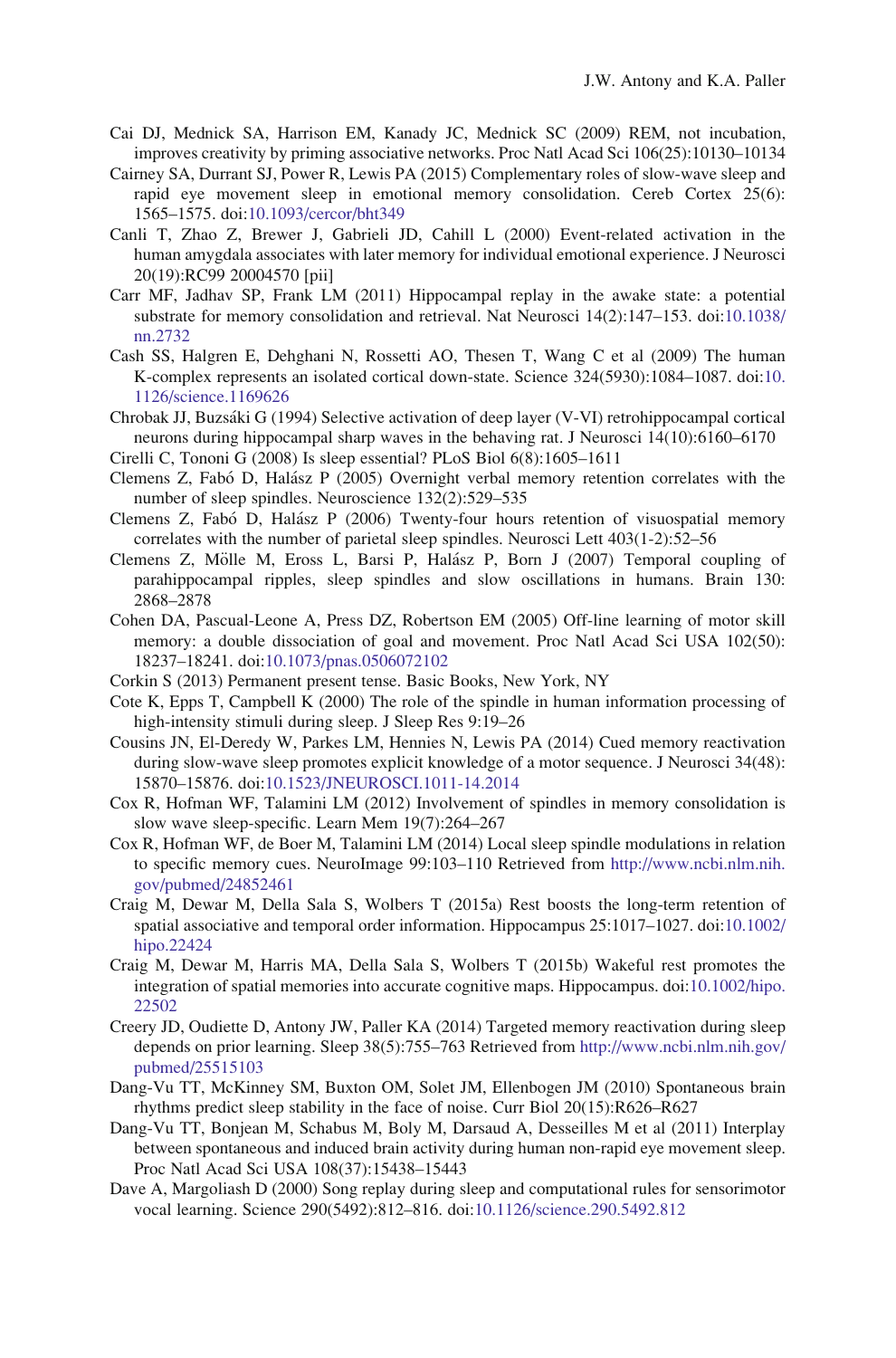- <span id="page-26-0"></span>Davidson TJ, Kloosterman F, Wilson MA (2009) Hippocampal replay of extended experience. Neuron 63(4):497–507. doi:[10.1016/j.neuron.2009.07.027](http://dx.doi.org/10.1016/j.neuron.2009.07.027)
- de Gennaro L, Ferrara M (2003) Sleep spindles: an overview. Sleep Med Rev 7(5):423–440
- de Lavilléon G, Lacroix MM (2015) Explicit memory creation during sleep demonstrates a causal role of place cells in navigation. Nat Neurosci 18:493–495. doi[:10.1038/nn.3970](http://dx.doi.org/10.1038/nn.3970)
- Dement W (1960) The effect of dream deprivation. Science 131(3415):1705–1707. doi:[10.1126/](http://dx.doi.org/10.1126/science.131.3415.1705) [science.131.3415.1705](http://dx.doi.org/10.1126/science.131.3415.1705)
- Deuker L, Olligs J, Fell J, Kranz TA, Mormann F, Montag C et al (2013) Memory consolidation by replay of stimulus-specific neural activity. J Neurosci 33(49):19373–19383. doi:[10.1523/](http://dx.doi.org/10.1523/JNEUROSCI.0414-13.2013) [JNEUROSCI.0414-13.2013](http://dx.doi.org/10.1523/JNEUROSCI.0414-13.2013)
- Dewar M, Alber J, Butler C, Cowan N, Della Sala S (2012) Brief wakeful resting boosts new memories over the long term. Psychol Sci 23(9):955–960. doi[:10.1177/0956797612441220](http://dx.doi.org/10.1177/0956797612441220)
- Diba K, Buzsáki G (2007) Forward and reverse hippocampal place-cell sequences during ripples. Nat Neurosci 10(10):1241–1242. doi[:10.1038/nn1961](http://dx.doi.org/10.1038/nn1961)
- Diekelmann S, Born J (2010) The memory function of sleep. Nat Rev Neurosci 11(2):114–126
- Diekelmann S, Büchel C, Born J, Rasch B (2011) Labile or stable: opposing consequences for memory when reactivated during waking and sleep. Nat Neurosci 14(3):381–386. doi:[10.1038/](http://dx.doi.org/10.1038/nn.2744) [nn.2744](http://dx.doi.org/10.1038/nn.2744)
- Diekelmann S, Biggel S, Rasch B, Born J (2012) Offline consolidation of memory varies with time in slow wave sleep and can be accelerated by cuing memory reactivations. Neurobiol Learn Mem 98(2):103–111. doi[:10.1016/j.nlm.2012.07.002](http://dx.doi.org/10.1016/j.nlm.2012.07.002)
- Djonlagic I, Rosenfeld A, Shohamy D, Djonlagic I, Rosenfeld A, Shohamy D, Myers C, Gluck M, Stickgold R (2009) Sleep enhances category learning. Learn Mem 16:751–755
- Dolcos F, Labar KS, Cabeza R (2004) Interaction between the amygdala and the medial temporal lobe memory system predicts better memory for emotional events. Neuron 42:855–863
- Dunsmoor JE, Murty VP, Davachi L, Phelps EA (2015) Emotional learning selectively and retroactively strengthens memories for related events. Nature 520:345–348. doi:[10.1038/](http://dx.doi.org/10.1038/nature14106) [nature14106](http://dx.doi.org/10.1038/nature14106)
- Dupret D, O'Neill J, Pleydell-Bouverie B, Csicsvari J (2010) The reorganization and reactivation of hippocampal maps predict spatial memory performance. Nat Neurosci 13(8):995–1002. doi[:10.1038/nn.2599](http://dx.doi.org/10.1038/nn.2599)
- Durrant SJ, Taylor C, Cairney S, Lewis PA (2011) Sleep-dependent consolidation of statistical learning. Neuropsychologia 49(5):1322–1331. doi[:10.1016/j.neuropsychologia.2011.02.015](http://dx.doi.org/10.1016/j.neuropsychologia.2011.02.015)
- Ebbinghaus H (1885) Memory: a contribution to experimental psychology. Columbia University Press, New York
- Ego-Stengel V, Wilson MA (2009) Disruption of ripple-associated hippocampal activity during rest impairs spatial learning in the rat. Hippocampus 20(1):1–10. doi[:10.1002/hipo.20707](http://dx.doi.org/10.1002/hipo.20707)
- Ellenbogen JM, Hulbert JC, Stickgold R, Dinges DF, Thompson-Schill SL (2006) Interfering with theories of sleep and memory: sleep, declarative memory, and associative interference. Curr Biol 16(13):1290–1294. doi:[10.1016/j.cub.2006.05.024](http://dx.doi.org/10.1016/j.cub.2006.05.024)
- Empson J, Clarke P (1970) Rapid eye movements and remembering. Nature 227:287–288
- Eschenko O, Mölle M, Born J, Sara SJ (2006) Elevated sleep spindle density after learning or after retrieval in rats. J Neurosci 26(50):12914–12920
- Eschenko O, Ramadan W, Mölle M, Born J, Sara S (2008) Sustained increase in hippocampal sharp-wave ripple activity during slow-wave sleep after learning. Learn Mem 15:222–228
- Euston DR, Tatsuno M, McNaughton BL (2007) Fast-forward playback of recent memory sequences in prefrontal cortex during sleep. Science 318(5853):1147–1150. doi[:10.1126/sci](http://dx.doi.org/10.1126/science.1148979) [ence.1148979](http://dx.doi.org/10.1126/science.1148979)
- Feld GB, Besedovsky L, Kaida K, Münte TF, Born J (2014) Dopamine D2-like receptor activation wipes out preferential consolidation of high over low reward memories during human sleep. J Cogn Neurosci 26(10):2310–2320. doi:[10.1162/jocn](http://dx.doi.org/10.1162/jocn)
- Fenn KM, Hambrick DZ (2012) Individual differences in working memory capacity predict sleepdependent memory consolidation. J Exp Psychol Gen 141(3):404–410. doi[:10.1037/a0025268](http://dx.doi.org/10.1037/a0025268)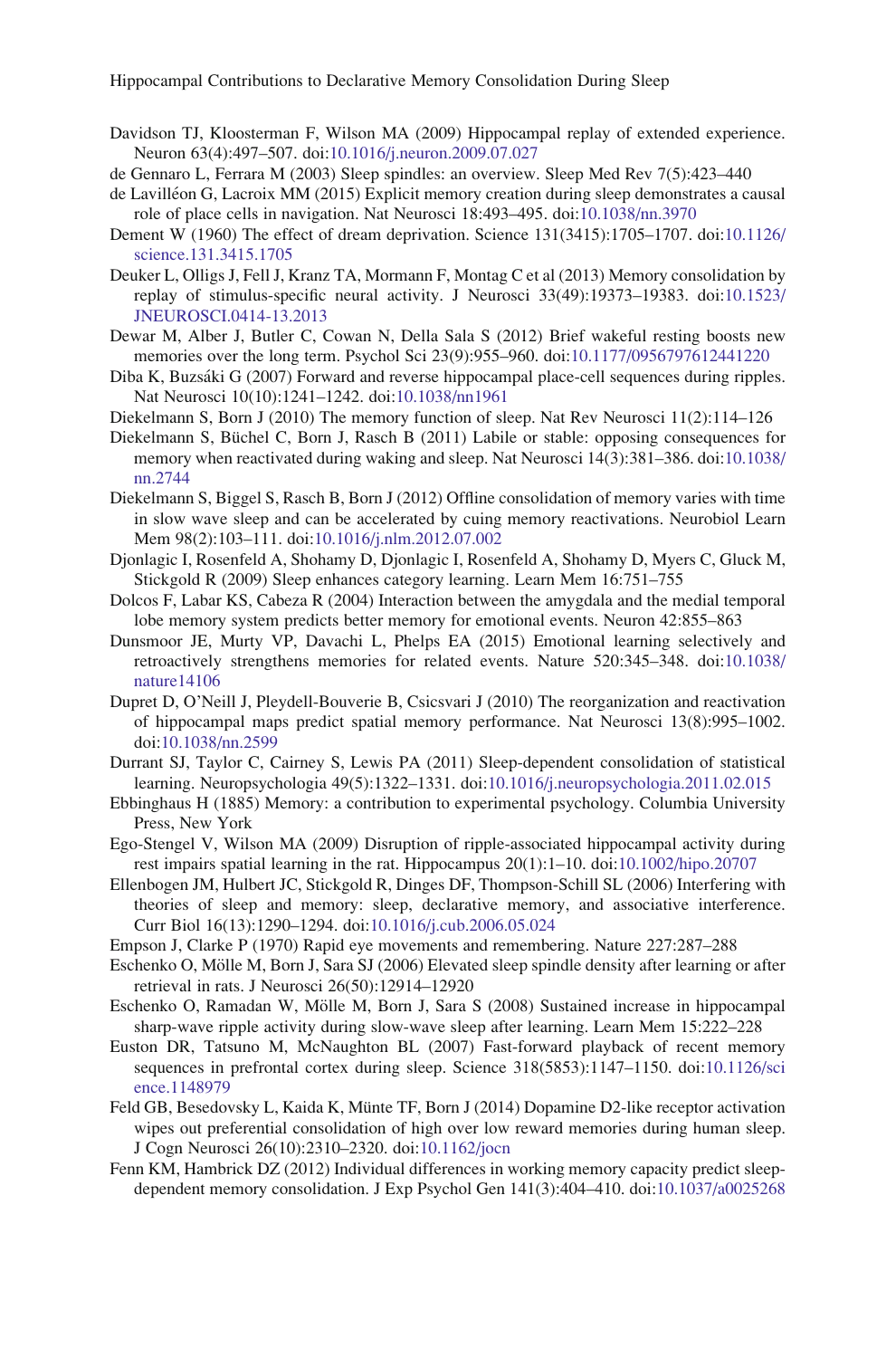- <span id="page-27-0"></span>Fenn KM, Hambrick DZ (2015) General intelligence predicts memory change across sleep. Psychon Bull Rev 22(3):791–799. doi:[10.3758/s13423-014-0731-1](http://dx.doi.org/10.3758/s13423-014-0731-1)
- Fenn KM, Nusbaum HC, Margoliash D (2003) Consolidation during sleep of perceptual learning of spoken language. Nature 425:614–616. doi:[10.1038/nature01971.1](http://dx.doi.org/10.1038/nature01971.1)
- Fischer S, Born J (2009) Anticipated reward enhances offline learning during sleep. J Exp Psychol Learn Mem Cogn 35(6):1586–1593. doi:[10.1037/a0017256](http://dx.doi.org/10.1037/a0017256)
- Fischer S, Hallschmid M, Elsner AL, Born J (2002) Sleep forms memory for finger skills. Proc Natl Acad Sci USA 99(18):11987–11991
- Fischer S, Diekelmann S, Born J (2011) Sleep's role in the processing of unwanted memories. J Sleep Res 20(2):267–274. doi:[10.1111/j.1365-2869.2010.00881.x](http://dx.doi.org/10.1111/j.1365-2869.2010.00881.x)
- FishbeinW (1971) Disruptive effects of rapid eye movement sleep deprivation on long-term memory. Physiol Behav 6(1):279–282
- Fogel SM, Smith CT (2006) Learning-dependent changes in sleep spindles and Stage 2 sleep. J Sleep Res 15:250–255
- Fosse R, Stickgold R, Hobson JA (2001) The mind in REM sleep: reports of emotional experience. Sleep 24(8):947–955 Retrieved from <http://www.ncbi.nlm.nih.gov/pubmed/11766165>
- Frank MG, Issa NP, Stryker MP (2001) Sleep enhances plasticity in the developing visual cortex. Neuron 30:275–287
- Freud S (1913) The interpretation of dreams. Macmillan, New York, NY
- Fuentemilla L, Miró J, Ripollés P, Vilà-Balló A, Juncadella M, Castañer S et al (2013) Hippocampus-dependent strengthening of targeted memories via reactivation during sleep in humans. Curr Biol 23(18):1769–1775. doi[:10.1016/j.cub.2013.07.006](http://dx.doi.org/10.1016/j.cub.2013.07.006)
- Gaab N, Paetzold M, Becker M, Walker MP, Schlaug G (2004) The influence of sleep on auditory learning: a behavioral study. NeuroReport 15(4):731–734. doi[:10.1097/01.wnr.0000113532.](http://dx.doi.org/10.1097/01.wnr.0000113532.32218.d6) [32218.d6](http://dx.doi.org/10.1097/01.wnr.0000113532.32218.d6)
- Gais S, Born J (2004) Declarative memory consolidation: mechanisms acting during human sleep. Learn Mem 11(6):679–685. doi[:10.1101/lm.80504](http://dx.doi.org/10.1101/lm.80504)
- Gais S, Plihal W, Wagner U, Born J (2000) Early sleep triggers memory for early visual discrimination skills. Nat Neurosci 3(12):1335–1339
- Gais S, Mo M, Helms K, Born J (2002) Learning-dependent increases in sleep spindle density. J Neurosci 22(15):6830–6834
- Gais S, Lucas B, Born J (2006) Sleep after learning aids memory recall. Learn Mem 13(3): 259–262. doi[:10.1101/lm.132106](http://dx.doi.org/10.1101/lm.132106)
- Gelbard-Sagiv H, Mukamel R, Harel M, Malach R, Fried I (2008) Internally generated reactivation of single neurons in human hippocampus during free recall. Science 322(5898):96–101. doi[:10.1126/science.1164685](http://dx.doi.org/10.1126/science.1164685)
- Genzel L, Kroes MCW, Dresler M, Battaglia FP (2013) Light sleep versus slow wave sleep in memory consolidation: a question of global versus local processes? Trends Neurosci 37(1): 1–10. doi[:10.1016/j.tins.2013.10.002](http://dx.doi.org/10.1016/j.tins.2013.10.002)
- Girardeau G, Benchenane K, Wiener SI, Buzsáki G, Zugaro MB (2009) Selective suppression of hippocampal ripples impairs spatial memory. Nat Neurosci 12(10):1222–1223. doi:[10.1038/](http://dx.doi.org/10.1038/nn.2384) [nn.2384](http://dx.doi.org/10.1038/nn.2384)
- Godden D, Baddeley A (1975) Context-dependent memory in two natural environments: on land and underwater. Br J Psychol 66(3):325–331
- Gómez RL, Bootzin RR, Nadel L (2006) Naps promote abstraction in language-learning infants. Psychol Sci 17(8):670–674. doi[:10.1111/j.1467-9280.2006.01764.x](http://dx.doi.org/10.1111/j.1467-9280.2006.01764.x)
- Guerrien A, Dujardin K, Mandai O, Sockeel P, Leconte P (1989) Enhancement of memory by auditory stimulation during postlearning REM sleep in humans. Physiol Behav 45:947–950
- Gulati T, Ramanathan DS, Wong CC, Ganguly K (2014) Reactivation of emergent task-related ensembles during slow-wave sleep after neuroprosthetic learning. Nat Neurosci 17(8): 1107–1113. doi:[10.1038/nn.3759](http://dx.doi.org/10.1038/nn.3759)
- Hars B, Hennevin E (1990) Reactivation of an old memory during sleep and wakefulness. Anim Learn Behav 18(4):365–376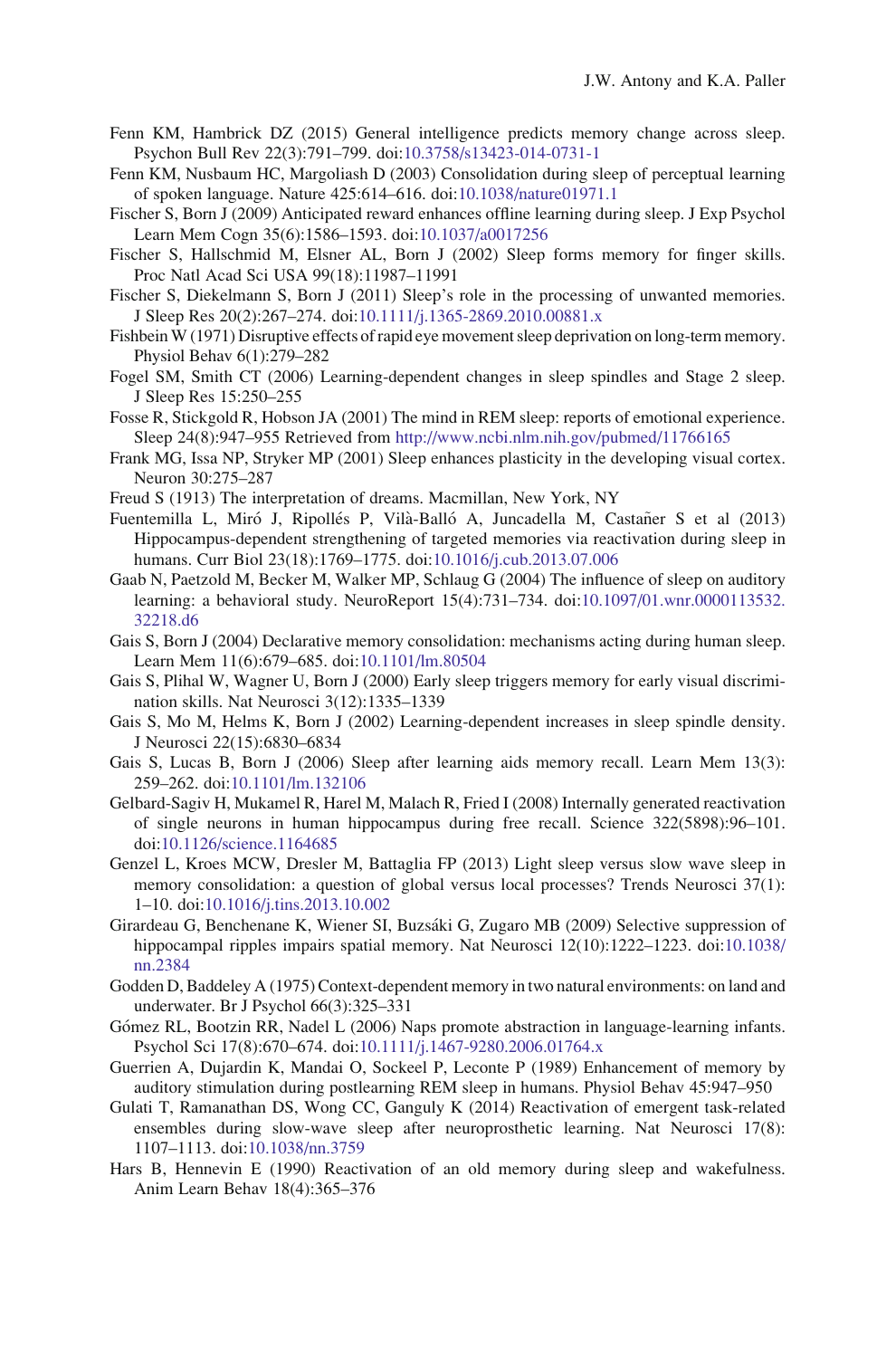- <span id="page-28-0"></span>Hars B, Hennevin E, Pasques P (1985) Improvement of learning by cueing during postlearning paradoxical sleep. Behav Brain Res 18:241–250
- Hartse KM, Eisenhart SF, Bergmann BM, Rechtschaffen A (1979) Ventral hippocampus spikes during sleep, wakefulness, and arousal in the cat. Sleep 1(3):231–246
- Hasselmo ME, McGaughy J (2004) High acetylcholine levels set circuit dynamics for attention and encoding and low acetylcholine levels set dynamics for consolidation. Prog Brain Res 145:207–231. doi[:10.1016/S0079-6123\(03\)45015-2](http://dx.doi.org/10.1016/S0079-6123(03)45015-2)
- Hauner KK, Howard JD, Zelano C, Gottfried JA (2013) Stimulus-specific enhancement of fear extinction during slow-wave sleep. Nat Neurosci 16(11):1553–1555. doi[:10.1038/nn.3527](http://dx.doi.org/10.1038/nn.3527)
- Heib DPJ, Hoedlmoser K, Anderer P, Gruber G, Zeitlhofer J, Schabus M (2015) Oscillatory theta activity during memory formation and its impact on overnight consolidation: a missing link? J Cogn Neurosci 27(8):1648–1658. doi:[10.1162/jocn](http://dx.doi.org/10.1162/jocn)
- Hennevin E, Hars B (1987) Is increase in post-learning paradoxical sleep modified by cueing? Behav Brain Res 24(3):243–249
- Hoffman K, McNaughton B (2002) Coordinated reactivation of distributed memory traces in primate neocortex. Science 297:2070–2073
- Hu P, Stylos-Allan M, Walker MP (2006) Sleep facilitates consolidation of emotional declarative memory. Psychol Sci 17(10):891–898
- Hu X, Antony JW, Creery JD, Vargas IM, Bodenhausen GV, Paller KA (2015) Unlearning implicit social biases during sleep. Science 348(6238):1013–1015
- Huber R, Ghilardi MF, Massimini M, Tononi G (2004) Local sleep and learning. Nature 430: 78–81
- Jadhav SP, Kemere C, German PW, Frank LM (2012) Awake hippocampal sharp-wave ripples support spatial memory. Science 336(6087):1454–1458. doi[:10.1126/science.1217230](http://dx.doi.org/10.1126/science.1217230)
- Jenkins J, Dallenbach K (1924) Obliviscence during sleep and waking. Am J Psychol 35(4): 605–612
- Jensen LC, Harris K, Anderson DC (1971) Retention following a change in ambient contextual stimuli for six age groups. Dev Psychol 4(3):394–399. doi[:10.1037/h0030957](http://dx.doi.org/10.1037/h0030957)
- Ji D, Wilson MA (2007) Coordinated memory replay in the visual cortex and hippocampus during sleep. Nat Neurosci 10(1):100–107. doi[:10.1038/nn1825](http://dx.doi.org/10.1038/nn1825)
- Johnson JD, Rugg MD (2007) Recollection and the reinstatement of encoding-related cortical activity. Cereb Cortex 17(11):2507–2515. doi[:10.1093/cercor/bhl156](http://dx.doi.org/10.1093/cercor/bhl156)
- Johnson JD, McDuff SGR, Rugg MD, Norman KA (2009) Recollection, familiarity, and cortical reinstatement: a multivoxel pattern analysis. Neuron 63(5):697–708. doi[:10.1016/j.neuron.](http://dx.doi.org/10.1016/j.neuron.2009.08.011) [2009.08.011](http://dx.doi.org/10.1016/j.neuron.2009.08.011)
- Johnson L, Blakely T, Hermes D, Hakimian S, Ramsey N, Ojemann J (2012) Sleep spindles are locally modulated by training on a brain-computer interface. Proc Natl Acad Sci USA 109(45): 18583–18588
- Kaestner EJ, Wixted JT, Mednick SC (2013) Pharmacologically increasing sleep spindles enhances recognition for negative and high-arousal memories. J Cogn Neurosci 25(10): 1597–1610
- Karlsson MP, Frank LM (2009) Awake replay of remote experiences in the hippocampus. Nat Neurosci 12(7):913–918. doi:[10.1038/nn.2344](http://dx.doi.org/10.1038/nn.2344)
- Karlsson Wirebring L, Wiklund-Hornqvist C, Eriksson J, Andersson M, Jonsson B, Nyberg L (2015) Lesser neural pattern similarity across repeated tests is associated with better long-term memory retention. J Neurosci 35(26):9595–9602. doi:[10.1523/JNEUROSCI.3550-14.2015](http://dx.doi.org/10.1523/JNEUROSCI.3550-14.2015)
- Karni A, Tanne D, Rubenstein B, Askenasy J, Sagi D (1994) Dependence on REM sleep of overnight improvement of a perceptual skill. Science 265:679–682
- Korman M, Doyon J, Doljansky J, Carrier J, Dagan Y, Karni A (2007) Daytime sleep condenses the time course of motor memory consolidation. Nat Neurosci 10(9):1206–1213. doi:[10.1038/](http://dx.doi.org/10.1038/nn1959) [nn1959](http://dx.doi.org/10.1038/nn1959)
- Kudrimoti HS, Barnes CA, Mcnaughton BL (1999) Reactivation of hippocampal cell assemblies: effects of behavioral state, experience, and EEG dynamics. J Neurosci 19(10):4090–4101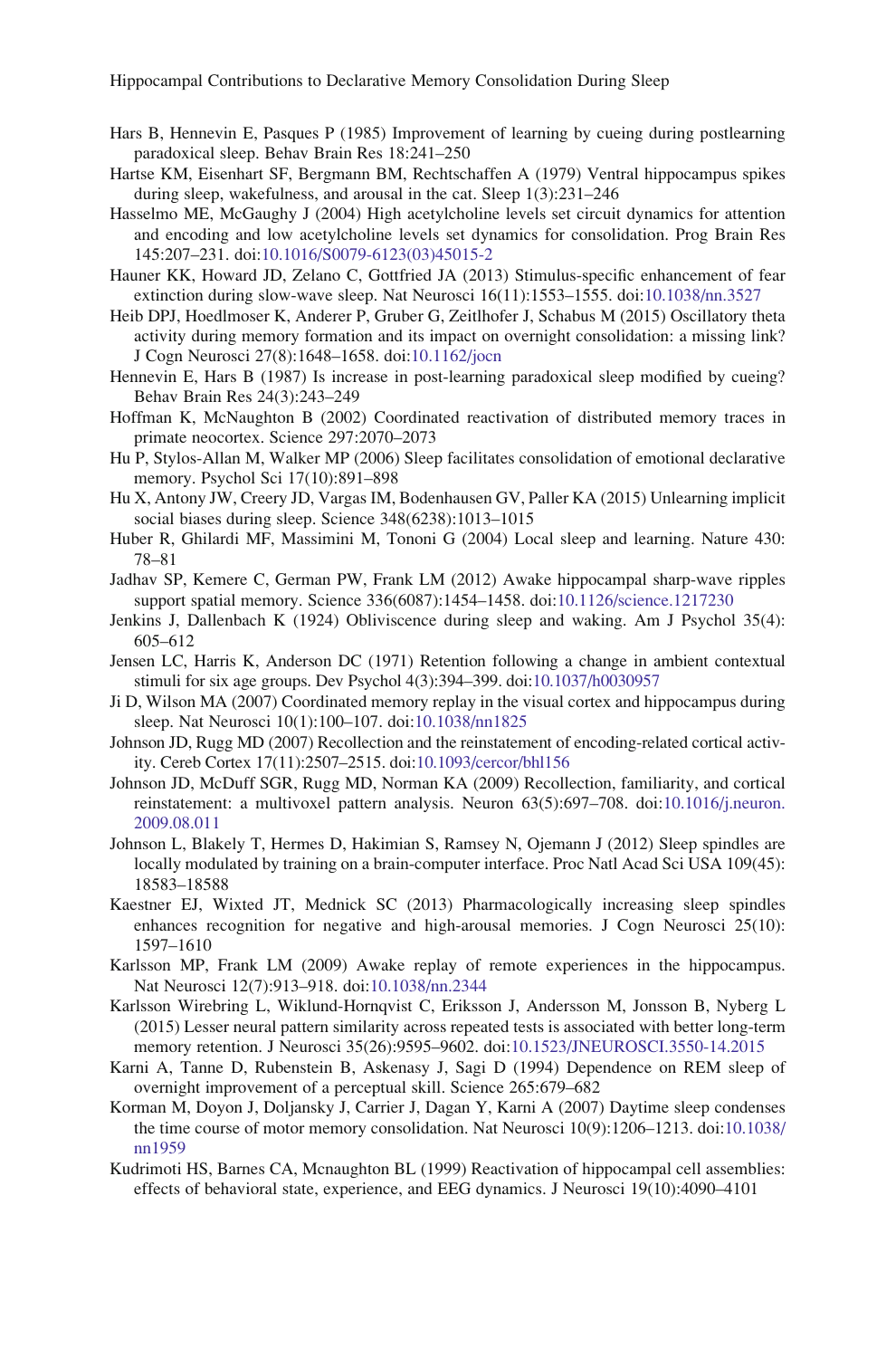- <span id="page-29-0"></span>Kuhl BA, Shah AT, DuBrow S, Wagner AD (2010) Resistance to forgetting associated with hippocampus-mediated reactivation during new learning. Nat Neurosci 13(4):501–506. doi:[10.](http://dx.doi.org/10.1038/nn.2498) [1038/nn.2498](http://dx.doi.org/10.1038/nn.2498)
- Kuhl BA, Bainbridge WA, Chun MM (2012a) Neural reactivation reveals mechanisms for updating memory. J Neurosci 32(10):3453–3461. doi[:10.1523/JNEUROSCI.5846-11.2012](http://dx.doi.org/10.1523/JNEUROSCI.5846-11.2012)
- Kuhl BA, Rissman J, Wagner AD (2012b) Multi-voxel patterns of visual category representation during episodic encoding are predictive of subsequent memory. Neuropsychologia 50(4): 458–469. doi[:10.1016/j.neuropsychologia.2011.09.002](http://dx.doi.org/10.1016/j.neuropsychologia.2011.09.002)
- Kurdziel L, Duclos K, Spencer RMC (2013) Sleep spindles in midday naps enhance learning in preschool children. Proc Natl Acad Sci USA 110(43):17267–17272. doi:[10.1073/pnas.](http://dx.doi.org/10.1073/pnas.1306418110) [1306418110](http://dx.doi.org/10.1073/pnas.1306418110)
- Kuriyama K, Stickgold R, Walker MP (2004) Sleep-dependent learning and motor-skill complexity. Learn Mem 11:705–713. doi[:10.1101/lm.76304.appears](http://dx.doi.org/10.1101/lm.76304.appears)
- LaBar KS, Cabeza R (2006) Cognitive neuroscience of emotional memory. Nat Rev Neurosci 7(1):54–64. doi[:10.1038/nrn1825](http://dx.doi.org/10.1038/nrn1825)
- Landsness EC, Crupi D, Hulse BK, Peterson MJ, Huber R, Ansari H et al (2009) Sleep-dependent improvement in visuomotor learning: a causal role for slow waves. Sleep 32(10):1273–1284
- Lansink CS, Goltstein PM, Lankelma JV, Joosten RNJMA, McNaughton BL, Pennartz CMA (2008) Preferential reactivation of motivationally relevant information in the ventral striatum. J Neurosci 28(25):6372–6382. doi[:10.1523/JNEUROSCI.1054-08.2008](http://dx.doi.org/10.1523/JNEUROSCI.1054-08.2008)
- Lansink CS, Goltstein PM, Lankelma JV, McNaughton BL, Pennartz CMA (2009) Hippocampus leads ventral striatum in replay of place-reward information. PLoS Biol 7(8):e1000173. doi:[10.](http://dx.doi.org/10.1371/journal.pbio.1000173) [1371/journal.pbio.1000173](http://dx.doi.org/10.1371/journal.pbio.1000173)
- Lany J, Gómez RL (2008) Twelve-month-old infants benefit from prior experience in statistical learning. Psychol Sci 19(12):1247–1252. doi[:10.1111/j.1467-9280.2008.02233.x](http://dx.doi.org/10.1111/j.1467-9280.2008.02233.x)
- Lechner H, Squire L, Byrne J (1999) 100 years of consolidation—remembering Müller and Pilzecker. Learn Mem 6:77–88
- Lehmann H, McNamara KC (2011) Repeatedly reactivated memories become more resistant to hippocampal damage. Learn Mem 18(3):132–135. doi:[10.1101/lm.2000811](http://dx.doi.org/10.1101/lm.2000811)
- Lehmann H, Sparks FT, Spanswick SC, Hadikin C, McDonald RJ, Sutherland RJ (2009) Making context memories independent of the hippocampus. Learn Mem 16(7):417–420. doi:[10.1101/](http://dx.doi.org/10.1101/lm.1385409) [lm.1385409](http://dx.doi.org/10.1101/lm.1385409)
- Lesburguères E, Gobbo OL, Alaux-Cantin S, Hambucken A, Trifilieff P, Bontempi B (2011) Early tagging of cortical networks is required for the formation of enduring associative memory. Science 331(6019):924–928. doi:[10.1126/science.1196164](http://dx.doi.org/10.1126/science.1196164)
- Lewis PA, Cairney S, Manning L, Critchley HD (2011) The impact of overnight consolidation upon memory for emotional and neutral encoding contexts. Neuropsychologia 49:2619–2629. doi[:10.1016/j.neuropsychologia.2011.05.009](http://dx.doi.org/10.1016/j.neuropsychologia.2011.05.009)
- Lisman JE, Grace AA (2005) The hippocampal-VTA loop: controlling the entry of information into long-term memory. Neuron 46(5):703–713. doi[:10.1016/j.neuron.2005.05.002](http://dx.doi.org/10.1016/j.neuron.2005.05.002)
- Louie K, Wilson MA (2001) Temporally structured replay of awake hippocampal ensemble activity during rapid eye movement sleep. Neuron 29(1):145–156. doi[:10.1016/S0896-6273](http://dx.doi.org/10.1016/S0896-6273(01)00186-6) [\(01\)00186-6](http://dx.doi.org/10.1016/S0896-6273(01)00186-6)
- Mandai O, Guerrien A, Sockeel P, Dujardin K, Leconte P (1989) REM sleep modifications following a Morse code learning session in humans. Physiol Behav 46(4):639–642. doi:[10.](http://dx.doi.org/10.1016/0031-9384(89)90344-2) [1016/0031-9384\(89\)90344-2](http://dx.doi.org/10.1016/0031-9384(89)90344-2)
- Mander BA, Santhanam S, Saletin JM, Walker MP (2011) Wake deterioration and sleep restoration of human learning. Curr Biol 21(5):R183–R184. doi:[10.1016/j.cub.2011.01.019](http://dx.doi.org/10.1016/j.cub.2011.01.019)
- Manning JR, Sperling MR, Sharan A, Rosenberg EA, Kahana MJ (2012) Spontaneously reactivated patterns in frontal and temporal lobe predict semantic clustering during memory search. J Neurosci 32(26):8871–8878. doi[:10.1523/JNEUROSCI.5321-11.2012](http://dx.doi.org/10.1523/JNEUROSCI.5321-11.2012)
- Manoach DS, Thakkar KN, Stroynowski E, Ely A, McKinley SK, Wamsley E et al (2009) Reduced overnight consolidation of procedural learning in chronic medicated schizophrenia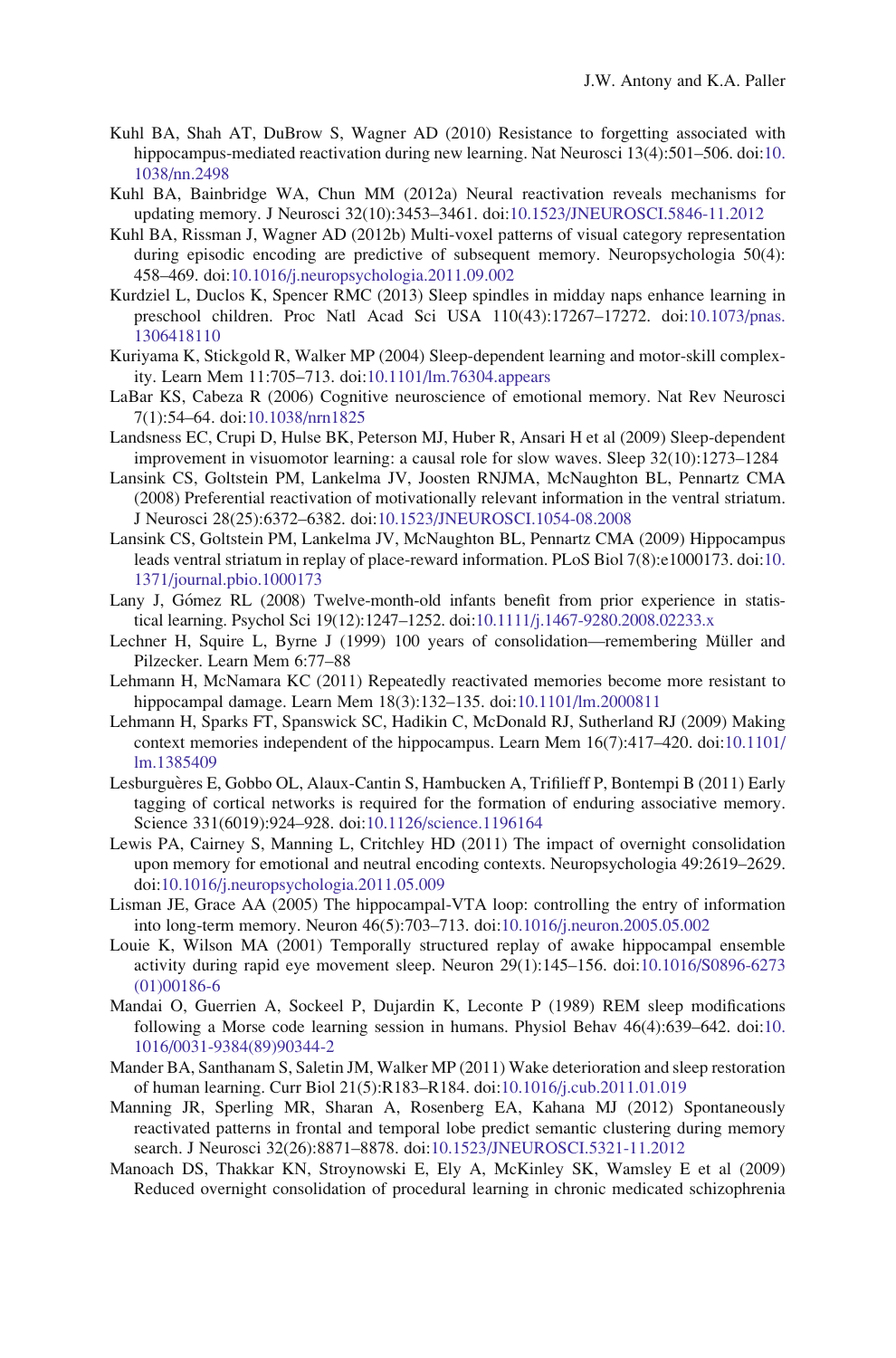<span id="page-30-0"></span>is related to specific sleep stages. J Psychiatr Res 44(2):112–120. doi:[10.1016/j.jpsychires.](http://dx.doi.org/10.1016/j.jpsychires.2009.06.011) [2009.06.011](http://dx.doi.org/10.1016/j.jpsychires.2009.06.011)

- Maquet P, Péters J, Aerts J, Delfiore G, Degueldre C, Luxen A, Franck G (1996) Functional neuroanatomy of human rapid-eye-movement sleep and dreaming. Nature 383(6596):163–166. doi[:10.1038/383163a0](http://dx.doi.org/10.1038/383163a0)
- Maquet P, Laureys S, Peigneux P, Fuchs S, Petiau C, Phillips C et al (2000) Experience-dependent changes in cerebral activation during human REM sleep. Nat Neurosci 3(8):831–836
- Marshall L, Helgadóttir H, Mölle M, Born J (2006) Boosting slow oscillations during sleep potentiates memory. Nature 444(7119):610–613
- Mather M, Sutherland MR (2011) Arousal-biased competition in -perception and memory. Perspect Psychol Sci 6:114–133. doi[:10.1177/1745691611400234](http://dx.doi.org/10.1177/1745691611400234)
- Maviel T, Durkin TP, Menzaghi F, Bontempi B (2004) Sites of neocortical reorganization critical for remote spatial memory. Science 305(5680):96–99. doi:[10.1126/science.1098180](http://dx.doi.org/10.1126/science.1098180)
- McGaugh JL (2000) Memory—a century of consolidation. Science 287(5451):248–251. doi:[10.](http://dx.doi.org/10.1126/science.287.5451.248) [1126/science.287.5451.248](http://dx.doi.org/10.1126/science.287.5451.248)
- McNamara CG, Tejero-Cantero Á, Trouche S, Campo-Urriza N, Dupret D (2014) Dopaminergic neurons promote hippocampal reactivation and spatial memory persistence. Nat Neurosci 17: 1658–1660. doi:[10.1038/nn.3843](http://dx.doi.org/10.1038/nn.3843)
- Mednick SC, Nakayama K, Cantero JL, Atienza M, Levin AA, Pathak N, Stickgold R (2002) The restorative effect of naps on perceptual deterioration. Nat Neurosci 5(7):677–681
- Mednick S, Nakayama K, Stickgold R (2003) Sleep-dependent learning: a nap is as good as a night. Nat Neurosci 6(7):697–698
- Mednick SC, Drummond SPA, Arman AC, Boynton GM (2008) Perceptual deterioration is reflected in the neural response: fMRI study of nappers and non-nappers. Perception 37(7): 1086–1097. doi:[10.1068/p5998](http://dx.doi.org/10.1068/p5998)
- Mednick S, McDevitt E, Walsh J, Wamsley E, Paulus M, Kanady J, Drummond S (2013) The critical role of sleep spindles in hippocampal-dependent memory: a pharmacology study. J Neurosci 33(10):4494–4504
- Mölle M, Born J (2011) Slow oscillations orchestrating fast oscillations and memory consolidation. Prog Brain Res 193:93–110
- Mölle M, Yeshenko O, Marshall L, Sara S, Born J (2006) Hippocampal sharp wave-ripples linked to slow oscillations in rat slow-wave sleep. J Neurophysiol 96(1):62–70
- Mölle M, Bergmann T, Marshall L, Born J  $(2011)$  Fast and slow spindles during the sleep slow oscillation: disparate coalescence and engagement in memory processing. Sleep 34(10): 1411–1421
- Morin A, Doyon J, Dostie V, Barakat M, Tahar AH, Korman M et al (2008) Motor sequence learning increases sleep spindles and fast frequencies in post-training sleep. Sleep 31(8): 1149–1156
- Morison R, Bassett D (1945) Electrical activity of the thalamus and basal ganglia in decorticate cats. J Neurophysiol 8(5):309–314
- Morris RGM (2006) Elements of a neurobiological theory of hippocampal function: the role of synaptic plasticity, synaptic tagging and schemas. Eur J Neurosci 23(11):2829–2846. doi:[10.](http://dx.doi.org/10.1111/j.1460-9568.2006.04888.x) [1111/j.1460-9568.2006.04888.x](http://dx.doi.org/10.1111/j.1460-9568.2006.04888.x)
- Moscovitch M, Rosenbaum RS, Gilboa A, Addis DR, Westmacott R, Grady C et al (2005) Functional neuroanatomy of remote episodic, semantic and spatial memory: a unified account based on multiple trace theory. J Anat 207(1):35–66. doi:[10.1111/j.1469-7580.2005.00421.x](http://dx.doi.org/10.1111/j.1469-7580.2005.00421.x)
- Müller G, Pilzecker A (1900) Experimental contributions to the theory of memory. Z Psychol Ergänzungsband 1:1-300
- Newman EL, Norman KA (2010) Moderate excitation leads to weakening of perceptual representations. Cereb Cortex 20(11):2760–2770. doi:[10.1093/cercor/bhq021](http://dx.doi.org/10.1093/cercor/bhq021)
- Ngo HV, Martinetz T, Born J, Mölle M (2013) Auditory closed-loop stimulation of the sleep slow oscillation enhances memory. Neuron 78(3):545–553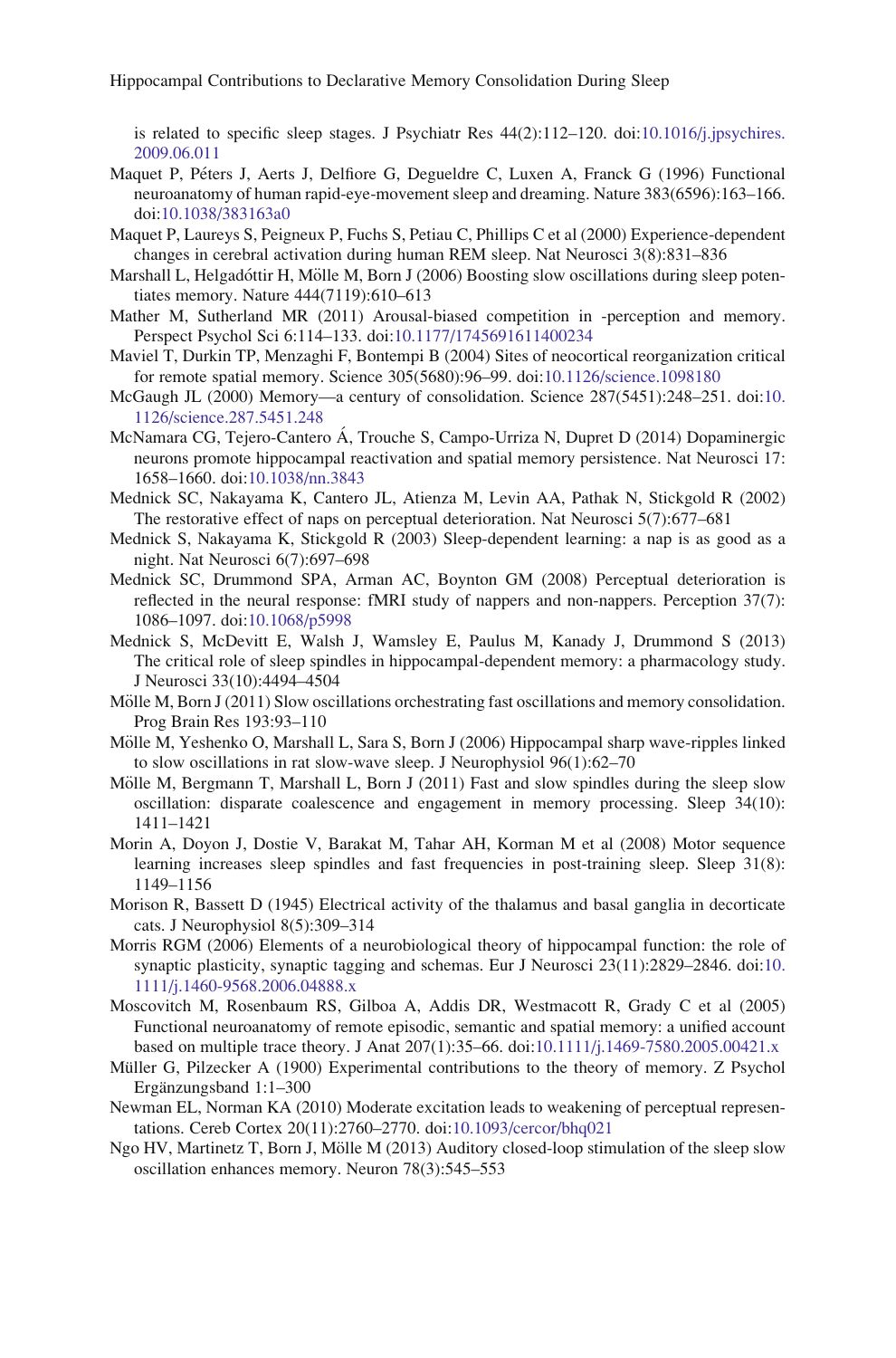- <span id="page-31-0"></span>Ngo H, Miedema A, Faude I, Martinetz T, Molle M, Born J (2015) Driving sleep slow oscillations by auditory closed-loop stimulation—a self-limiting process. J Neurosci 35(17):6630–6638. doi[:10.1523/JNEUROSCI.3133-14.2015](http://dx.doi.org/10.1523/JNEUROSCI.3133-14.2015)
- Nir Y, Tononi G (2010) Dreaming and the brain: from phenomenology to neurophysiology. Trends Cogn Sci 14(2):88–100. doi:[10.1016/j.tics.2009.12.001](http://dx.doi.org/10.1016/j.tics.2009.12.001)
- Nir Y, Staba RJ, Andrillon T, Vyazovskiy VV, Cirelli C, Fried I, Tononi G (2011) Regional slow waves and spindles in human sleep. Neuron 70(1):153–169
- Nishida M, Walker MP (2007) Daytime naps, motor memory consolidation and regionally specific sleep spindles. PLoS One 2(4):e341
- Nishida M, Pearsall J, Buckner RL, Walker MP (2009) REM sleep, prefrontal theta, and the consolidation of human emotional memory. Cereb Cortex 19:1158–1166. doi:[10.1093/cercor/](http://dx.doi.org/10.1093/cercor/bhn155) [bhn155](http://dx.doi.org/10.1093/cercor/bhn155)
- Nyberg L, Habib R, McIntosh AR, Tulving E (2000) Reactivation of encoding-related brain activity during memory retrieval. Proc Natl Acad Sci USA 97(20):11120–11124. doi:[10.](http://dx.doi.org/10.1073/pnas.97.20.11120) [1073/pnas.97.20.11120](http://dx.doi.org/10.1073/pnas.97.20.11120)
- O'Neill J, Senior T, Csicsvari J (2006) Place-selective firing of CA1 pyramidal cells during sharp wave/ripple network patterns in exploratory behavior. Neuron 49(1):143–155. doi[:10.1016/j.](http://dx.doi.org/10.1016/j.neuron.2005.10.037) [neuron.2005.10.037](http://dx.doi.org/10.1016/j.neuron.2005.10.037)
- O'Neill J, Senior TJ, Allen K, Huxter JR, Csicsvari J (2008) Reactivation of experience-dependent cell assembly patterns in the hippocampus. Nat Neurosci 11(2):209–215. doi[:10.1038/nn2037](http://dx.doi.org/10.1038/nn2037)
- Ong JL, Lo JC, Chee NIYN, Santostasi G, Paller KA, Zee PC, Chee MWL (2016) Effects of phaselocked acoustic stimulation during a nap on EEG spectra and declarative memory consolidation. Sleep Med 20:88–97
- Oswald I, Taylor A, Treisman M (1960) Discriminative responses to stimuli during human sleep. Brain 83(3):440–453. doi[:10.1093/brain/83.3.440](http://dx.doi.org/10.1093/brain/83.3.440)
- Oudiette D, Antony JW, Creery JD, Paller KA (2013) The role of memory reactivation during wakefulness and sleep in determining which memories endure. J Neurosci 33(15):6672–6678. doi[:10.1523/JNEUROSCI.5497-12.2013](http://dx.doi.org/10.1523/JNEUROSCI.5497-12.2013)
- Pavlides C, Winson J (1989) Influences of hippocampal place cell firing in the awake state on the activity of these cells during subsequent sleep episodes. J Neurosci 9(8):2907–2918
- Payne JD, Kensinger EA (2011) Sleep leads to changes in the emotional memory trace: evidence from fMRI. J Cogn Neurosci 23(6):1285–1297. doi:[10.1162/jocn.2010.21526](http://dx.doi.org/10.1162/jocn.2010.21526)
- Payne JD, Stickgold R, Swanberg K, Kensinger EA (2008) Sleep preferentially enhances memory for emotional components of scenes. Psychol Sci 19(8):781–788. doi[:10.1111/j.1467-9280.](http://dx.doi.org/10.1111/j.1467-9280.2008.02157.x) [2008.02157.x](http://dx.doi.org/10.1111/j.1467-9280.2008.02157.x)
- Payne JD, Chambers AM, Kensinger EA (2012) Sleep promotes lasting changes in selective memory for emotional scenes. Front Integr Neurosci 6:108. doi[:10.3389/fnint.2012.00108](http://dx.doi.org/10.3389/fnint.2012.00108)
- Payne JD, Kensinger EA, Wamsley EJ, Spreng RN, Alger SE, Gibler K et al (2015) Napping and the selective consolidation of negative aspects of scenes. Emotion 15(2):176–186. doi:[10.1037/](http://dx.doi.org/10.1037/a0038683) [a0038683](http://dx.doi.org/10.1037/a0038683)
- Peigneux P, Laureys S, Fuchs S, Collette F, Perrin F, Reggers J et al (2004) Are spatial memories strengthened in the human hippocampus during slow wave sleep? Neuron 44:535–545
- Peigneux P, Orban P, Balteau E, Degueldre C, Luxen A, Laureys S, Maquet P (2006) Offline persistence of memory-related cerebral activity during active wakefulness. PLoS Biol 4(4): e100. doi[:10.1371/journal.pbio.0040100](http://dx.doi.org/10.1371/journal.pbio.0040100)
- Pennartz CMA, Lee E, Verheul J, Lipa P, Barnes CA, McNaughton BL (2004) The ventral striatum in off-line processing: ensemble reactivation during sleep and modulation by hippocampal ripples. J Neurosci 24(29):6446–6456. doi:[10.1523/JNEUROSCI.0575-04.2004](http://dx.doi.org/10.1523/JNEUROSCI.0575-04.2004)
- Peyrache A, Khamassi M, Benchenane K, Wiener SI, Battaglia FP (2009) Replay of rule-learning related neural patterns in the prefrontal cortex during sleep. Nat Neurosci 12(7):919–926. doi[:10.1038/nn.2337](http://dx.doi.org/10.1038/nn.2337)
- Plihal W, Born J (1997) Effects of early and late nocturnal sleep on declarative and procedural memory. J Cogn Neurosci 9(4):534–547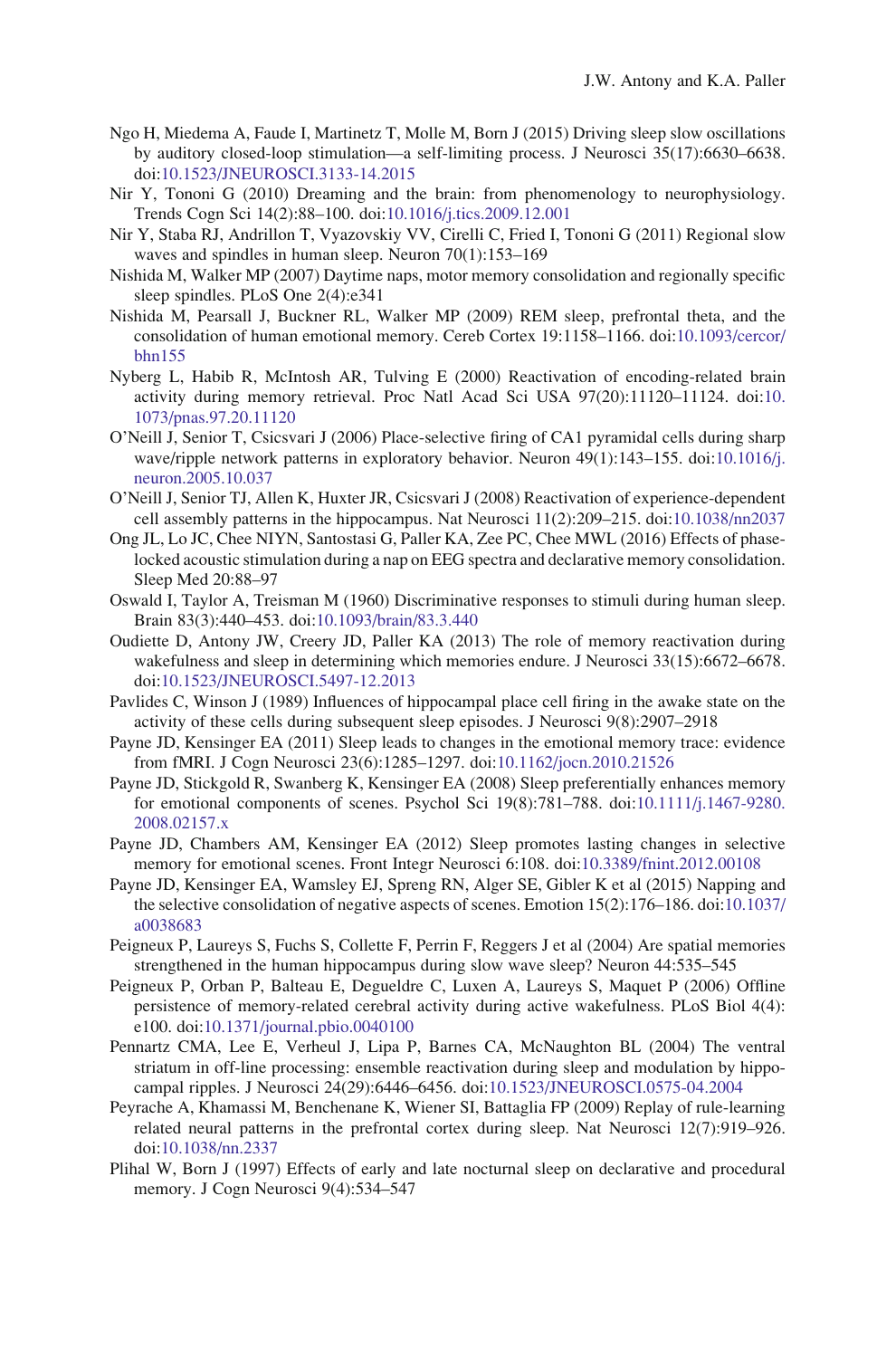- <span id="page-32-0"></span>Polyn SM, Natu VS, Cohen JD, Norman KA (2005) Category-specific cortical activity precedes retrieval during memory search. Science 310(5756):1963–1966. doi:[10.1126/science.1117645](http://dx.doi.org/10.1126/science.1117645)
- Ramadan W, Eschenko O, Sara SJ (2009) Hippocampal sharp wave/ripples during sleep for consolidation of associative memory. PLoS One 4(8):1–9. doi[:10.1371/journal.pone.0006697](http://dx.doi.org/10.1371/journal.pone.0006697)
- Rasch B, Büchel C, Gais S, Born J (2007) Odor cues during slow-wave sleep prompt declarative memory consolidation. Science:1426–1429
- Rasch B, Pommer J, Diekelmann S, Born J (2009) Pharmacological REM sleep suppression paradoxically improves rather than impairs skill memory. Nat Neurosci 12(4):396–397. doi[:10.1038/nn.2206](http://dx.doi.org/10.1038/nn.2206)
- Rauchs G, Feyers D, Landeau B, Bastin C, Luxen A, Maquet P, Collette F (2011) Sleep contributes to the strengthening of some memories over others, depending on hippocampal activity at learning. J Neurosci 31(7):2563–2568. doi[:10.1523/JNEUROSCI.3972-10.2011](http://dx.doi.org/10.1523/JNEUROSCI.3972-10.2011)
- Rechtschaffen A, Kales A (1968) A manual of standardized terminology, techniques and scoring system of sleep stages in human subjects. University of California, Los Angele
- Redondo RL, Morris RGM (2011) Making memories last: the synaptic tagging and capture hypothesis. Nat Rev Neurosci 12(1):17–30. doi:[10.1038/nrn2963](http://dx.doi.org/10.1038/nrn2963)
- Richter-Levin G, Akirav I (2003) Emotional tagging of memory formation—in the search for neural mechanisms. Brain Res Rev 43:247–256. doi:[10.1016/j.brainresrev.2003.08.005](http://dx.doi.org/10.1016/j.brainresrev.2003.08.005)
- Rihm JS, Diekelmann S, Born J, Rasch B (2014) Reactivating memories during sleep by odors: odor specificity and associated changes in sleep oscillations. J Cogn Neurosci 26(8): 1806–1818. doi:[10.1162/jocn\\_a\\_00579](http://dx.doi.org/10.1162/jocn_a_00579)
- Ritter SM, Strick M, Bos MW, van Baaren RB, Dijksterhuis A (2012) Good morning creativity: task reactivation during sleep enhances beneficial effect of sleep on creative performance. J Sleep Res 21(6):643–647. doi:[10.1111/j.1365-2869.2012.01006.x](http://dx.doi.org/10.1111/j.1365-2869.2012.01006.x)
- Robertson EM, Pascual-Leone A, Press DZ (2004) Awareness modifies the skill-learning benefits of sleep. Curr Biol 14(3):208–212. doi[:10.1016/j.cub.2004.01.027](http://dx.doi.org/10.1016/j.cub.2004.01.027)
- Roediger HL, Karpicke JD (2006) The power of testing memory: basic research and implications for educational practice. Perspect Psychol Sci 1(3):181–210
- Rolls A, Makam M, Kroeger D, Colas D, de Lecea L, Heller HC (2013) Sleep to forget: interference of fear memories during sleep. Mol Psychiatry 18(11):1166–1170. doi:[10.1038/](http://dx.doi.org/10.1038/mp.2013.121) [mp.2013.121](http://dx.doi.org/10.1038/mp.2013.121)
- Rosanova M, Ulrich D (2005) Pattern-specific associative long-term potentiation induced by a sleep spindle-related spike train. J Neurosci 25(41):9398–9405
- Routtenberg A, Rekart JL (2005) Post-translational protein modification as the substrate for longlasting memory. Trends Neurosci 28(1):12–19. doi[:10.1016/j.tins.2004.11.006](http://dx.doi.org/10.1016/j.tins.2004.11.006)
- Rudoy J, Voss J, Westerberg C, Paller K (2009) Strengthening individual memories by reactivating them during sleep. Science 326:1079
- Saletin JM, Goldstein AN, Walker MP (2011) The role of sleep in directed forgetting and remembering of human memories. Cereb Cortex 21(11):2534–2541
- Sato Y, Fukuoka Y, Minamitani H, Honda K (2007) Sensory stimulation triggers spindles during sleep Stage 2. Sleep 30(4):511–518
- Schabus M, Gruber G, Parapatics S, Sauter C, Klösch G, Anderer P et al (2004) Sleep spindles and their significance for declarative memory consolidation. Sleep 27(8):1479–1485
- Schabus M, Hödlmoser K, Gruber G, Sauter C, Anderer P, Klösch G et al (2006) Sleep spindlerelated activity in the human EEG and its relation to general cognitive and learning abilities. Eur J Neurosci 23(7):1738–1746
- Schabus M, Kerstin H, Thomas P, Anderer P, Gruber G, Parapatics S et al (2008) Interindividual sleep spindle differences and their relation to learning-related enhancements. Brain Res 29: 127–135
- Schabus M, Dang-Vu T, Heib D, Boly M, Desseilles M, Vandewalle G et al (2012) The fate of incoming stimuli during NREM sleep is determined by spindles and the phase of the slow oscillation. Front Neurol 3:40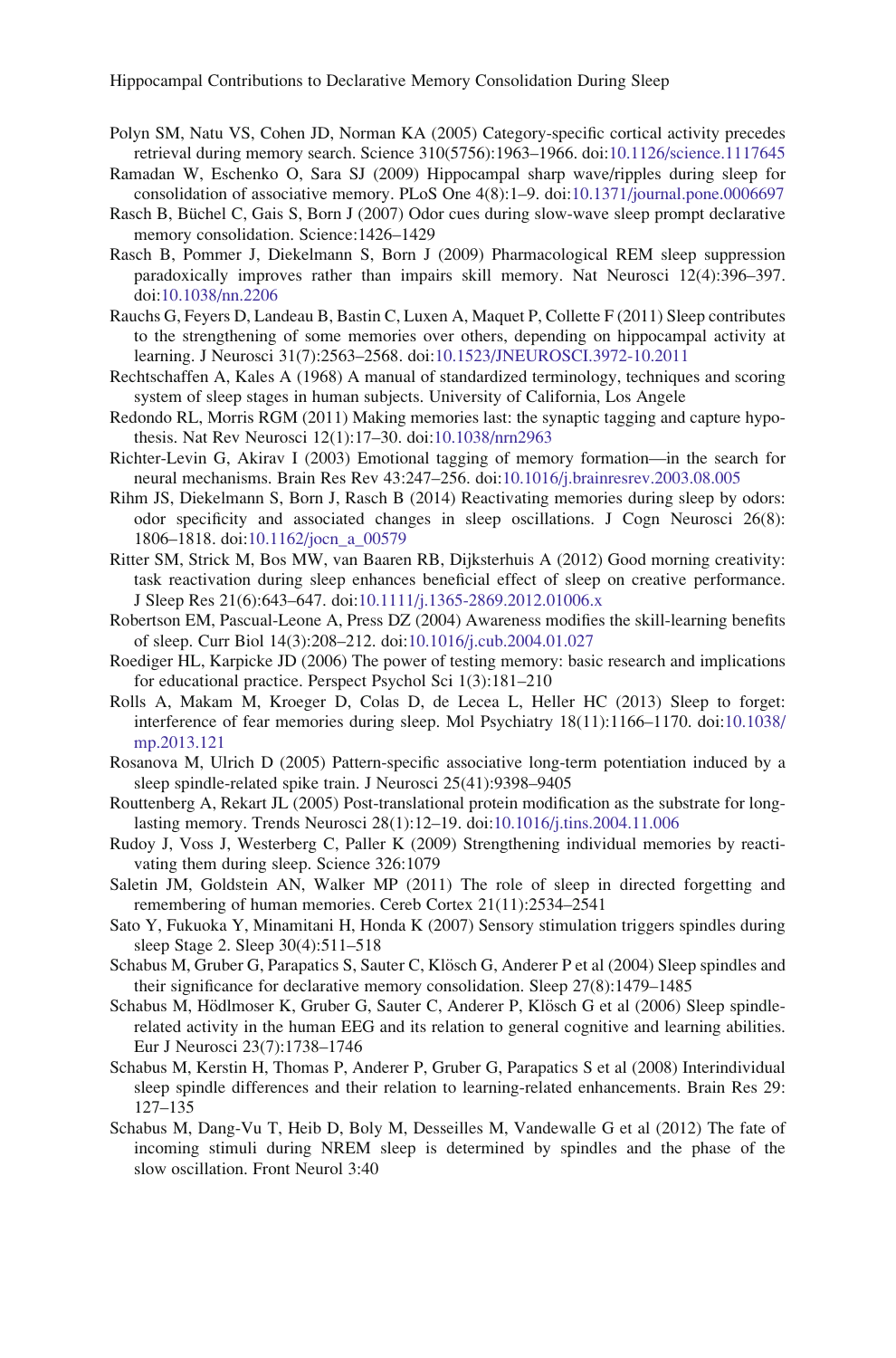- <span id="page-33-0"></span>Schmidt C, Peigneux P, Muto V, Schenkel M, Knoblauch V, Münch M et al (2006) Encoding difficulty promotes postlearning changes in sleep spindle activity during napping. J Neurosci 26(35):8976–8982. doi:[10.1523/JNEUROSCI.2464-06.2006](http://dx.doi.org/10.1523/JNEUROSCI.2464-06.2006)
- Schönauer M, Geisler T, Gais S (2014) Strengthening procedural memories by reactivation in sleep. J Cogn Neurosci 26(1):143–153. doi[:10.1162/jocn\\_a\\_00471](http://dx.doi.org/10.1162/jocn_a_00471)
- Schreiner T, Rasch B (2014) Boosting vocabulary learning by verbal cueing during sleep. Cereb Cortex 25(11):4169–4179. doi:[10.1093/cercor/bhu139](http://dx.doi.org/10.1093/cercor/bhu139)
- Schreiner T, Göldi M, Rasch B (2015) Cueing vocabulary during sleep increases theta activity during later recognition testing. Psychophysiology 52(11):1538-1543. doi[:10.1111/psyp.](http://dx.doi.org/10.1111/psyp.12505) [12505](http://dx.doi.org/10.1111/psyp.12505)
- Scoville WB, Milner B (1957) Loss of recent memory after bilateral hippocampal lesions. J Neurol Neurosurg Psychiatry 20:11–21
- Scrima L (1982) Isolated REM sleep facilitates recall of complex associative information. Psychophysiology 19(3):252–259. doi[:10.1111/j.1469-8986.1982.tb02556.x](http://dx.doi.org/10.1111/j.1469-8986.1982.tb02556.x)
- Shank SS, Margoliash D (2009) Sleep and sensorimotor integration during early vocal learning in a songbird. Nature 458(7234):73–77. doi[:10.1038/nature07615](http://dx.doi.org/10.1038/nature07615)
- Siapas AG, Wilson MA (1998) Coordinated interactions between hippocampal ripples and cortical spindles during slow-wave sleep. Neuron 21:1123–1128
- Silva RH, Abílio VC, Takatsu AL, Kameda SR, Grassl C, Chehin AB et al (2004) Role of hippocampal oxidative stress in memory deficits induced by sleep deprivation in mice. Neuropharmacol 46(6):895–903
- Skaggs WE, McNaughton BL (1996) Replay of neuronal firing sequences in rat hippocampus during sleep following spatial experience. Science 271(5257):1870–1873. doi[:10.1126/sci](http://dx.doi.org/10.1126/science.271.5257.1870) [ence.271.5257.1870](http://dx.doi.org/10.1126/science.271.5257.1870)
- Smith C (1995) Sleep states and memory processes. Behav Brain Res 69:137–145
- Smith C (2001) Sleep states and memory processes in humans: procedural versus declarative memory systems. Sleep Med Rev 5(6):491–506. doi:[10.1053/smrv.2001.0164](http://dx.doi.org/10.1053/smrv.2001.0164)
- Smith C, MacNeill C (1994) Impaired motor memory for a pursuit rotor task following stage 2 sleep loss in college students. J Sleep Res 3:206–213
- Smith CT, Smith D (2003) Ingestion of ethanol just prior to sleep onset impairs memory for procedural but not declarative tasks. Sleep 26(2):185–191
- Smith C, Weeden K (1990) Post training REMs coincident auditory stimulation enhances memory in humans. Psychiatr J Univ Ott 15(2):85–90
- Smith C, Wong PT (1991) Paradoxical sleep increases predict successful learning in a complex operant task. Behav Neurosci 105(2):282–288. doi[:10.1037//0735-7044.105.2.282](http://dx.doi.org/10.1037//0735-7044.105.2.282)
- Smith C, Young J, Young W (1980) Prolonged increases in paradoxical sleep during and after avoidance-task acquisition. Sleep 3(1):67–81
- Smith C, Aubrey J, Peters K (2004) Different roles for REM and Stage-2 sleep in motor learning: a proposed model. Psychol Belg 44:79–102
- Song S, Cohen LG (2014) Practice and sleep form different aspects of skill. Nat Commun 5:3407. doi[:10.1038/ncomms4407](http://dx.doi.org/10.1038/ncomms4407)
- Squire LR, Bayley PJ (2007) The neuroscience of remote memory. Curr Opin Neurobiol 17(2): 185–196. doi[:10.1016/j.conb.2007.02.006](http://dx.doi.org/10.1016/j.conb.2007.02.006)
- Squire LR, Genzel L, Wixted JT, Morris RG (2015) Memory consolidation. Cold Spring Harb Perspect Biol 7(8):a021766
- Staresina BP, Alink A, Kriegeskorte N, Henson RN (2013) Awake reactivation predicts memory in humans. Proc Natl Acad Sci USA 110(52):21159–21164. doi:[10.1073/pnas.1311989110](http://dx.doi.org/10.1073/pnas.1311989110)
- Staresina BP, Bergmann TO, Bonnefond M, van der Meij R, Jensen O, Deuker L et al (2015) Hierarchical nesting of slow oscillations, spindles and ripples in the human hippocampus during sleep. Nat Neurosci 18:1679–1686. doi:[10.1038/nn.4119](http://dx.doi.org/10.1038/nn.4119)
- Stickgold R, Walker MP (2013) Sleep-dependent memory triage: evolving generalization through selective processing. Nat Neurosci 16(2):139–145. doi[:10.1038/nn.3303](http://dx.doi.org/10.1038/nn.3303)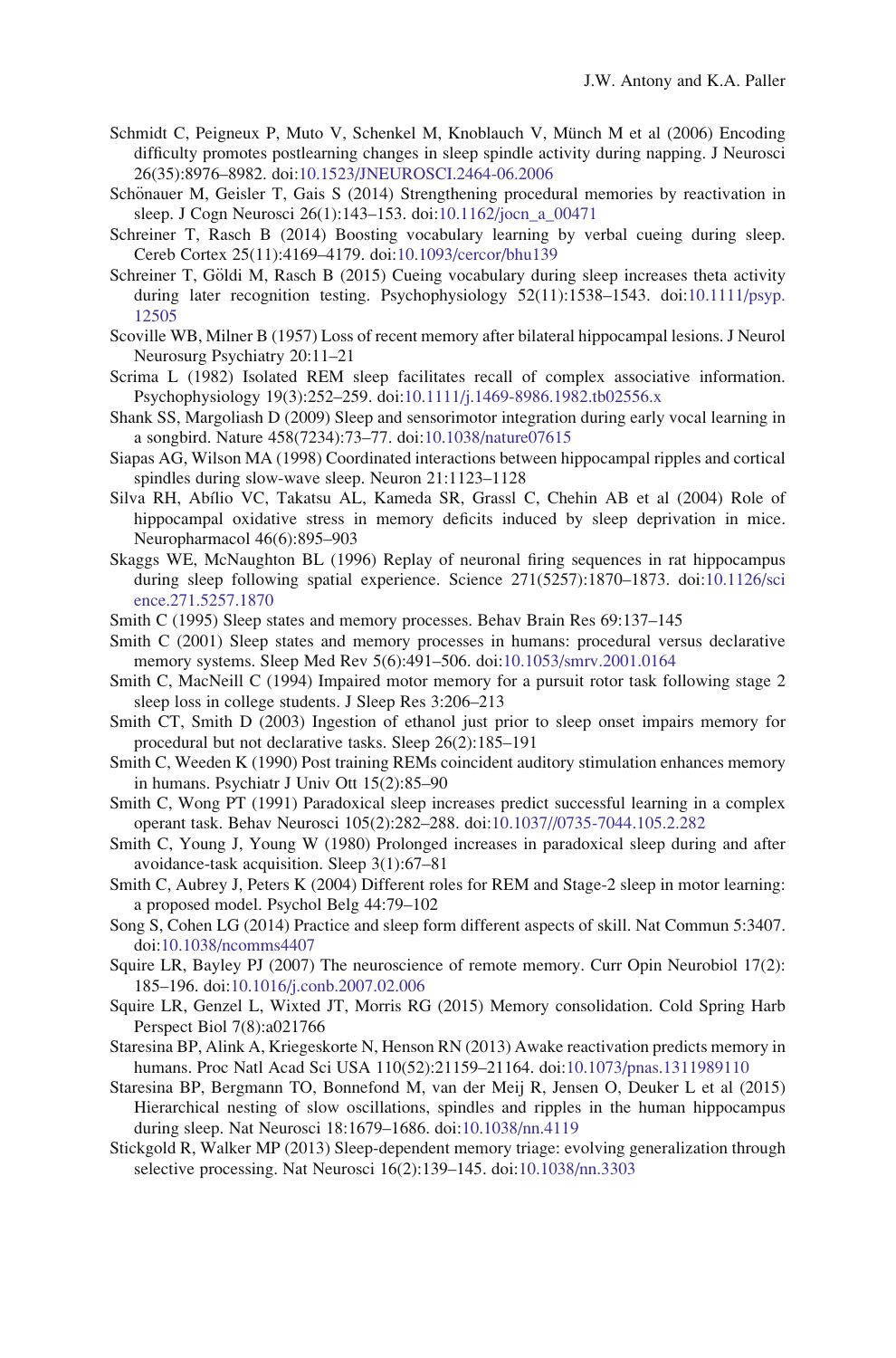- <span id="page-34-0"></span>Stickgold R, Whidbee D, Schirmer B, Patel V, Hobson JA (2000) Visual discrimination task improvement: a multi-step process occurring during sleep. J Cogn Neurosci 12(2):246–254
- St-Laurent M, Abdi H, Buchsbaum BR (2014) Distributed patterns of reactivation predict vividness of recollection. J Cogn Neurosci 27(10):2000–2018. doi[:10.1162/jocn](http://dx.doi.org/10.1162/jocn)
- Studte S, Bridger E, Mecklinger A (2015) Nap sleep preserves associative but not item memory performance. Neurobiol Learn Mem 120:84–93. doi:[10.1016/j.nlm.2015.02.012](http://dx.doi.org/10.1016/j.nlm.2015.02.012)
- Takashima A, Nieuwenhuis ILC, Jensen O, Talamini LM, Rijpkema M, Fernández G (2009) Shift from hippocampal to neocortical centered retrieval network with consolidation. J Neurosci 29(32):10087–10093. doi:[10.1523/JNEUROSCI.0799-09.2009](http://dx.doi.org/10.1523/JNEUROSCI.0799-09.2009)
- Takeuchi T, Duszkiewicz AJ, Morris RGM (2014) The synaptic plasticity and memory hypothesis: encoding, storage and persistence. Philos Trans R Soc Lond B Biol Sci 369(1633):20130288. doi[:10.1098/rstb.2013.0288](http://dx.doi.org/10.1098/rstb.2013.0288)
- Talamini LM, Nieuwenhuis ILC, Takashima A, Jensen O (2008) Sleep directly following learning benefits consolidation of spatial associative memory. Learn Mem 15(4):233–237. doi:[10.1101/](http://dx.doi.org/10.1101/lm.771608) [lm.771608](http://dx.doi.org/10.1101/lm.771608)
- Tamaki M, Matsuoka T, Nittono H, Hori T (2008) Fast sleep spindle (13–15 Hz) activity correlates with sleep-dependent improvement in visuomotor performance. Sleep 31(2):204–211
- Tambini A, Ketz N, Davachi L (2010) Enhanced brain correlations during rest are related to memory for recent experiences. Neuron 65(2):280–290. doi[:10.1016/j.neuron.2010.01.001](http://dx.doi.org/10.1016/j.neuron.2010.01.001)
- Tilley A, Empson J (1978) REM sleep and memory consolidation. Biol Psychol 6(4):293–300. doi[:10.1016/0301-0511\(78\)90031-5](http://dx.doi.org/10.1016/0301-0511(78)90031-5)
- Tononi G, Cirelli C (2014) Sleep and the price of plasticity: from synaptic and cellular homeostasis to memory consolidation and integration. Neuron 81(1):12–34. doi:[10.1016/j.neuron.2013.12.](http://dx.doi.org/10.1016/j.neuron.2013.12.025) [025](http://dx.doi.org/10.1016/j.neuron.2013.12.025)
- Torres M, Giraldez F (1998) The development of the vertebrate inner ear. Mech Dev 71:5–21
- Tse D, Takeuchi T, Kakeyama M, Kajii Y, Okuno H, Tohyama C et al (2011) Schema-dependent gene activation and memory encoding in neocortex. Science 333:891–895
- Tulving E, Thomson D (1973) Encoding specificity and retrieval processes in episodic memory. Psychol Rev 80(5):352–373
- van der Helm E, Gujar N, Nishida M, Walker MP (2011) Sleep-dependent facilitation of episodic memory details. PLoS One 6(11):e27421. doi:[10.1371/journal.pone.0027421](http://dx.doi.org/10.1371/journal.pone.0027421)
- van Dongen EV, Takashima A, Barth M, Zapp J, Schad LR, Paller KA, Fernández G (2012a) Memory stabilization with targeted reactivation during human slow-wave sleep. Proc Natl Acad Sci USA 109(26):10575–10580. doi[:10.1073/pnas.1201072109](http://dx.doi.org/10.1073/pnas.1201072109)
- van Dongen EV, Thielen J-W, Takashima A, Barth M, Fernández G (2012b) Sleep supports selective retention of associative memories based on relevance for future utilization. PLoS One 7(8):e43426. doi:[10.1371/journal.pone.0043426](http://dx.doi.org/10.1371/journal.pone.0043426)
- van Stegeren AH, Goekoop R, Everaerd W, Scheltens P, Barkhof F, Kuijer JPA, Rombouts SARB (2005) Noradrenaline mediates amygdala activation in men and women during encoding of emotional material. NeuroImage 24:898–909. doi:[10.1016/j.neuroimage.2004.09.011](http://dx.doi.org/10.1016/j.neuroimage.2004.09.011)
- Vilberg KL, Davachi L (2013) Perirhinal-hippocampal connectivity during reactivation is a marker for object-based memory consolidation. Neuron 79(6):1232–1242. doi:[10.1016/j.neu](http://dx.doi.org/10.1016/j.neuron.2013.07.013) [ron.2013.07.013](http://dx.doi.org/10.1016/j.neuron.2013.07.013)
- Vyazovskiy VV, Harris KD (2013) Sleep and the single neuron: the role of global slow oscillations in individual cell rest. Nat Rev Neurosci 14(6):443–451
- Vyazovskiy VV, Cirelli C, Pfister-Genskow M, Faraguna U, Tononi G (2008) Molecular and electrophysiological evidence for net synaptic potentiation in wake and depression in sleep. Nat Neurosci 11(2):200–208
- Vyazovskiy VV, Olcese U, Lazimy YM, Faraguna U, Esser SK, Williams JC et al (2009) Cortical firing and sleep homeostasis. Neuron 63(6):865–878
- Vyazovskiy VV, Olcese U, Hanlon EC, Nir Y, Cirelli C, Tononi G (2011) Local sleep in awake rats. Nature 472(7344):443–447
- Wagner U, Gais S, Born J (2001) Emotional memory formation is enhanced across sleep intervals with high amounts of rapid eye movement sleep. Learn Mem 8:112–119. doi[:10.1101/lm.](http://dx.doi.org/10.1101/lm.36801.sleep) [36801.sleep](http://dx.doi.org/10.1101/lm.36801.sleep)